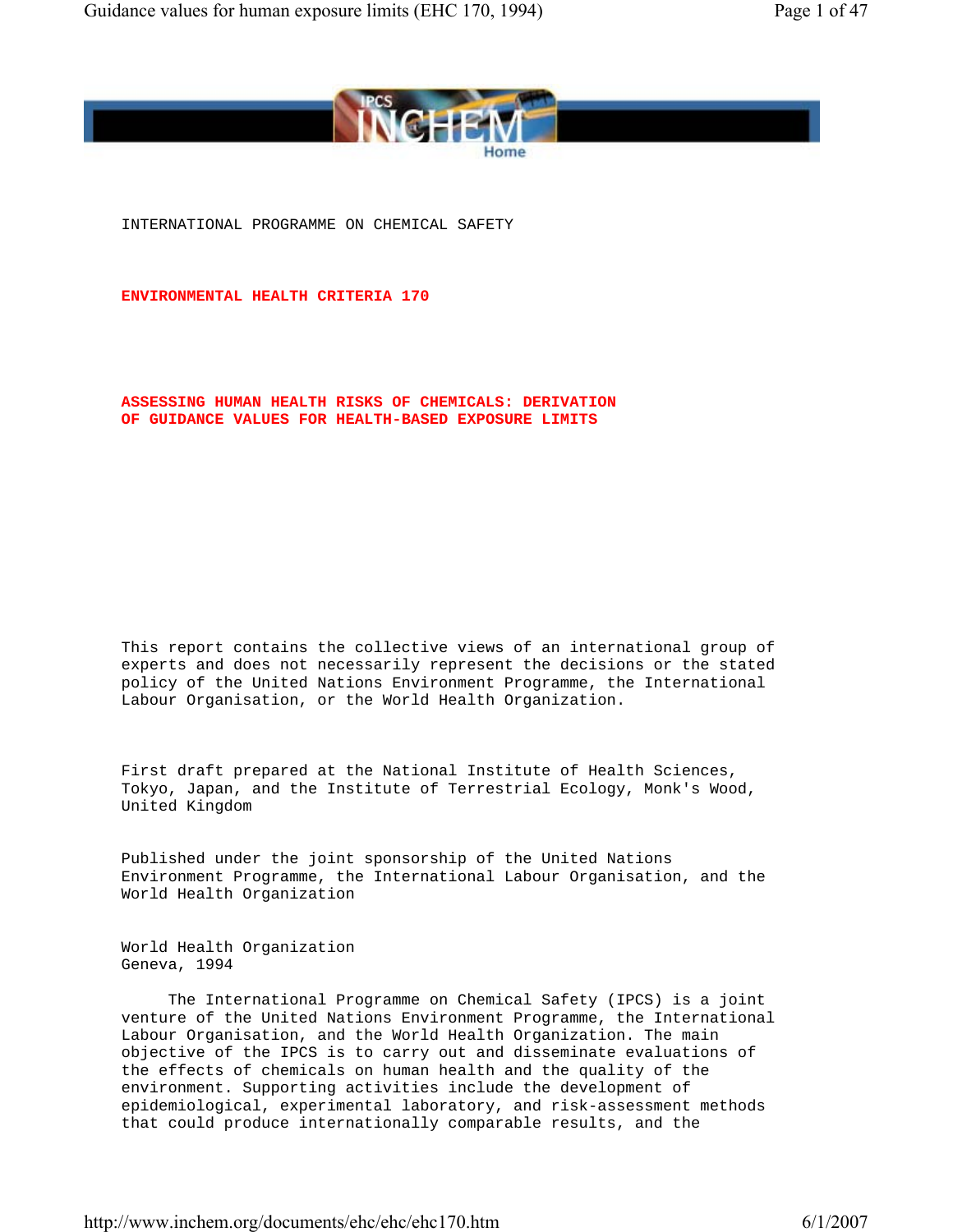development of manpower in the field of toxicology. Other activities carried out by the IPCS include the development of know-how for coping with chemical accidents, coordination of laboratory testing and epidemiological studies, and promotion of research on the mechanisms of the biological action of chemicals.

WHO Library Cataloguing in Publication Data

 Assessing human health risks of chemicals: derivation of guidance values for health-based exposure limits.

(Environmental health criteria ; 170)

 1.Hazardous substances - toxicity 2.Environmental exposure 3.Guidelines I.Series

ISSN 0250-863X

ISBN 92 4 157170 5 (NLM Classification: WA 465)

 The World Health Organization welcomes requests for permission to reproduce or translate its publications, in part or in full. Applications and enquiries should be addressed to the Office of Publications, World Health Organization, Geneva, Switzerland, which will be glad to provide the latest information on any changes made to the text, plans for new editions, and reprints and translations already available.

(c) World Health Organization 1994

 Publications of the World Health Organization enjoy copyright protection in accordance with the provisions of Protocol 2 of the Universal Copyright Convention. All rights reserved. The designations employed and the presentation of the material in this publication do not imply the expression of any opinion whatsoever on the part of the Secretariat of the World Health Organization concerning the legal status of any country, territory, city or area or of its authorities, or concerning the delimitation of its frontiers or boundaries. The mention of specific companies or of certain manufacturers' products does not imply that they are endorsed or recommended by the World Health Organization in preference to others of a similar nature that are not mentioned. Errors and omissions excepted, the names of proprietary products are distinguished by initial capital letters.

## CONTENTS

 ENVIRONMENTAL HEALTH CRITERIA FOR GUIDANCE VALUES FOR HUMAN EXPOSURE LIMITS

## SUMMARY

## 1. INTRODUCTION

- 1.1. Scope and purpose 1.2. Guidance value 1.3. Quality of data 1.4. Clarity and transparency of presentations
- 2. GUIDANCE VALUES

2.1. General considerations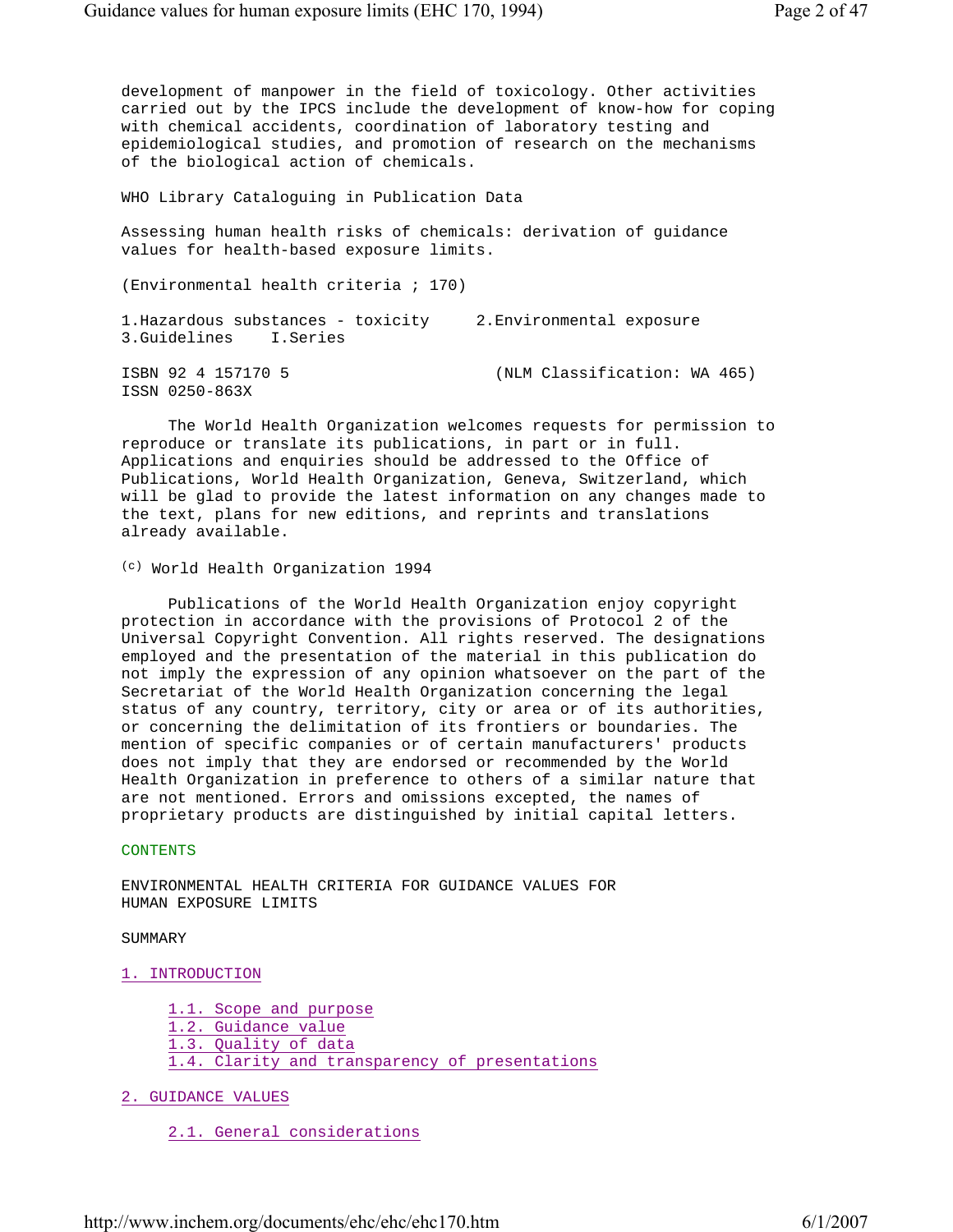2.1.1. Precision of a guidance value 2.2. Derivation of guidance values 2.3. Interpretation and use of guidance values 2.4. Terminology 3. APPLICATION OF THE TOXICITY DATA BASE TO DETERMINE TOLERABLE INTAKES 3.1. Approaches to risk assessment 3.1.1. Non-threshold effects 3.1.2. Threshold effects 3.1.2.1 Uncertainty factors 3.1.2.2 Relevant toxicokinetic and toxicodynamic data 3.1.2.3 Uncertainty factors for occupational exposure 4. PROCEDURE FOR EXTRAPOLATION FROM A TOXICITY DATA BASE TO A TOLERABLE INTAKE 4.1. Overall procedure 4.2. Selection of pivotal study and critical effect(s) 4.3. Adequacy of the pivotal study 4.4. Interspecies extrapolation 4.5. Inter-individual variability in humans 4.6. Other considerations 4.6.1. Adequacy of the overall data base 4.6.2. Nature of toxicity 4.7. Final review of the total uncertainty factor 4.8. Precision of the tolerable intake 4.9. Alternative approaches 5. ALLOCATION OF TOLERABLE INTAKES TO DERIVE GUIDANCE VALUES 5.1. General considerations 5.2. General approach 5.3. Detailed approach 5.3.1. Biomarkers of exposure 5.3.2. Critical effects which are not route specific 5.3.3. Difference in magnitude of effect by route of exposure 5.3.4. Route-specific effect variation at portals of entry (due to local bioactivation or local effects) 5.3.5. Limited data base 6. EXAMPLES OF THE DERIVATION OF GUIDANCE VALUES REFERENCES APPENDIX 1: EXAMPLES - DEVELOPMENT OF GUIDANCE VALUES APPENDIX 2: GRAPHICAL APPROACHES APPENDIX 3: ALTERNATIVE APPROACHES

APPENDIX 4: BODY WEIGHT AND VOLUMES OF INTAKE FOR REFERENCE MAN

RESUME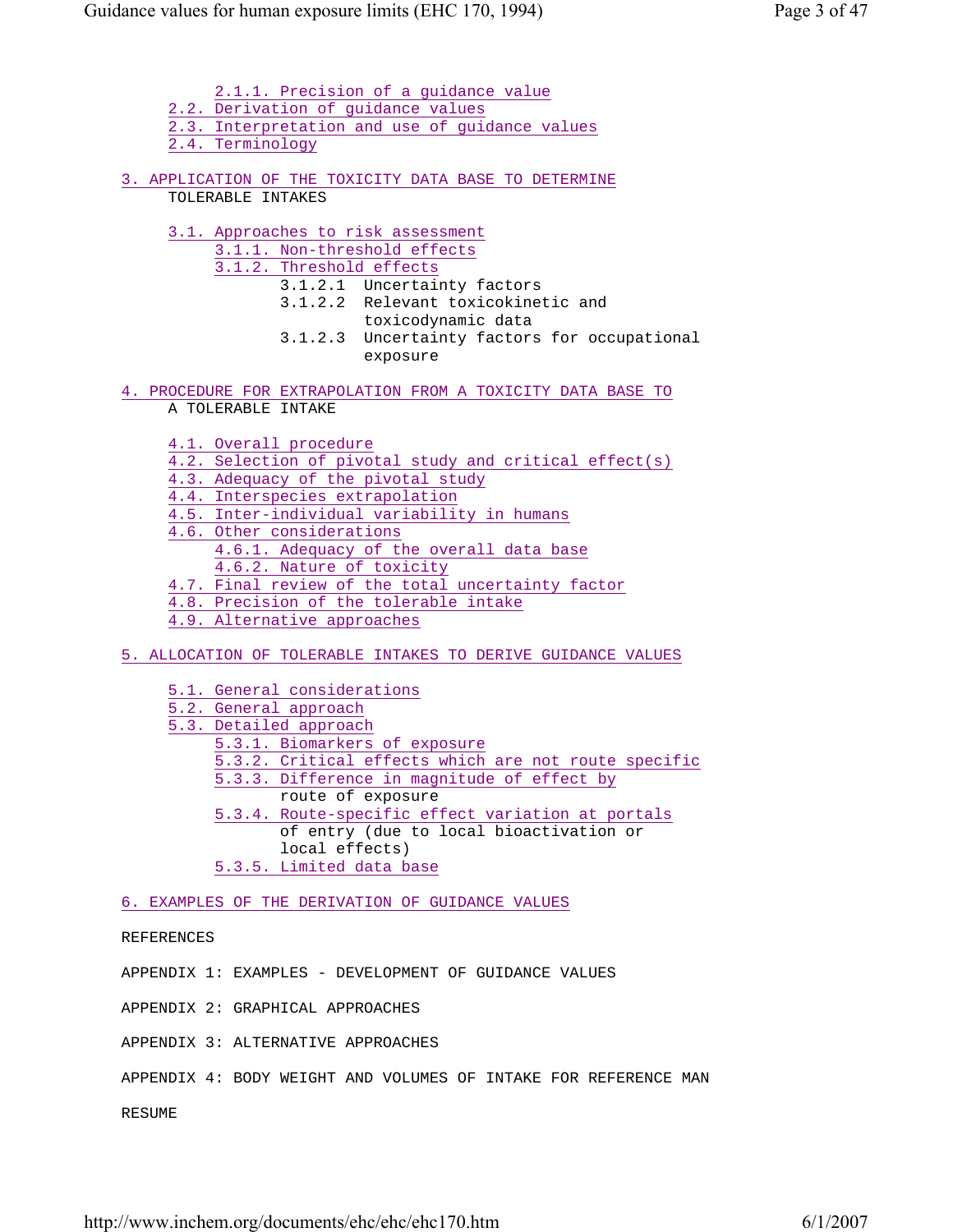RESUMEN

 WHO TASK GROUP ON ENVIRONMENTAL HEALTH CRITERIA FOR GUIDANCE VALUES FOR HUMAN EXPOSURE LIMITS

*Members*

Dr D. Anderson<sup>c</sup>, British Industrial and Biological Research Association (BIBRA), Carshalton, Surrey, United Kingdom

Professor B. Baranski<sup>b</sup>, Nofer's Institute of Occupational Medicine, Lodz, Poland

Dr V. Benes<sup>b</sup>, Toxicology and Reference Laboratory, Institute of Hygiene and Epidemiology, Prague, Czech Republic

Dr T. DeRosa<sup>a</sup>, Division of Toxicology, Agency for Toxic Substances and Disease Registry, Atlanta, Georgia, USA

Dr M. Dourson<sup>a, b, c II</sup>, Systemic Toxicants Assessment Branch, Environmental Criteria and Assessments Office, Office of Research and Development, US Environmental Protection Agency, Cincinnati, Ohio, USA

Dr J. Duffus<sup>c</sup>, Department of Biological Sciences, The Edinburgh Centre for Toxicology, Herriot-Watt University, Edinburgh, United Kingdom

Dr E. Dybing<sup>a I</sup>, Department of Environmental Medicine, National Institute of Public Health, Oslo, Norway

Dr R.J. Fielder<sup>c</sup>, Department of Health, Elephant and Castle, London, United Kingdom

Dr T. Harvey<sup>b, c</sup>, Environmental Criteria and Assessment Office, US Environmental Protection Agency, Cincinnati, Ohio, USA

Dr R. Hasegawa<sup>c</sup>, Division of Toxicology Safety, National Institute of Health Sciences, Setagaya-ku, Tokyo, Japan

Dr E. Kamata<sup>a</sup>, National Institute of Health Sciences, Setagaya-ku, Tokyo, Japan

Dr A.G.A.C. Knaap<sup>a, b, c</sup>, Toxicology Advisory Centre, National Institute of Public Health and Environmental Protection, Bilthoven, The Netherlands

Dr M.E. Meek<sup>a II, b II, c I</sup>, Environmental Health Directorate, Health Protection Branch, Health and Welfare, Ottawa, Ontario, Canada

Dr E. Poulsen<sup>b</sup>, Humlebaek, Denmark

Dr A.G. Renwick<sup>a II, b II, c II</sup>, Clinical Pharmacology Group, University of Southampton, Medical and Biological Sciences Building, Southampton, United Kingdom

Dr A.E. Robinson<sup>a</sup>, Toronto, Ontario, Canada

Professor J.A. Sokal<sup>b</sup>, Institute of Occupational Medicine and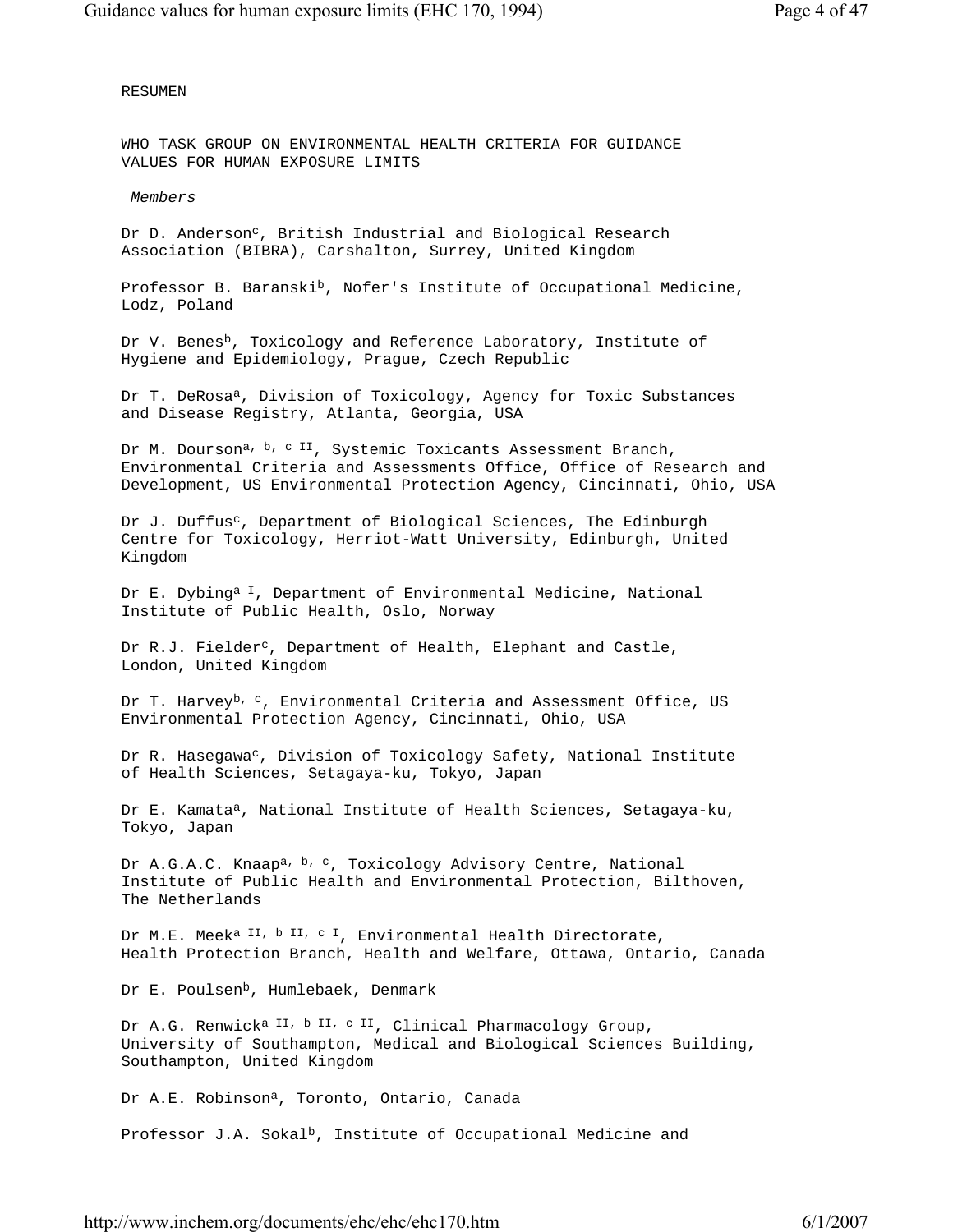Environmental Health, Sosnowiec, Poland Dr R. Türck<sup>a, b I, c</sup>, Federal Ministry of Environment, Nature Conservation and Nuclear Safety, Bonn, Germany Professor F. Valic<sup>b, c</sup>, Department of Occupational Health, Andrija œtampar School of Public Health, Zagreb University, Zagreb, Croatia Dr G.A. Zapponi<sup>b</sup>, Laboratory of Environmental Health, Istituto Superiore di Sanità, Rome, Italy *Representatives of other Organizations* Mr S. Arai<sup>a, b</sup>, Organisation for Economic Co-operation and Development, Paris, France Dr P. Boffetta<sup>a</sup>, International Agency for Research on Cancer, Lyon, France Dr J. Furlong<sup>b</sup>, Directorate-General XI A.2, Environment, Nuclear Safety and Civil Protection, Commission of the European Communities, Brussels, Belgium Mr S. Machida<sup>a</sup>, Occupational Safety and Health Branch, Working Conditions and Environment Department, International Labour Office, Geneva, Switzerland Dr H. Moller<sup>c</sup>, International Agency for Research on Cancer, Lyon, France Dr V. Morgenroth<sup>c</sup>, Organisation for Economic Co-operation and Development, Paris, France Ms F. Ouane<sup>a</sup>, International Register of Potentially Toxic Chemicals, United Nations Environment Programme, Geneva, Switzerland Ms A. Sunden<sup>a</sup>, International Register of Potentially Toxic Chemicals, United Nations Environment Programme, Geneva, Switzerland *Observers* Dr G.P. Daston<sup>c</sup>, Procter & Gamble, Miami Valley Laboratories, Cincinnati, Ohio, USA Dr He Fengsheng<sup>c</sup>, Division of Health Protection and Promotion, World Health Organization, Geneva, Switzerland Dr C. Lally<sup>c</sup>, Procter & Gamble, European Technical Centre, Stombeek-Bever, Belgium Dr D. Mage<sup>a, c</sup>, Division of Environment Health, Prevention of Environmental Pollution, World Health Organization, Geneva, Switzerland Dr M.I. Mikheev<sup>a</sup>, Office of Occupational Health, World Health Organization, Geneva, Switzerland Professor G. Di Renzo<sup>c</sup>, Department of Human Communication Science,

http://www.inchem.org/documents/ehc/ehc/ehc170.htm 6/1/2007

Faculty of Medicine, Frederico II University, Naples, Italy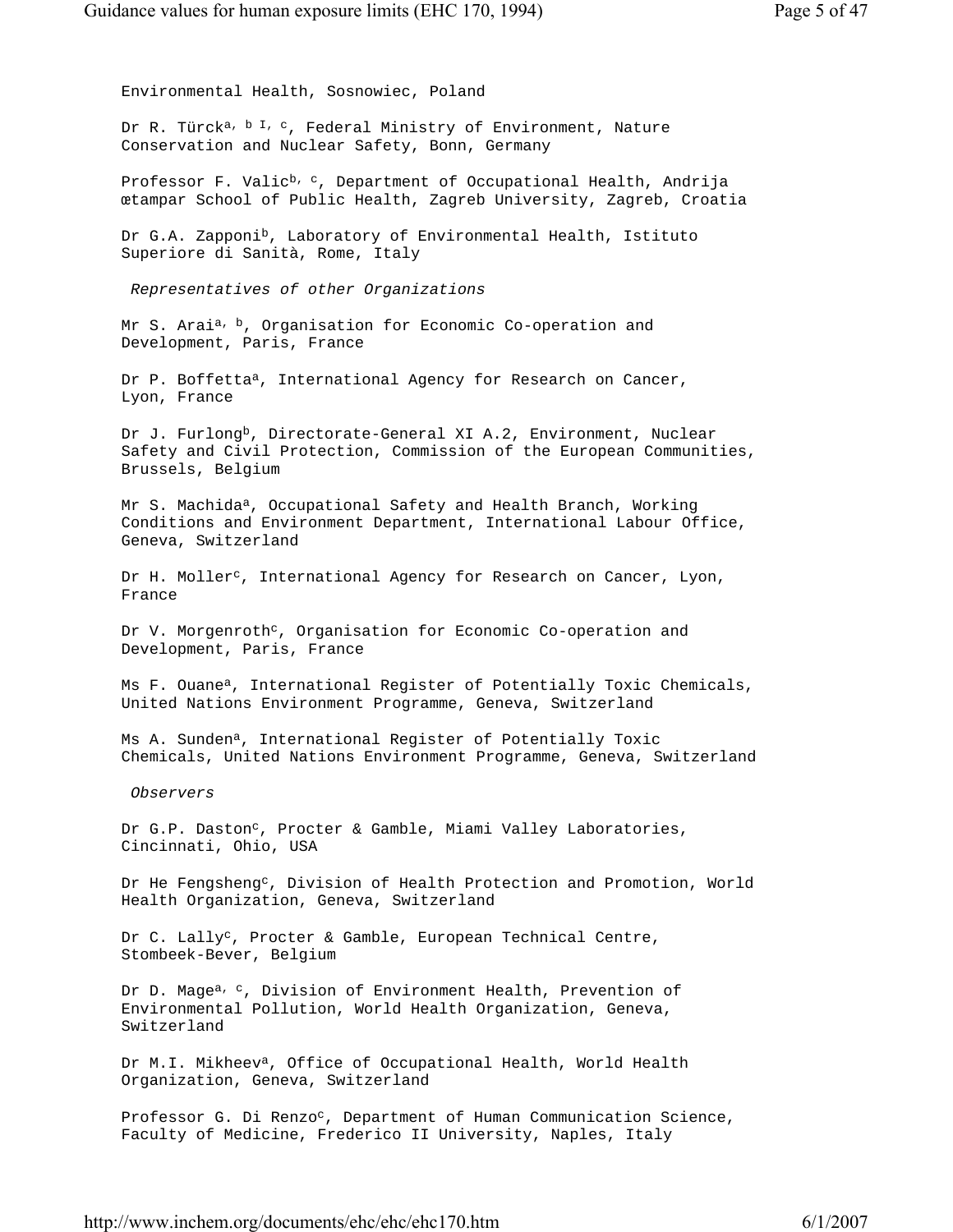Dr J.A. Stober<sup>a</sup>, Division of Environment Health, World Health Organization, Geneva, Switzerland

Dr G. Würtzen<sup>b, c</sup>, Coca-Cola International, Glostrup Centre, Glostrup, Denmark

*Secretariat*

Dr G. Becking<sup>a, c</sup>, International Programme on Chemical Safety, Interregional Research Unit, World Health Organization, Research Triangle Park, North Carolina, USA

 Dr H. Galal-Gorcheva, International Programme on Chemical Safety, World Health Organization, Geneva, Switzerland

Dr J. Herrman<sup>a</sup>, International Programme on Chemical Safety, World Health Organization, Geneva, Switzerland

Dr D. Kello<sup>b</sup>, World Health Organization, Regional Office for Europe, Copenhagen, Denmark

 Mr D. Schutza, International Programme on Chemical Safety, World Health Organization, Geneva, Switzerland

Dr E. Smith<sup>a, b, c</sup>, International Programme on Chemical Safety, World Health Organization, Geneva, Switzerland

Mr K. Tanaka<sup>a</sup>, International Programme on Chemical Safety, World Health Organization, Geneva, Switzerland

Dr M. Younes<sup>b, c</sup>, European Centre for Environment and Health, World Health Organization, Bilthoven, The Netherlands

- a Participated in IPCS Discussions on Methodology for Establishing Guidance Values (GV) for Various Exposure Situations, Geneva, Switzerland, 14-17 January 1992
- b Participated in WHO EURO/IPCS Consultation on Guiding Principles and Methodology for Quantitative Risk Assessment in Setting Exposure Limits, Langen, Germany, 19-22 January 1993
- c Participated in WHO Task Group Meeting on Risk Assessment Methodology (Guidance Values), Geneva, Switzerland, 14-18 June 1993
- I Chairman of meeting
- II Joint Rapporteur

NOTE TO READERS OF THE CRITERIA MONOGRAPHS

 Every effort has been made to present information in the criteria monographs as accurately as possible without unduly delaying their publication. In the interest of all users of the Environmental Health Criteria monographs, readers are kindly requested to communicate any errors that may have occurred to the Director of the International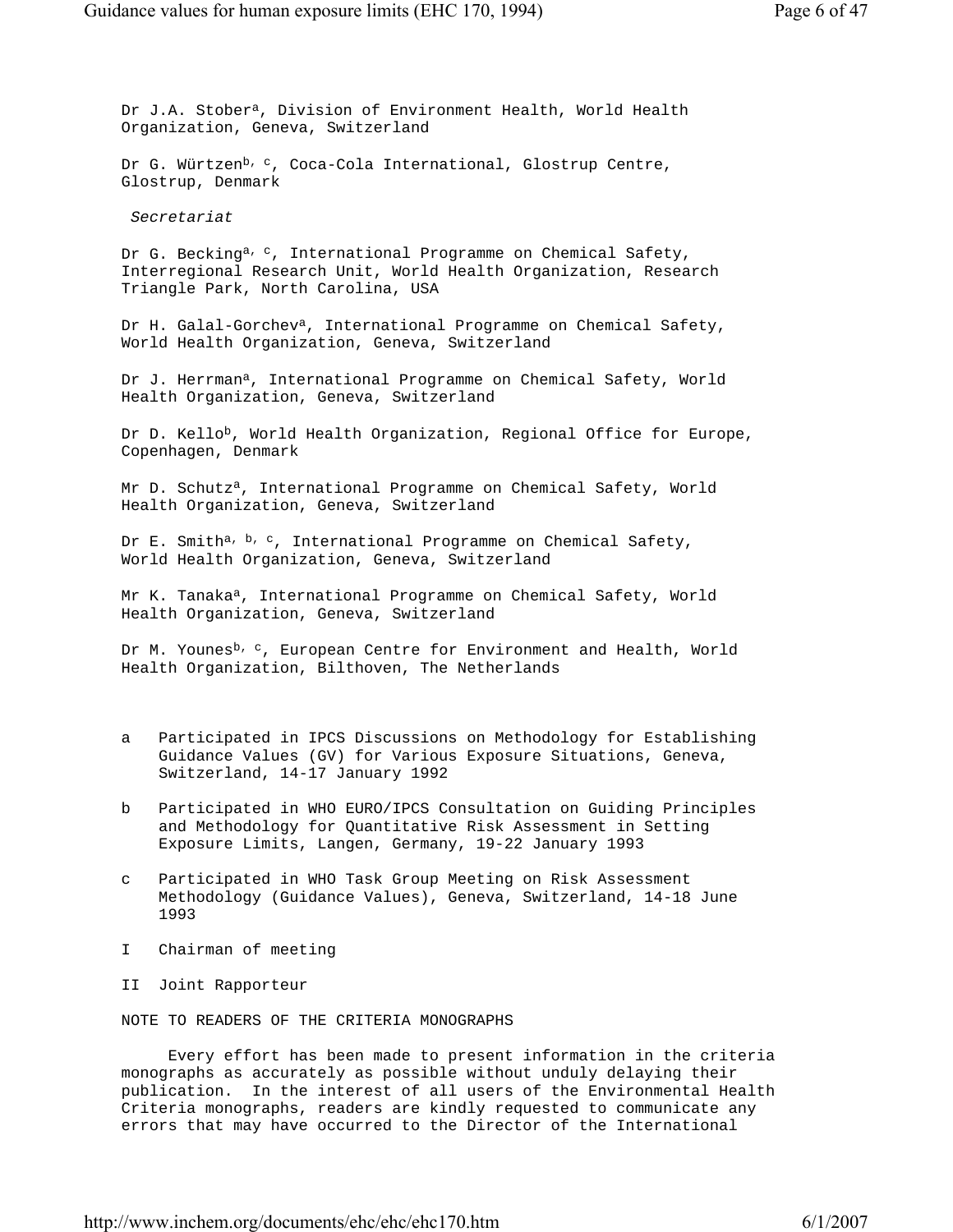Programme on Chemical Safety, World Health Organization, Geneva, Switzerland, in order that they may be included in corrigenda.

\* \* \*

 A detailed data profile and a legal file can be obtained from the International Register of Potentially Toxic Chemicals, Case postale 356, 1219 Châtelaine, Geneva, Switzerland (Telephone No. 9799111).

\* \* \*

 This publication was made possible by grant number 5 U01 ES02617-15 from the National Institute of Environmental Health Sciences, National Institutes of Health, USA, and by financial support from the European Commission.

 ENVIRONMENTAL HEALTH CRITERIA FOR GUIDANCE VALUES FOR HUMAN EXPOSURE LIMITS

 This Environmental Health Criteria monograph was developed in the course of three meetings, i) a Discussion Group, World Health Organization, Geneva, Switzerland, 14-17 January 1992, opened by Dr E. Smith, IPCS, ii) a Consultation, Langen, Germany, 19-22 January 1993, opened by Dr D. Kello, World Health Organization, Regional Office for Europe, and iii) the final Task Group, World Health Organization, Geneva, 14-18 June 1993, opened by Dr E. Smith, IPCS.

 Dr E. Smith and Dr P.G. Jenkins, both members of the IPCS Central Unit, were responsible for the overall scientific content and technical editing, respectively.

 The WHO Regional Office for Europe collaborated with the International Programme on Chemical Safety in the development of the Guidance Value concept.

 The German Federal Ministry for the Environment, Nature Conservation and Nuclear Safety provided funding support for the Consultation in Langen, Germany.

 The efforts of all who helped in the preparation and finalization of the monograph are gratefully acknowledged.

ABBREVIATIONS

| ADI                  | acceptable daily intake                |
|----------------------|----------------------------------------|
| AUC                  | area under the curve                   |
| EPI                  | exposure/potency index                 |
| LO(A)EL              | lowest-observed-(adverse)-effect level |
| NO(A) E <sub>L</sub> | no-observed-(adverse)-effect level     |
| SAR                  | structure-activity relationship        |
| TT.                  | tolerable intake                       |
| ŪF                   | uncertainty factor                     |

## SUMMARY

 Guidance values for exposure to chemicals in environmental media should be developed in IPCS Environmental Health Criteria (EHC) monographs and can be modified by national and local authorities in their development of limits and standards for environmental media. For any chemical, the steps involved are: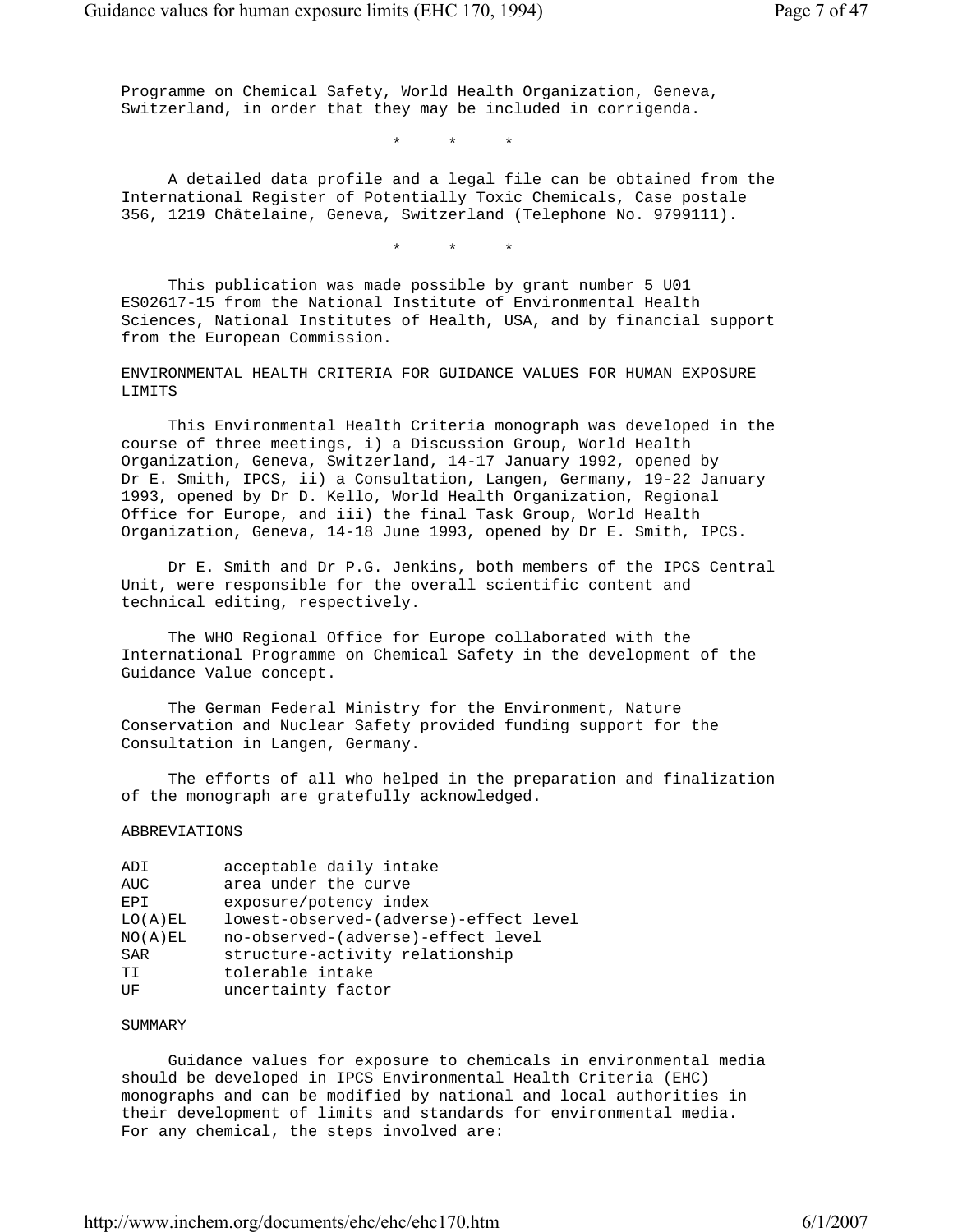1. Evaluate and summarize the information on toxicity in animals and humans and exposure in humans which is most relevant to derivation of guidance values. The most appropriate format for presentation of the data relevant to derivation of guidance values is a written narrative summarizing the critical data complemented by graphical presentation.

 2. Such data can be used to derive a Tolerable Intake (TI) for various routes of exposure for effects considered to have a threshold. This will involve application of uncertainty factors, generally to the no-observed-adverse-effect level (NOAEL) for critical effects in the most relevant study. For non-threshold effects, the dose-response relationship will be characterized to the extent possible.

 3. Estimate the proportion of total intake that originates from various media (e.g., indoor and ambient air, food and water), based on exposure estimates for a consistent set of assumed volumes of intake (using the International Commission on Radiological Protection (ICRP) reference man) and representative concentrations in the general environment, for a given situation. In the absence of adequate data on concentrations in various media, mathematical models may be used to estimate the distribution through the various media.

 4. Allocate a proportion of the TI to various media of exposure (based on the exposure estimate described in step 3 above) to determine the intake or exposure in each medium.

 5. Develop guidance values from intakes assigned to each medium, taking into account (if necessary) body weight, volume of intake and absorption efficiency (the *relative* absorption efficiency in situations where the guidance value is derived on the basis of a TI by another route of exposure). In EHC monographs, development of guidance values would be undertaken for a clearly defined exposure scenario, based on the data for ICRP reference man, and not necessarily representative of national or local exposure conditions. Guidance values would commonly be derived for a representative general population with representative exposure conditions. The guidance values should be adapted at national and local levels as appropriate for local circumstances.

 6. The basis for the derivation of both the TI and the guidance values should be described clearly in EHC monographs (see level of detail in examples in Appendix 1).

#### 1. INTRODUCTION

## 1.1 Scope and purpose

 The objective of IPCS Environmental Health Criteria (EHC) monographs is to provide evaluated information, including guidance for exposure limits, for the protection of human health and the maintenance of environmental integrity against the possible deleterious effects of chemical and/or physical agents. EHC monographs contain a comprehensive review and evaluation of available information on the biological effects of selected chemicals and physical agents that can influence human health and the environment. The evaluation typically contains information on the relative contribution of concentrations in various media to a total dose for human or environmental targets, data on dose-effect and dose-response relationships and numerical values, such as Tolerable Intake (TI) and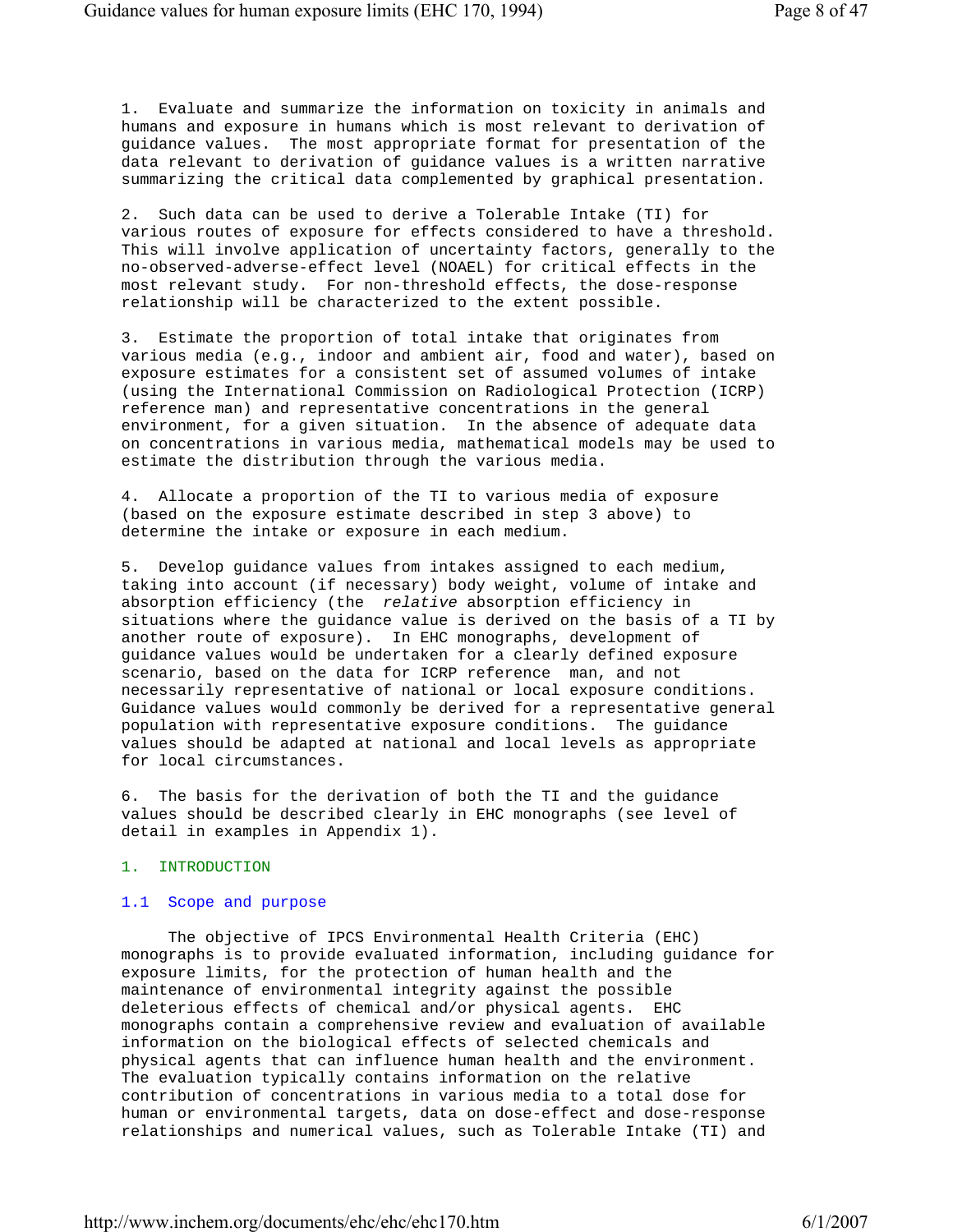advisory Guidance Value (GV) to enable regulatory authorities to set their own exposure limits whenever necessary.

 Though effects on environmental organisms are not addressed in this report, a holistic approach is implicit in the protection of human health and environmental integrity. Such approaches have been developed by some national institutions for the protection of human health (see, for example, Health and Welfare Canada, 1992 and US EPA, 1993). A more integrated approach aimed at the protection of both man and the ecosystem has been developed in the Netherlands (USES, 1994) and is incorporated in some national legislation (Canada, 1988).

 Evaluation for human health protection in EHC monographs entails consideration of the general and occupationally exposed populations and susceptible subgroups. The approach described herein relates primarily to long-term exposure of the general population in the ambient environment (i.e. principally ambient air, food, water and, occasionally, other media). Some degree of human variability is taken into account in the uncertainty factors applied in the derivation of the TI (see section 4.5). Where a uniquely sensitive group forms a significant proportion of the population then the TI would be developed based on that group. In cases where the exposure profiles of this subgroup and the general population are similar, the guidance values should be based on the TI for the sensitive subgroup. If the exposure profiles differ, guidance values should be calculated separately for the subgroup and general population based on their respective TIs and exposure profiles, and the more conservative values adopted. Idiosyncratic hypersusceptibility (excessive reaction following exposure to a given dose of a substance compared with the large majority of those exposed to the same dose) in a few individuals would not be the basis for the derivation of the TI in EHC monographs.

 Though the basic methodology would be similar, development of guidance values relating to intermittent, short-term (e.g., accidental) and occupational exposures are not addressed in detail

 herein, since this would entail consideration of additional relevant factors. (See, for example, discussion in section 3 concerning development of TIs for occupational exposure).

## 1.2 Guidance value

 The term guidance value is considered appropriate for the type of advice provided by the IPCS in its EHC and other documents because it does not carry connotations of formal standards and regulatory limits. In addition, its derivation is consistent with the process of health risk assessment and risk characterization for risk management. In this context guidance values are defined as:--

 values, such as concentrations in air or water, which are derived after appropriate allocation of the TI among the different possible media of exposure. Combined exposures from all media at the guidance values over a lifetime would be expected to be without appreciable health risk. The aim of a guidance value is to provide quantitative information from risk assessment for risk managers to enable them to make decisions concerning the protection of human health.

## 1.3 Quality of data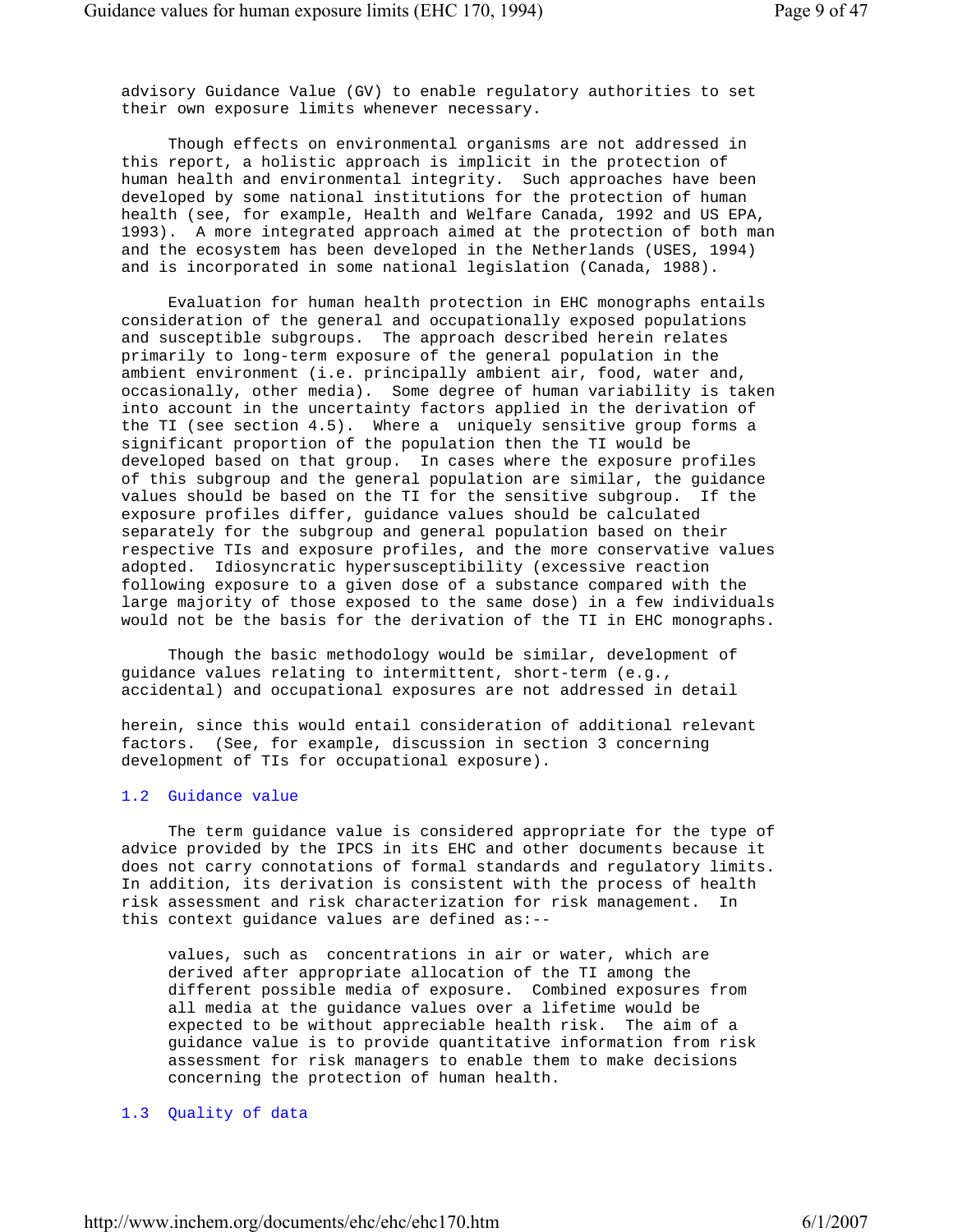Review and evaluation of data for inclusion in EHC monographs necessarily involves a critical approach to the selection and quality of data sources. Draft documents are prepared by various institutes/authors and assessed by various expert groups each with a different membership. Consequently, there can be a lack of consistency in the selection of data sources and variation on the part of different authors and assessors in the interpretation and extrapolation of data. The formulation of criteria for determining the quality of data is a current IPCS activity and considered to be critical to the derivation of sound guidance values in EHCs.

 Many toxicological studies are directed mainly to hazard identification. The available data may not always contain sufficient information on the dose-response relationship for risk assessment and for the derivation of TIs for guidance values. Reports and publications in which no-observed-effect level (NOEL) or NOAEL values are presented should include sufficient information on all possible effects investigated and those observed or not observed to allow an assessment of the validity of the derived values.

## 1.4 Clarity and transparency of presentations

 Data on the dose-response relationship for the critical effect which served as the basis for the derivation of the guidance values (GVs) should be characterized in EHC monographs to the extent possible (including graphical presentation, similar to that illustrated in Appendix 3 for benchmark doses). It is recognized that in many cases,

 the data base will be insufficient for provision of such information and that it may only be possible to develop single guidance values in individual media with little additional risk characterization. Similarly, the basis for the uncertainty factors by which the NOAEL or lowest-observable-adverse-effect level (LOAEL) have been divided to obtain the TI should be clearly specified. The conversion of the TI into media-specific GVs should be presented in sufficient detail to allow the values to be adapted to national or local circumstances (see examples in Appendix 1 for relevant level of detail).

## 2. GUIDANCE VALUES

## 2.1 General considerations

 A consistent methodology should be used in the derivation of quantitative guidance values for human exposures to chemical substances present in food, drinking-water, air and other media by *ad hoc* IPCS Task Groups (of varying membership) reviewing and evaluating data and finalizing EHC monographs on various chemicals. This approach embodies the concept that, to the extent possible, guidance values for the protection of human health should reflect consideration of total exposure to the substance whether present in air, water, soil, food or other media. Guidance values should be derived for a clearly defined exposure scenario, based on the data for the ICRP reference man (Appendix 4), and therefore might not represent national or local circumstances.

## 2.1.1 Precision of a guidance value

 The precision of the guidance values is dependent upon the validity and reliability of the available data. Frequently, there are sources of uncertainty in the derivation of TIs (see section 4.8) and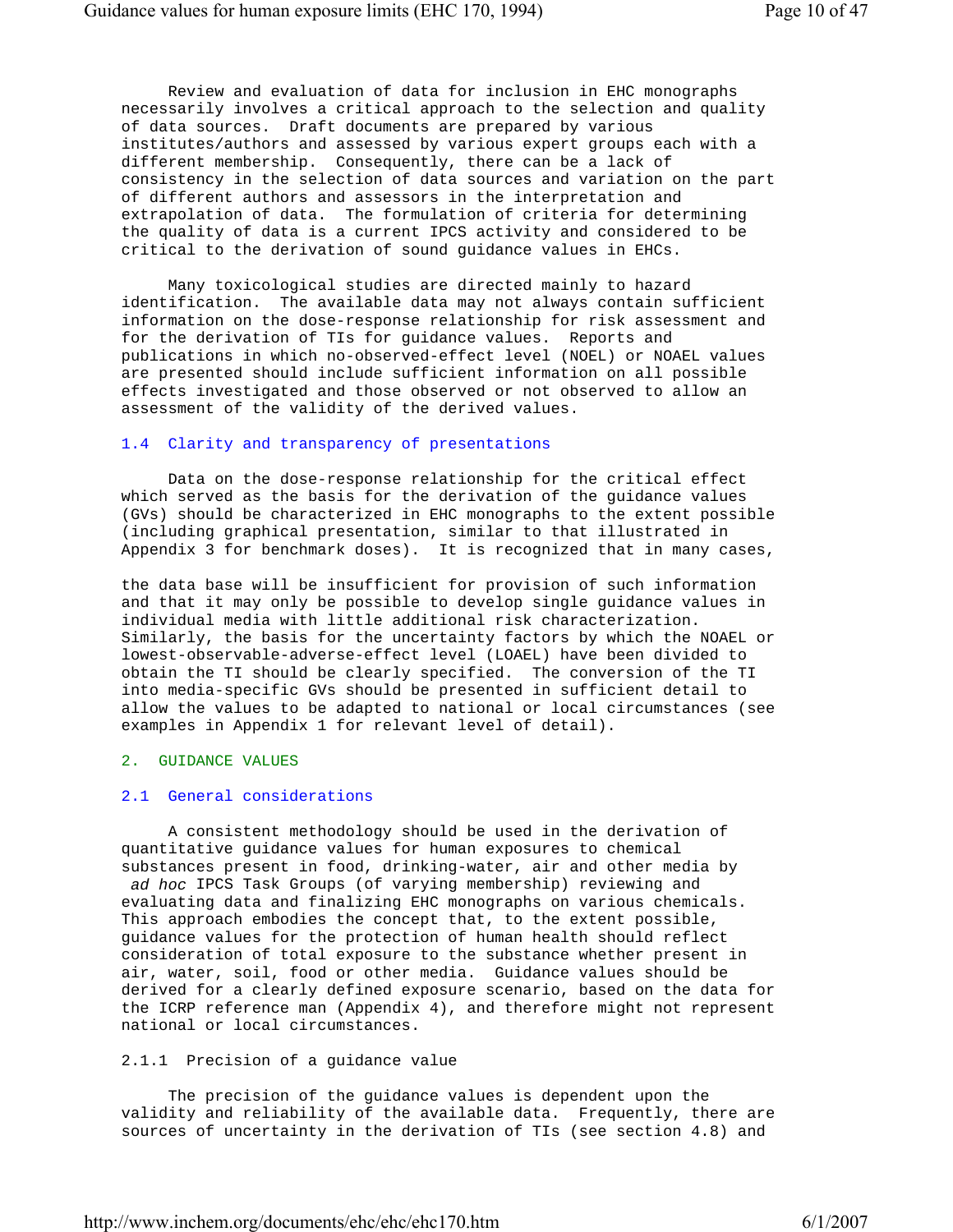in their allocation as a basis for GVs, so that the resulting values represent a best estimate based on the available data at the time. A description of the derivation of guidance value should clearly indicate the nature and sources of uncertainty and the manner in which they have been taken into account in the derivation. The numerical value of GVs should reflect the precision present in their derivation; usually GVs should be given to only one significant figure.

## 2.2 Derivation of guidance values

 Establishing TIs is central to the determination of guidance values. A TI is defined as:--

 an estimate of the intake of a substance over a lifetime that is considered to be without appreciable health risk. It may have different units depending upon the route of administration upon which it is based and is generally expressed on a daily or weekly basis. Though not strictly an "intake", TIs for inhalation are generally expressed as airborne concentrations (i.e. µg or mg per  $m<sup>3</sup>$ ). The TI is similar in definition and intent to terms such as reference dose (RfD) (Barnes & Dourson, 1988), reference concentration (RfC) (Jarabek et al., 1990) and acceptable daily intake (ADI).

 This monograph addresses two areas that are critical in the methodology for the derivation of guidance values for human exposures to chemical substances in the environment:

- \* *Development of a tolerable intake on the basis of interpretation* of the available data on toxicity. For practical purposes, toxic effects are considered to be of two types, threshold and non-threshold. For substances where the critical effect is considered to have a threshold (including non-genotoxic carcino genesis for which there is adequate mechanistic data), a TI is developed usually on the basis of a NOAEL. Development of guidance values in EHC monographs for non-threshold effects (e.g., genotoxic carcinogenesis and germ cell mutations) is discussed in section 3.1.1.
- \* *Allocation of the proportions of the tolerable intake to various media.* Depending on available information, the development of guidance values for compounds present in more than one environmental medium will require the allocation of proportions of the TI to various media (for example, air, food and water). For the derivation of guidance values, the allocation will be based on information on relative exposure via different routes.

## 2.3 Interpretation and use of guidance values

 Media exposure allocations of TIs for the derivation of guidance values in EHC monographs are based on relative exposure by different routes for a given scenario. Though this is suggested as a practical approach, the use of allocations based on exposure in different media does not preclude the development of more stringent limits. It is also important to recognize that the proportions of total intake from various media may vary, based on circumstances. Site- or context-specific guidance values better suited to local circumstances and conditions could be developed from TIs presented in the EHC in situations where relevant data on exposure are available, and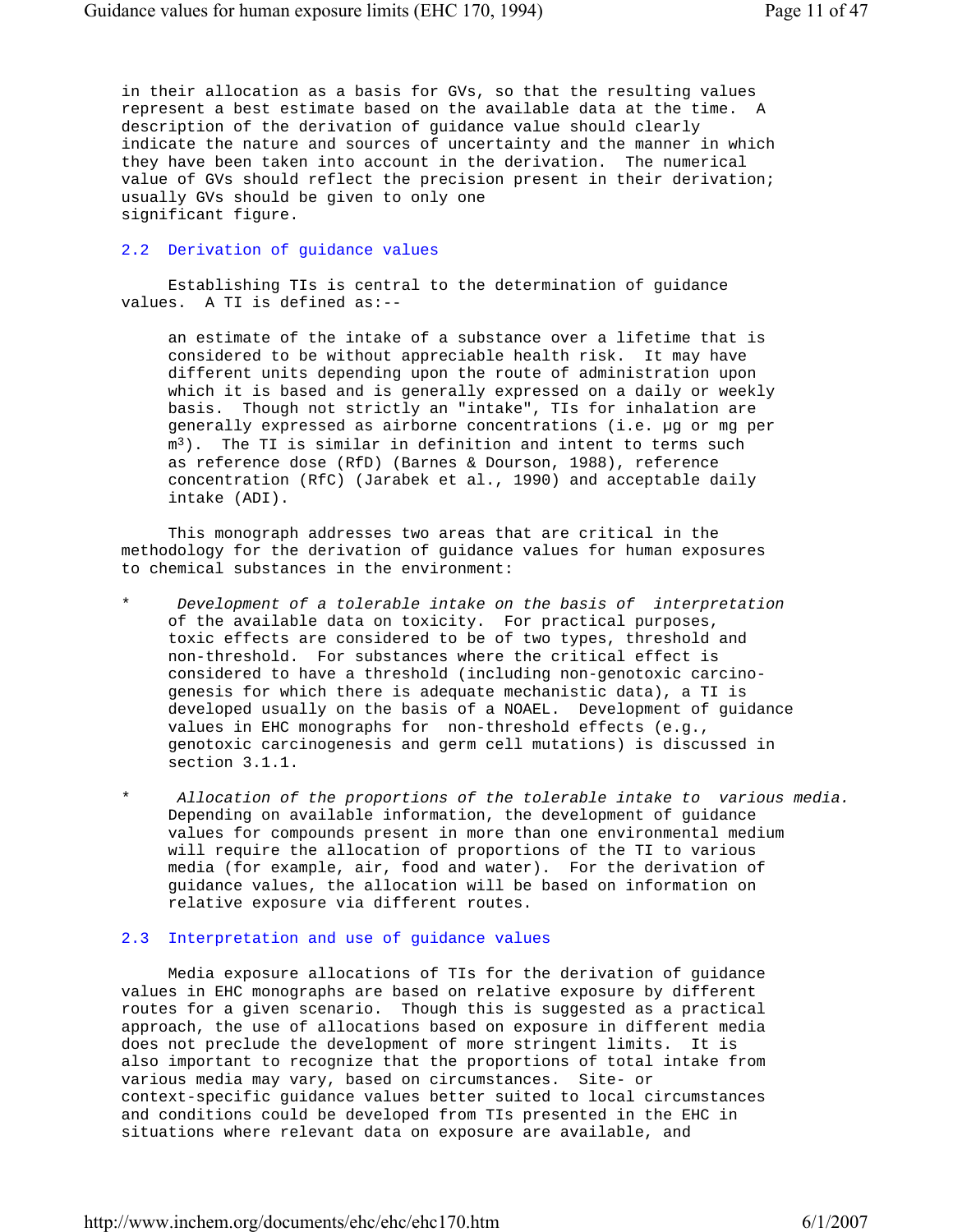particularly where there are other significant sources of exposure to a chemical substance (e.g., in the vicinity of a waste site). Regulatory authorities may also take other factors into account, such as cost, ease and effectiveness of control, to develop risk management strategies appropriate for local circumstances, although the ultimate objective of control should be reduction of exposure from all sources to less than the TIs. In addition, where data on organoleptic thresholds are included in EHC monographs, these can also be considered by relevant authorities in the development of limits.

 The basis for derivation of guidance values in EHC monographs must be clearly specified in sufficient detail to enable, where appropriate, step-by-step development of exposure limits for national or local conditions by appropriate regulatory or other authorities (Appendix 1).

## 2.4 Terminology

 **Adverse effect:** change in morphology, physiology, growth, development or life span of an organism which results in impairment of functional capacity or impairment of capacity to compensate for additional stress or increase in susceptibility to the harmful effects of other environmental influences. Decisions on whether or not any effect is adverse require expert judgement.

 **Critical effect(s):** the adverse effect(s) judged to be most appropriate for determining the TI.

 **No-observed-adverse-effect level (NOAEL):** greatest concentration or amount of a substance, found by experiment or observation, which causes no detectable adverse alteration of morphology, functional capacity, growth, development or life span of the target organism under defined conditions of exposure. Alterations of morphology, functional capacity, growth, development or life span of the target may be detected which are judged not to be adverse.

 **No-observed-effect level (NOEL):** greatest concentration or amount of a substance, found by experiment or observation, that causes no alterations of morphology, functional capacity, growth, development or life span of target organisms distinguishable from those observed in normal (control) organisms of the same species and strain under the same defined conditions of exposure.

 **Lowest-observed-adverse-effect level (LOAEL):** lowest concentration or amount of a substance, found by experiment or observation, which causes an adverse alteration of morphology, functional capacity, growth, development or life span of the target organism distinguishable from normal (control) organisms of the same species and strain under the same defined conditions of exposure.

 **Benchmark dose:** the lower confidence limit of the dose calculated to be associated with a given incidence (e.g., 5 or 10% incidence) of effect estimated from all toxicity data on that effect within that study (Crump, 1984).

 **Uncertainty factor (UF):** a product of several single factors by which the NOAEL or LOAEL of the critical effect is divided to derive a TI. These factors account for adequacy of the pivotal study, interspecies extrapolation, inter-individual variability in humans, adequacy of the overall data base, and nature of toxicity. The term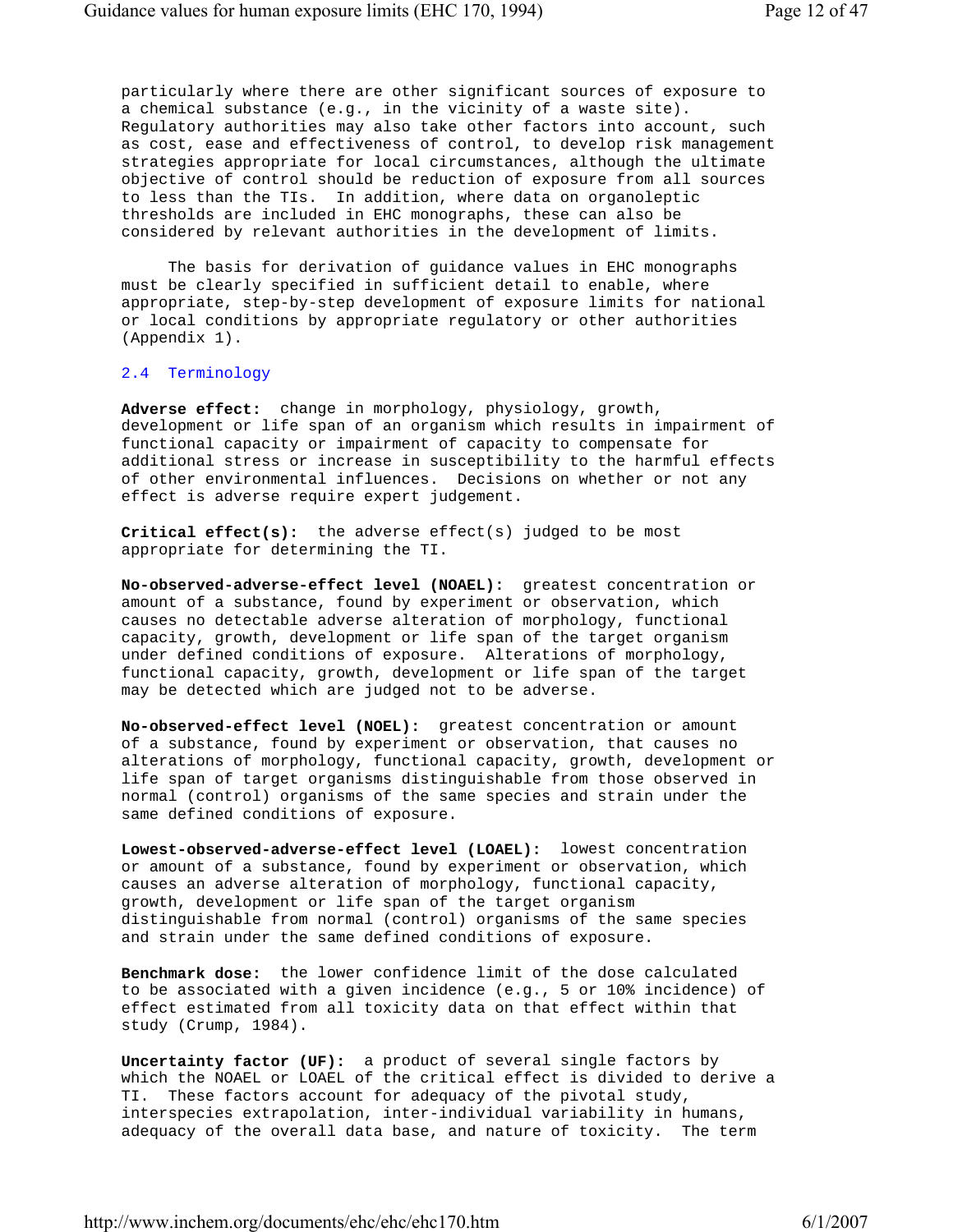uncertainty factor was considered to be a more appropriate expression than safety factor since it avoids the notion of absolute safety and because the size of this factor is proportional to the magnitude of uncertainty rather than safety. The choice of UF should be based on the available scientific evidence.

 **Toxicodynamics:** the process of interaction of chemical substances with target sites and the subsequent reactions leading to adverse effects.

 **Toxicokinetics:** the process of the uptake of potentially toxic substances by the body, the biotransformation they undergo, the distribution of the substances and their metabolites in the tissues, and the elimination of the substances and their metabolites from the body. Both the amounts and the concentrations of the substances and their metabolites are studied. The term has essentially the same meaning as pharmacokinetics, but the latter term should be restricted to the study of pharmaceutical substances.

 **Tolerable intake (TI):** an estimate of the intake of a substance which can occur over a lifetime without appreciable health risk. It may have different units depending upon the route of administration. Though not strictly an "intake", TIs for inhalation are generally expressed as airborne concentrations (i.e.,  $\mu q$  or mq per  $m^3$ ).

 **Default value:** pragmatic, fixed or standard value used in the absence of relevant data.

 **Guidance values (GVs):** values, such as concentrations in air or water, which are derived after appropriate allocation of the TI among the different possible media of exposure. Combined exposures from all media at the guidance values over a lifetime would be expected to be without appreciable health risk. The aim of the guidance value is to provide quantitative information from risk assessment for risk managers to enable them to make decisions concerning the protection of human health.

## 3. APPLICATION OF THE TOXICITY DATA BASE TO DETERMINE TOLERABLE INTAKES

## 3.1 Approaches to risk assessment

 A review of the data base on a chemical should be undertaken to determine the critical effect(s), which can be considered to be of two types: those considered to have a threshold and those for which there is considered to be some risk at any level (non-threshold: genotoxic carcinogens and germ cell mutagens). Data available for risk assessments include studies in humans and animals, structure-activity relationships (SAR) and *in vitro* investigations. Risk assessments should be based on all available data at the time of review, but it is appreciated that recognition of additional hazards or risk may emerge which will require subsequent re-evaluation. Wherever possible, appropriate human data should be used as the basis for the risk assessment.

 For threshold effects, where data in humans are used as the basis for development of TIs, uncertainty factors should be applied to observed effect levels to allow for the magnitude of any effect seen in the exposed group and their sensitivity compared with the general population or target group. The incidence of effects detected in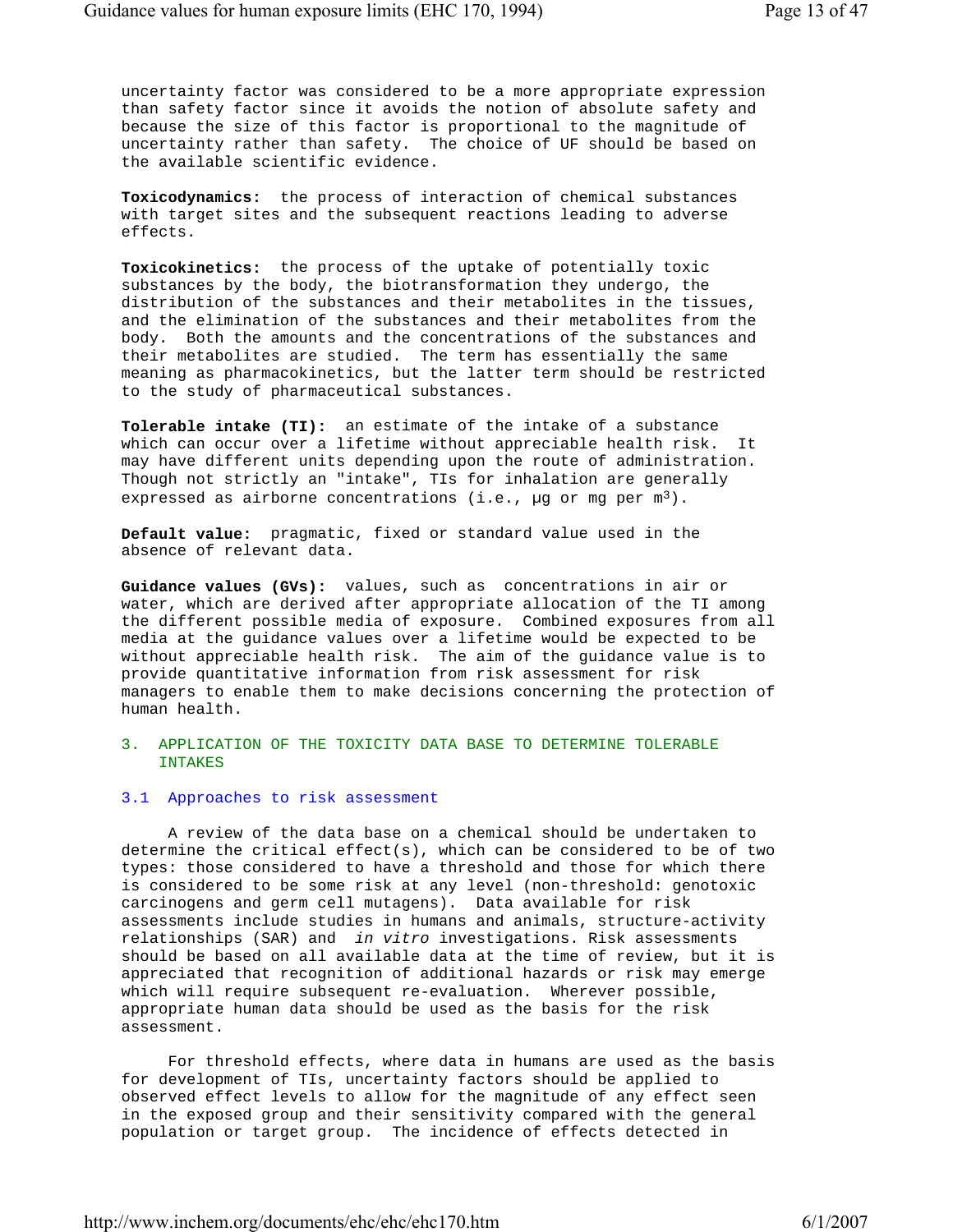humans *in vivo* will be the result of inter-individual differences in both toxicokinetic and toxicodynamic aspects. The extent of any possible human variability not present within the exposed population groups should be considered in the development of uncertainty factors.

 Information on the NOAEL (or LOAEL) by different routes is sometimes available. In cases where information exists on only one route, e.g., inhalation, the bioequivalence for exposure from other routes should be estimated if suitable information and models are available. The aim of the risk assessment is to estimate an overall tolerable intake derived from data on toxicity using appropriate routes of administration. Guidance values can then be developed through allocation of the TI to the various media of human exposure, based on considerations of relevant exposure profiles.

## 3.1.1 Non-threshold effects

 There is no clear consensus on appropriate methodology for the risk assessment of chemicals for which the critical effect may not have a threshold, such as genotoxic carcinogens and germ cell mutagens. A number of approaches based largely on characterization of dose response have been adopted for assessment of such effects. However, these approaches are not amenable to the development of guidance values in EHC monographs because they require socio-political judgements of acceptable health risk. Those preparing EHC and other documents for the IPCS should evaluate the relevant available data and characterize the dose-response relationship for such effects to the extent possible, based on one or more methods as considered appropriate (some approaches are described below). This should enable the development of guidance values or limits by appropriate

 authorities on the basis of information on such effects included in EHC monographs.

Approaches have included:

- quantitative extrapolation by mathematical modelling of the dose-response curve to estimate the risk at likely human intakes or exposures (low-dose risk extrapolation)
- \* relative ranking of potencies in the experimental range
- division of effect levels by an uncertainty factor.

 Low-dose risk extrapolation has been accomplished by the use of mathematical models such as the Armitage-Doll multi-stage model. In more recently developed biological models, the different stages in the process of carcinogenesis have been incorporated and time to tumour has been taken into account (Moolgavkar et al., 1988). In some cases where data permit, the dose delivered to the target tissue has been incorporated into the dose-response analysis (physiologically based pharmacokinetic or PBPK modelling). It should be noted that crude expression of risk in terms of excess incidence or numbers of cancers per unit of the population at doses or concentrations much less than those on which the estimates are based may be inappropriate, owing to the uncertainties of quantitative extrapolation over several orders of magnitude. Estimated risks are believed to represent only the plausible upper bounds and vary depending upon the assumptions on which they are based.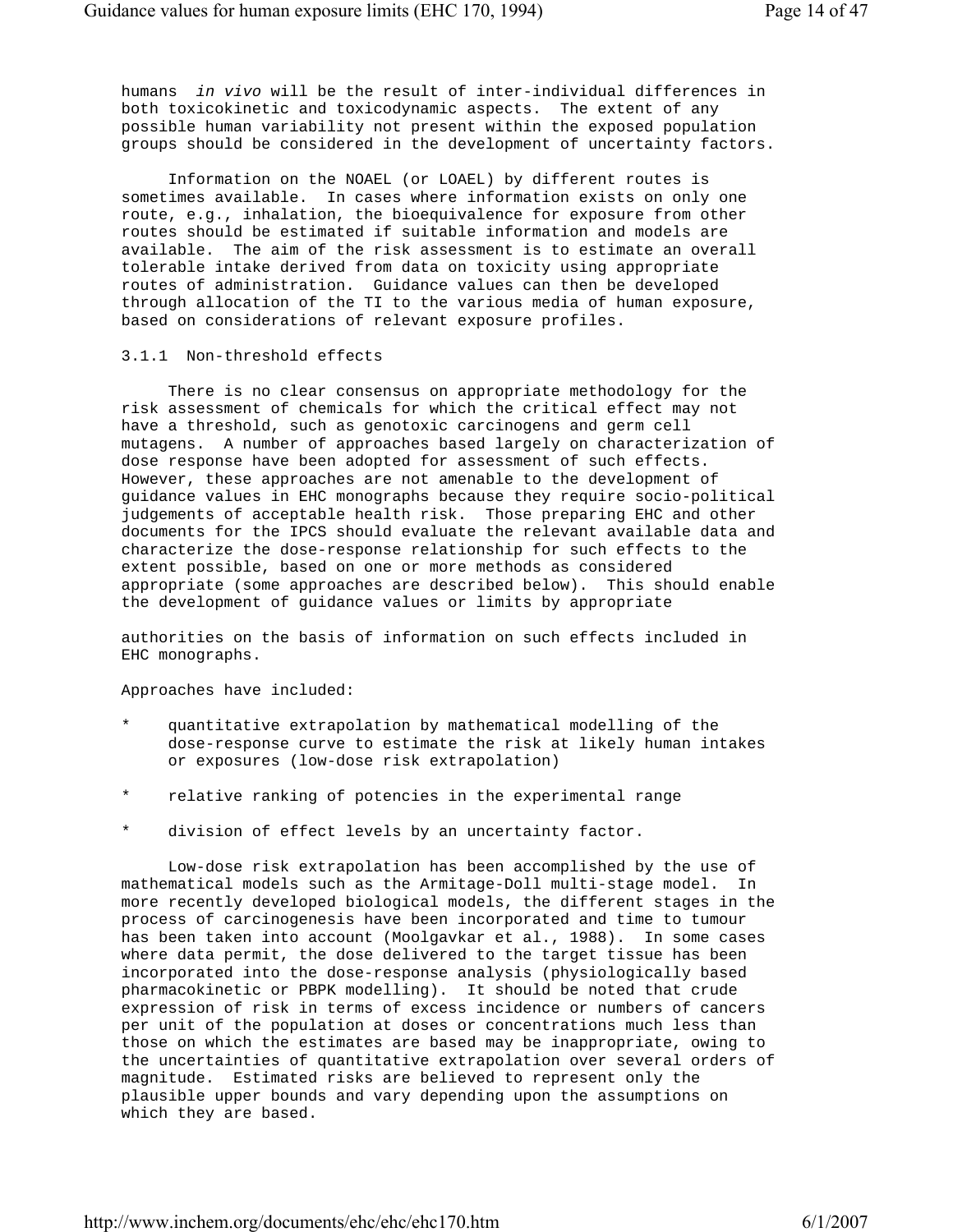Comparison of human exposure to the carcinogenic potency in the experimental range can also be used to indicate the magnitude of risk as a basis of derivation of guidance values. One such measure which provides a practical way to prioritize substances on the basis of their carcinogenic potency in a range close to the observed dose-response is the Exposure/Potency Index (EPI) (Health and Welfare Canada, 1992). The EPI is defined as the estimated daily human intake or exposure divided by the intake or exposure associated with a 5% incidence of tumours in experimental studies in animals or epidemiological studies in human populations (Tumorigenic Dose<sub>5</sub>;  $TD<sub>5</sub>$ ) (Fig. 1). A calculated EPI of 10<sup>-6</sup> represents a one million fold difference between human exposure and the intake which is at the lower end of the dose-response curve. Wherever possible, relevant toxicokinetic and mechanistic data are taken into account in the development of the EPIs.

 An alternative approach is to divide the highest dose at which there is no observed increase in tumour incidence in comparison with controls by a large composite uncertainty factor (for example 5000; Weil, 1972). The magnitude of the factor could be a function of the weight of evidence (e.g., numbers of species in which the tumours have been observed or nature of the tumours). This approach is sometimes used when data on dose-response are limited.

 A risk management approach which has been adopted for compounds for which the critical effect is considered not to have a threshold involves eliminating or reducing exposure as far as is practicable or to the lowest level technologically possible. Characterization of the dose-response as indicated in the procedures described above can be used in conjunction with this approach to assess the need to improve technology to reduce exposure.

## 3.1.2 Threshold effects

 For compounds with critical effects for which there is a *threshold,* a primary objective of a review of data is to consider the comparability of experimental species and humans, and determine the highest doses or exposures that can be administered experimentally to animals or taken up by humans without producing the critical effect (see Environmental Health Criteria 70: Principles for the Safety Assessment of Food Additives and Contaminants in Food, section 5.5.1) (WHO, 1987). In studies in experimental animals, the value of the NOAEL is an observed value that is dependent on the protocol and design of the study from which it was derived. There are several "study-dependent" factors that influence the magnitude of the value observed, including:

- the species, sex, age, strain and developmental status of the animals studied
- \* the group size
- the sensitivity of the methods used to measure the response
- \* the duration of exposure
- \* the selection of dose levels, which are frequently widely spaced, so that the observed value of the NOAEL can be in some cases considerably less than the true no-adverse-effect level.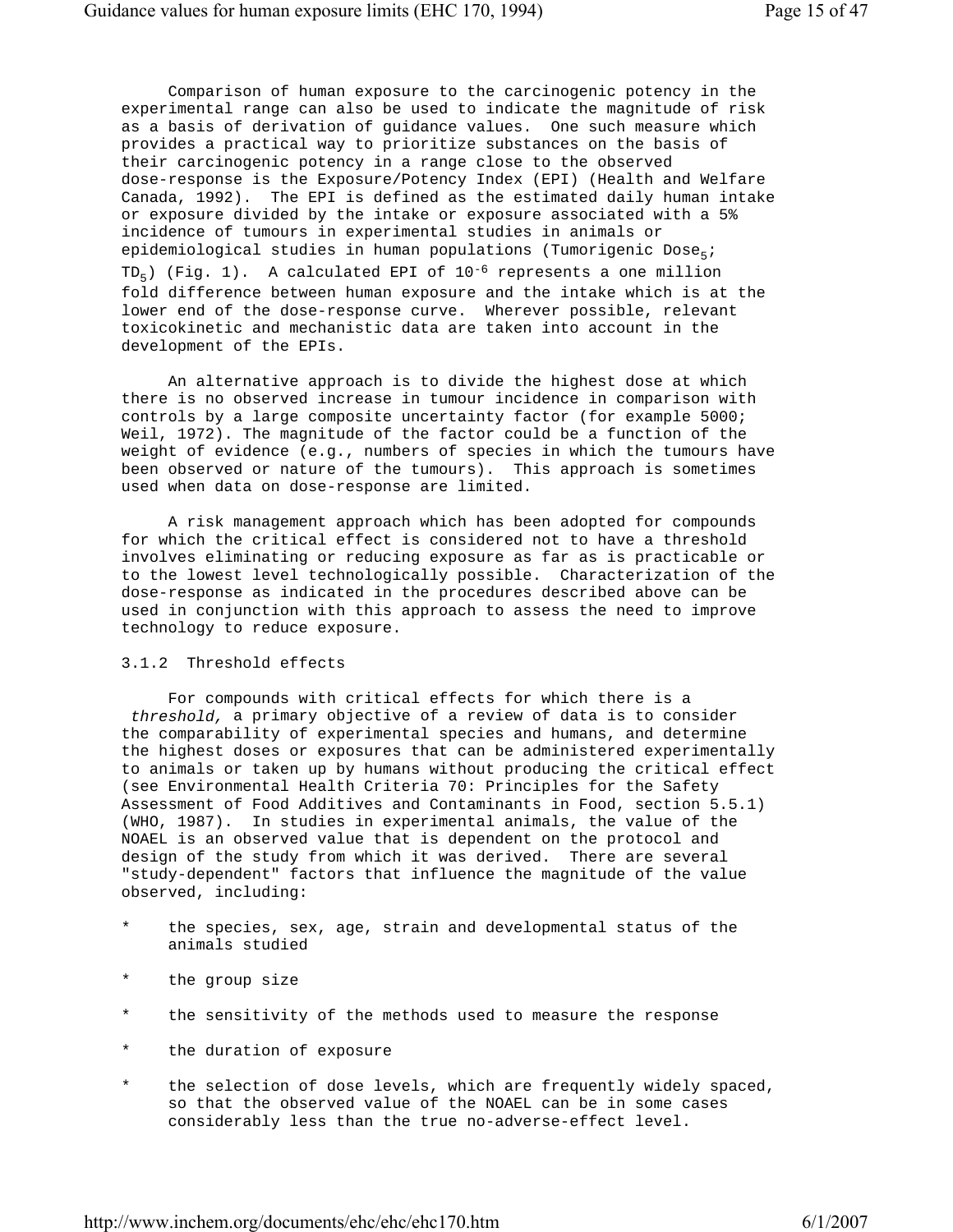# 3.1.2.1 Uncertainty factors

 There is enormous variability in the extent and nature of different data bases for risk assessment. For example, in some cases, the evaluation must be based on limited data in experimental animals; in other cases detailed information on the mechanism of toxicity and/or toxicokinetics may be available, while in some cases the risk evaluation can be based on data on effects in exposed human populations. Consequently, for the general population, the range of uncertainty factors applied in the derivation of TIs has been wide (1-10 000), although a value of 100 has been used most often. For example, the historic use of a factor of 100 based on animal studies in the absence of specific data to suggest a more appropriate value was first proposed by Lehman & Fitzhugh (1954) and later used in the derivation of ADIs for food additives by WHO (WHO, 1987; Lu, 1988).



Exposure/Potency \_ Human daily exposure from all sources Index (EPI) TD,

Fig. 1. Dose-response curves for three hypothetical compounds showing different potencies and doseeffect relationships. The Tumorigenic Dose, (TD,) provides an estimate of the dose required to produce a 5% incidence of tumours in the experimental animals.

 More recently, additional uncertainty factors have been incorporated to account for, for example, deficiencies in the data base, such as the absence of a NOAEL (US EPA, 1985a,b) or the absence of chronic data (NAS, 1977).

 If data from well-conducted studies in human populations are the basis for the safety evaluation, a factor of 10 has been considered appropriate, as a default value (WHO, 1987). Thus the value of 100 has been regarded as comprising two factors of 10 each to allow for interspecies and inter-individual (intraspecies) variations. A scheme has been proposed which retains the two 10-fold factors as the cornerstone for extrapolating from animals to man but which allows subdivision of each to incorporate appropriate data on toxicodynamics or toxicokinetics where these exist (Renwick, 1993a) (see Fig. 2).

This approach improves the extrapolation process, and where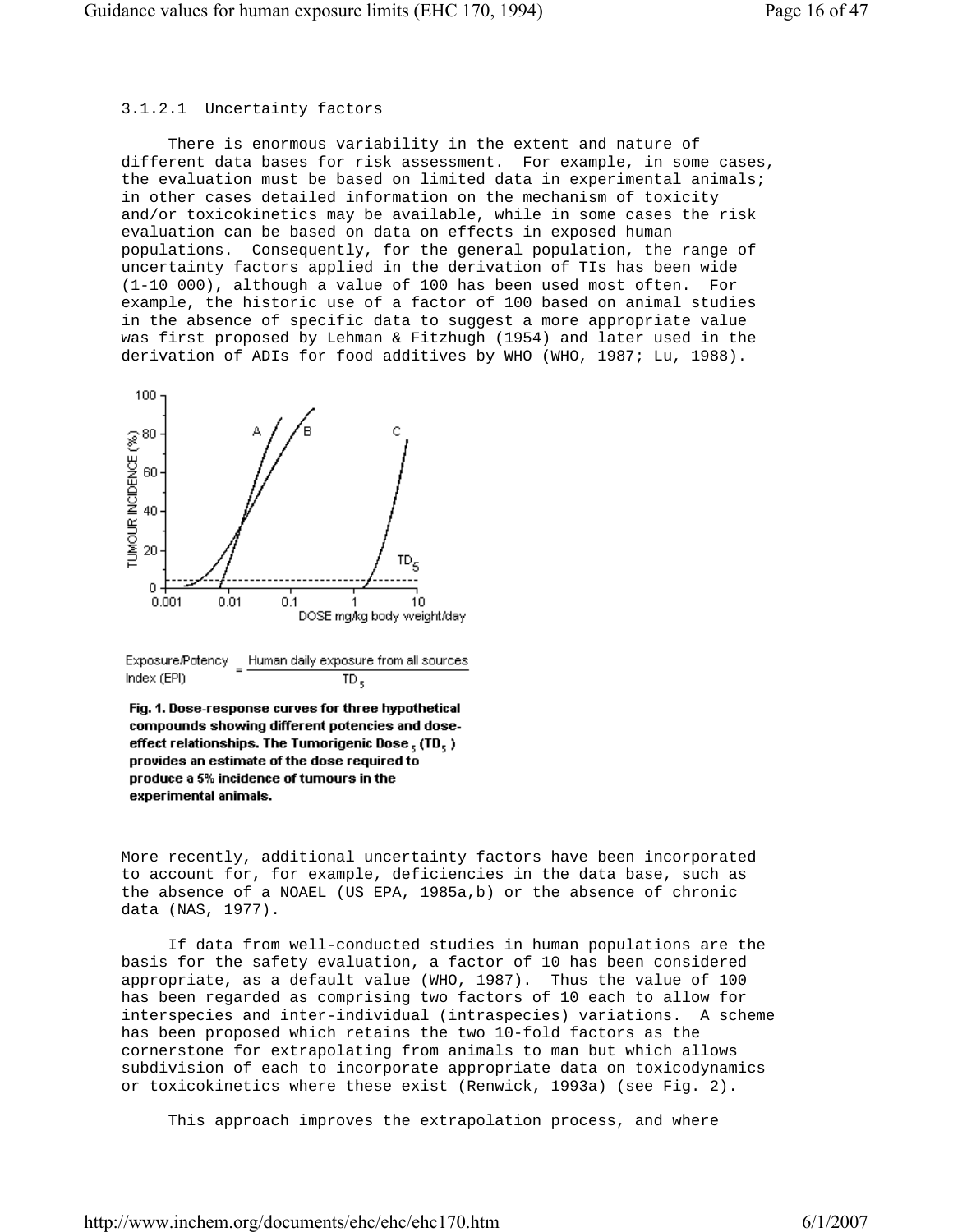appropriate data can be introduced, it has the effect of replacing "uncertainty" factors with "correction" factors. Data on differences in dynamics and kinetics between humans and common laboratory animals, such as rats, mice and dogs, indicated that there was greater potential for differences in kinetics than in dynamics so that an equal split of the 10-fold factor was inappropriate. The usual 10-fold factor (log 1) should be split into default values of 2.5  $(10^{0.4})$  for dynamics and 4  $(10^{0.6})$  for kinetics (Renwick, 1993a). A similar split was proposed for interindividual differences between humans in toxicokinetics (pharmacokinetics) and toxicodynamics (using pharmacokinetic-pharmacodynamic modelling). However, it was considered that the variability for both aspects was similar and it was concluded that the 10-fold factor should be split evenly between both aspects, i.e. 3.2 (10<sup>0.5</sup>) for kinetics and 3.2 (10<sup>0.5</sup>) for dynamics. The commonly applied 100-fold uncertainty factor should be split as indicated in Fig. 2.

 Precise default values for kinetics and dynamics cannot be expected on the basis of subdivision of the imprecise 10-fold composite factor. The values above are reasonable since they provide a positive value > 2 for both aspects and are compatible with the species differences in physiological parameters such as renal and hepatic blood flow. Since the data base examined was limited, it is proposed that the values for subdivision of inter-species and inter-individual variation presented in Fig. 2 be adopted on an interim basis. Adoption of the approach should encourage the development and generation of appropriate data, which could then contribute to any future revision of the default values, and further improve the scientific basis of the use of uncertainty factors.



Fig. 2. Subdivision of the 100-fold uncertainty factor showing the relationship between the use of uncertainty factors (above the dashed line) and proposed subdivisions based on toxicokinetics and toxicodynamics (based on Renwick, 1993a). Actual data should be used to replace the default values if available.

It was recognised that appropriate toxicokinetic and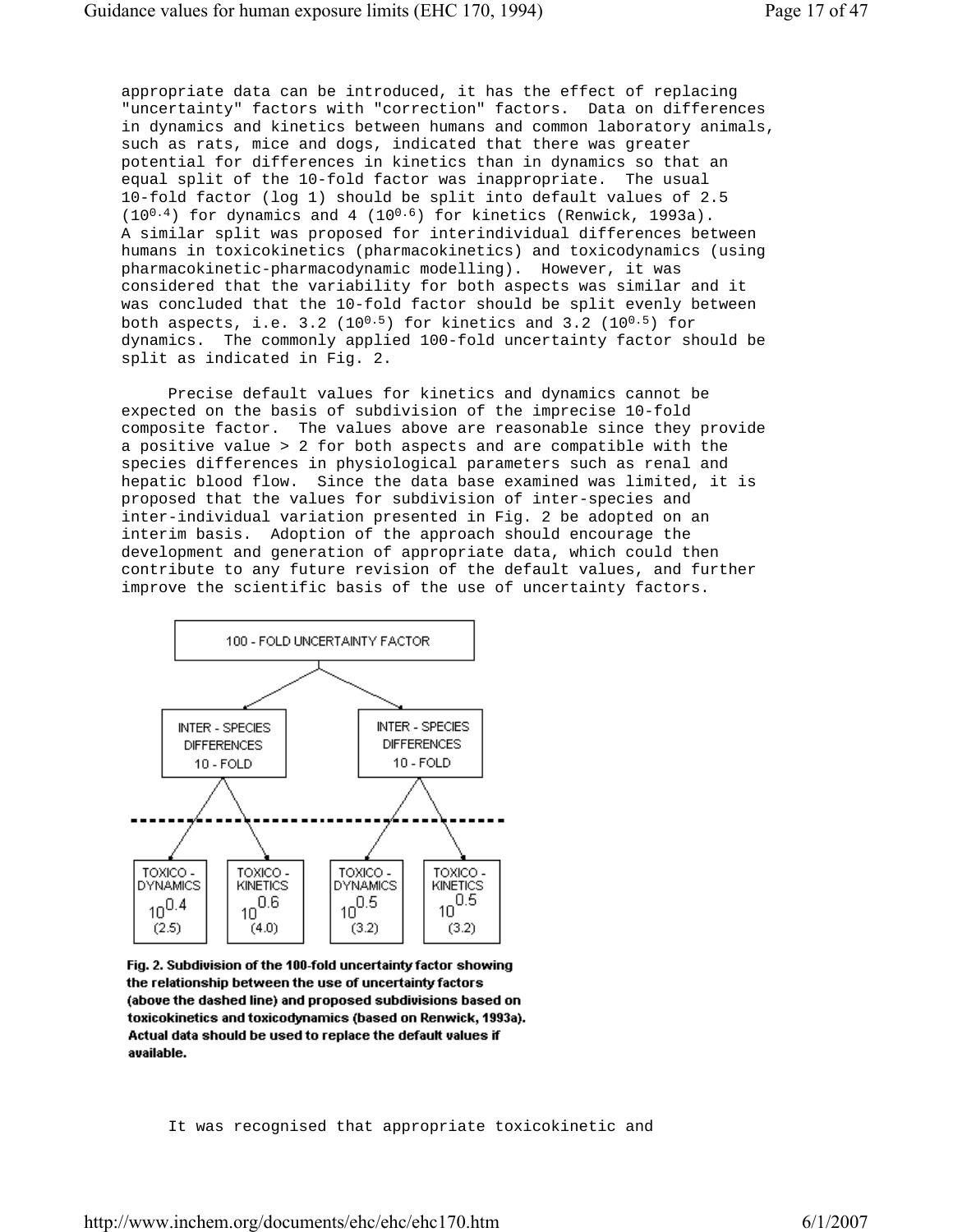toxicodynamic data are rarely available for the same compound and that to incorporate data in one area only would require the normal composite factor of 10 to be subdivided. For example, if the mechanism of action for the critical effects and differences in sensitivity between the test species and man based on *in vitro* studies were known, then these data could contribute quantitatively to the risk assessment by replacement of the default factor for interspecies differences in toxicodynamics, or differences in sensitivity (the value of 2.5 in Fig. 2) by the value indicated by the actual data. However, there could still be differences in toxicokinetics between the test species and humans so that a portion of the normal 10-fold factor would need to be retained (the value of 4 in Fig. 2).

## 3.1.2.2 Relevant toxicokinetic and toxicodynamic data

 Toxicokinetics includes data on the rate and extent of absorption (bioavailability), pattern of distribution, rate and pathway of any bioactivation, and rate, route and extent of elimination. Factors such as peak plasma concentration  $(C_{max})$ , and area under the plasma concentration-time curve (AUC) of the toxic entity are particularly important since they are usually indicative of the extent and duration of exposure of the target organ (Renwick, 1993a). Dosimetric adjustments of administered animal dose to equivalent human dose are also possible (Jarabek et al., 1990). However it is important to define which parameter is relevant to the toxicity since some are dependent on the  $C_{max}$  and not AUC (e.g., the teratogenicity of valproic acid; Nau, 1986) while for long-term bioassays, the AUC may be of greater importance. Appropriate toxicodynamic factors include the identification of the toxic entity (i.e. parent compound or a metabolite), the nature of the molecular target, the presence and activity of protective and repair mechanisms and the *in vitro* sensitivity of the target tissue (see Renwick, 1993a for details and examples). These toxicokinetic and toxicodynamic parameters should be compared between the test species and humans for derivation of interspecies factors where this is possible. Modification of the 10-fold factor for inter-individual variability in humans would require data on toxicokinetics and toxicodynamics in a wide and fully representative sample of the general or exposed population, including an assessment of neonates if appropriate.

 It is emphasised that in the absence of reliable information on toxicokinetics and toxicodynamics, the default values for these factors become the commonly used composite value of 100 (i.e., 10 for inter-individual variability and 10 for interspecies variation).

#### 3.1.2.3 Uncertainty factors for occupational exposure

 The consideration of uncertainty factors given above relates primarily to exposure of the general population. However, the general principles for derivation of TIs for occupational exposure would be

 somewhat similar (see, for example, Zielhuis & van der Kreek, 1979a,b; Hallenbeck & Cunningham, 1986) although they have not been widely adopted for this purpose. However, although the components of the uncertainty factor relating to the nature and severity of the toxic effect, the adequacy of the data base and interspecies variability would be similar for the development of guidance values for occupational exposure, the nature of the population exposed differs. The more vulnerable members of the human population (i.e. the very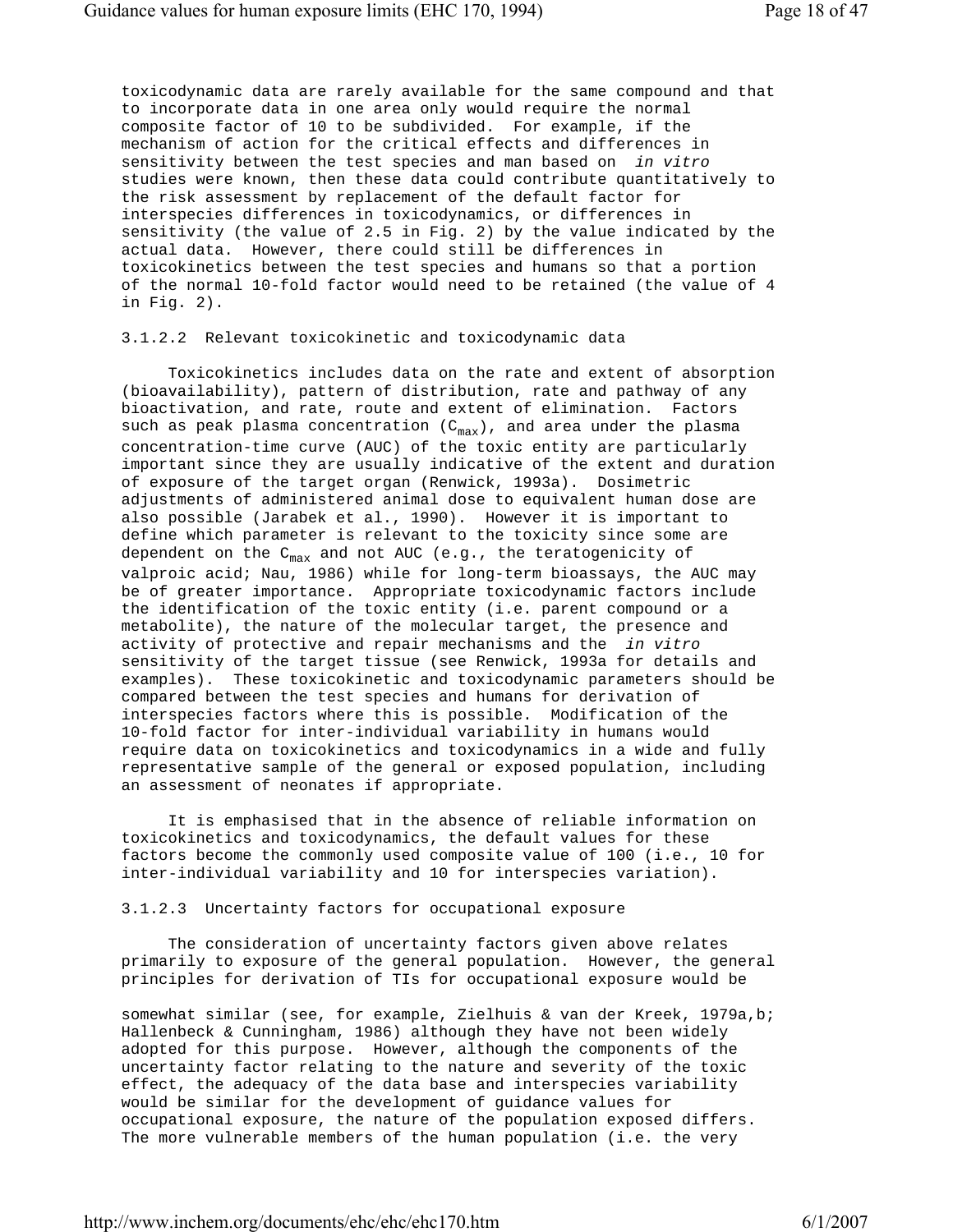young, the sick and the elderly) do not form part of the exposed occupational population, whereas for the development of TIs for the general population, these groups must be considered. Furthermore, workplace levels and patterns of exposure can be controlled and the exposed population protected or monitored on an individual or group basis. For these reasons, it is often appropriate to use significantly lower uncertainty factors when deriving health-based limits for occupational exposure compared with those used for the development of TIs for the general population.

## 4. PROCEDURE FOR EXTRAPOLATION FROM A TOXICITY DATA BASE TO A TOLERABLE INTAKE

## 4.1 Overall procedure

 The procedure, which is presented in Fig. 3, is designed to be applicable to widely differing data bases on toxicity. The procedure is also suitable for the incorporation of human data, under which circumstances some of the uncertainty factors will not be required. The scheme is presented as a series of steps, but it is important that the full data base continue to be reviewed to ensure that the final decision is appropriate. A TI for a reversible toxic effect in an animal species, for which there is complete toxicological data but without appropriate toxicokinetic or toxicodynamic data, is based on the commonly used and appropriate factor of 100. The scheme incorporates those aspects which would normally be considered in the conversion of a NOAEL (or LOAEL or equivalent) from an animal study into a TI in such a way that appropriate mechanistic or toxicokinetic data can contribute numerically to the uncertainty factor and hence to the TI.

 The procedure suggested here and discussed more fully in Renwick (1993a) is based, in part, on discussions occurring over a number of years regarding the basis of uncertainty factors (see, for example, Zielhuis & van der Kreek, 1979a,b; Dourson & Stara, 1983; Lewis et al., 1990; Rubery et al., 1990). To some extent, the principles outlined here have been adopted in approaches of various national agencies (e.g., Jarabek et al., 1990; Health and Welfare Canada, 1992; US EPA, 1993).

## 4.2 Selection of pivotal study and critical effect(s)

 Determination of the NOAEL, LOAEL or equivalent (possible use of benchmark dose approach) is the first step in derivation of the TI. This requires a thorough evaluation of available data on toxicity. Sophisticated detection methods may be of such sensitivity that effects can be detected at lower doses than by normal techniques; the adversity of these effects requires very careful evaluation in the determination of the NOAEL. For some chemicals, a review of the data base may reveal that two (or possibly more) adverse effects occur at low doses with NOAELs within one order of magnitude. Under such circumstances and providing: a) that the data on which the NOAELs are based are of sufficient quality to be used for risk evaluation; and b) that the NOAELs *may* require different uncertainty factors based on, for example, data on mechanisms or nature of toxicity (see below), then each effect should be considered in the following scheme and the one with the lower resulting TI used for development of guidance values. Available LOAELs within the same order of magnitude as the lowest reported NOAELs need also to be considered in this exercise since they could lead to the development of more conservative TIs.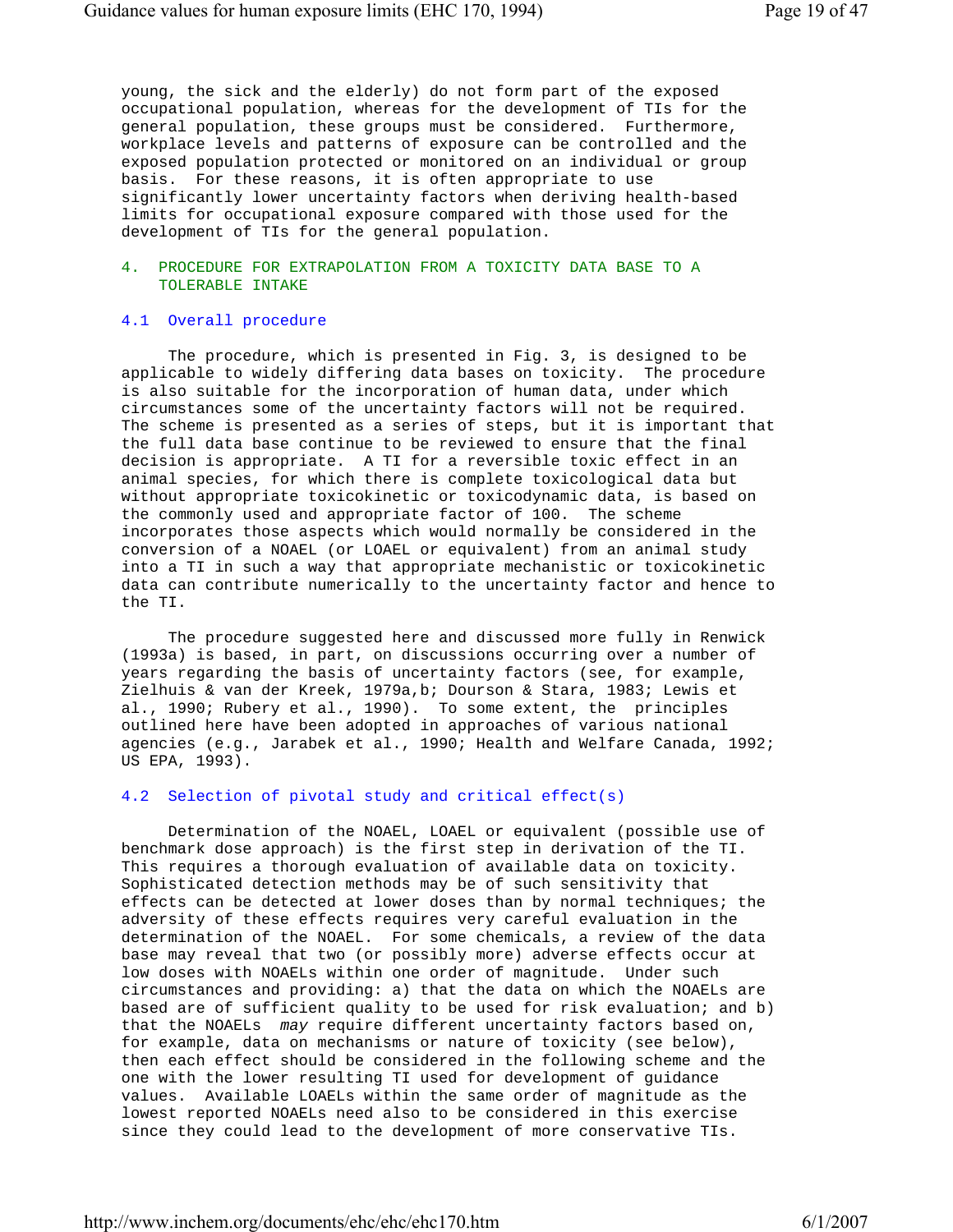

Fig. 3. Procedures for the derivation of uncertainty factors

 Graphical presentation of available data can facilitate identification of effect levels relevant to development of TIs. Although the form of graphical presentation is necessarily dependent upon the size of the data base, a dose-duration graph in which NOELs, NOAELs and LOAELs are presented as a function of duration of exposure is considered to be helpful and is more fully described in Appendix 2.

## 4.3 Adequacy of the pivotal study

 In situations where a NOAEL has *not* been achieved but the data on effects are of sufficient quality to be the basis of the risk assessment, then a no-adverse-effect level should be developed by the application of an appropriate uncertainty factor to the LOAEL. Uncertainty factors of 3, 5 or 10 have been used previously to extrapolate from a LOAEL to a NOAEL depending on the nature of the effect(s) and dose-response relationship (see, for example, US EPA, 1993). Alternatively, a benchmark dose may be developed by mathematical modelling of the dose-response data as an alternative to the uncertainty factor in extrapolating to the NOAEL (see Appendix 3). The pivotal study may also be considered inadequate for other reasons (e.g., duration of study, numbers of animals per group and sensitivity of the analyses of effect), and an additional uncertainty factor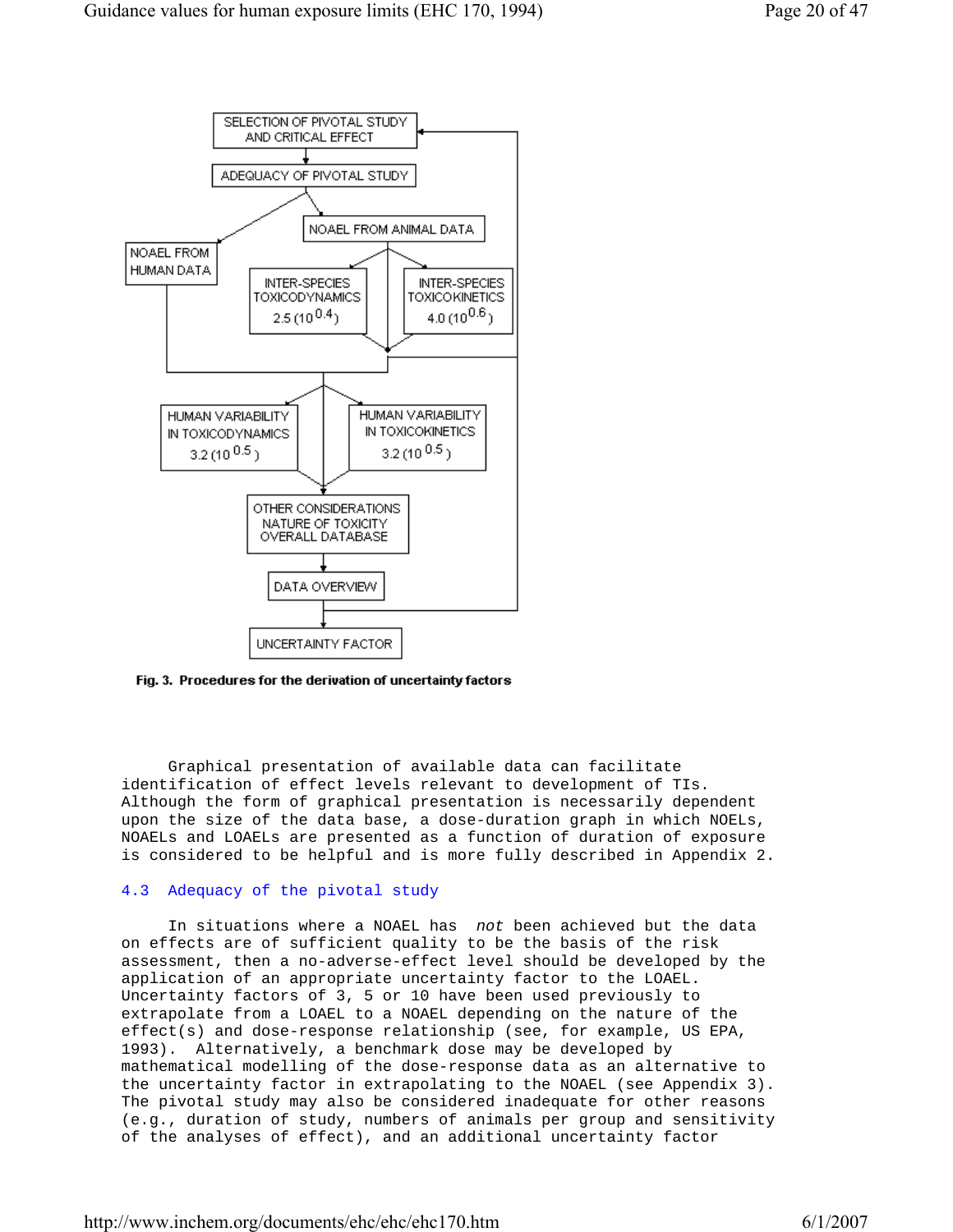applied.

# 4.4 Interspecies extrapolation

 In situations where appropriate toxicokinetic and/or toxicodynamic data exist for a particular compound, then the relevant uncertainty factor in Fig. 3 should be replaced by the data-derived factor. Data on PBPK and/or data on target organ exposure should be included when they are available. Subdivision of the 10-fold uncertainty factor has been used in the development of a reference concentration for 1,2-epoxybutane (US EPA, 1993). Chemicals for which the approach described here has been applied include saccharin (Renwick, 1993b), erythrosine (Poulsen, 1993), butylated hydroxyanisole (BHA) (Wurtzen, 1993) and diethylhexyl phthalate (DEHP) (Morgenroth, 1993).

 If a data-derived factor is introduced then the commonly used 10-fold factor would be replaced by the product of that data-derived factor and the remaining default factor. For some classes of compounds a data-derived factor for one member of the class may be applicable to all members, thereby producing a group-based data-derived factor (see Calabrese, 1992). The interspecies uncertainty factor is not necessary if the NOAEL or LOAEL is based on human data.

# 4.5 Inter-individual variability in humans

 A factor of 10 is normally used to allow for differences in sensitivity *in vivo* between the population mean and highly sensitive subjects. In cases where there are appropriate data on the inter-individual variability in toxicokinetics or toxicodynamics for a particular compound in humans, then the relevant uncertainty factor should be replaced by the data-derived factor. Data on PBPK may also be able to contribute to this assessment. If a data-derived factor is introduced, then the commonly used 10-fold factor would be replaced by the product of the data-derived factor and the remaining default factor. (For additional discussion, see Calabrese, 1985; Hattis et al., 1987).

 For some compounds, it may be known that a subset of the population would be particularly sensitive, for example due to deficiencies in detoxication processes. Many of the enzymes involved in xenobiotic biotransformation are polymorphically distributed in the human population. Such polymorphism should be taken into account where the enzymatic differences result *either* in a marked change in bioavailability or clearance of the parent compound *or* in a major change in the extent of formation of the toxic entity. In cases where the default factor will not adequately cover this additional variability, then the default should be modified appropriately. Alternatively, these groups may require special strategies for health protection. In cases where the risk assessment is based on *in vivo* data in the sensitive subgroup, then the composite factor (10) should be reduced to a much lower value. A value of 1 could be used if there is an extensive data base in humans and the data base adequately addresses any identified sensitive subgroups. For example, the US EPA estimated an oral reference dose for fluoride based on the absence of dental mottling in children 12 to 14 years of age. Since this group was considered to be a sensitive subpopulation, a factor of 1 for inter-individual variation was considered to be appropriate (US EPA, 1993).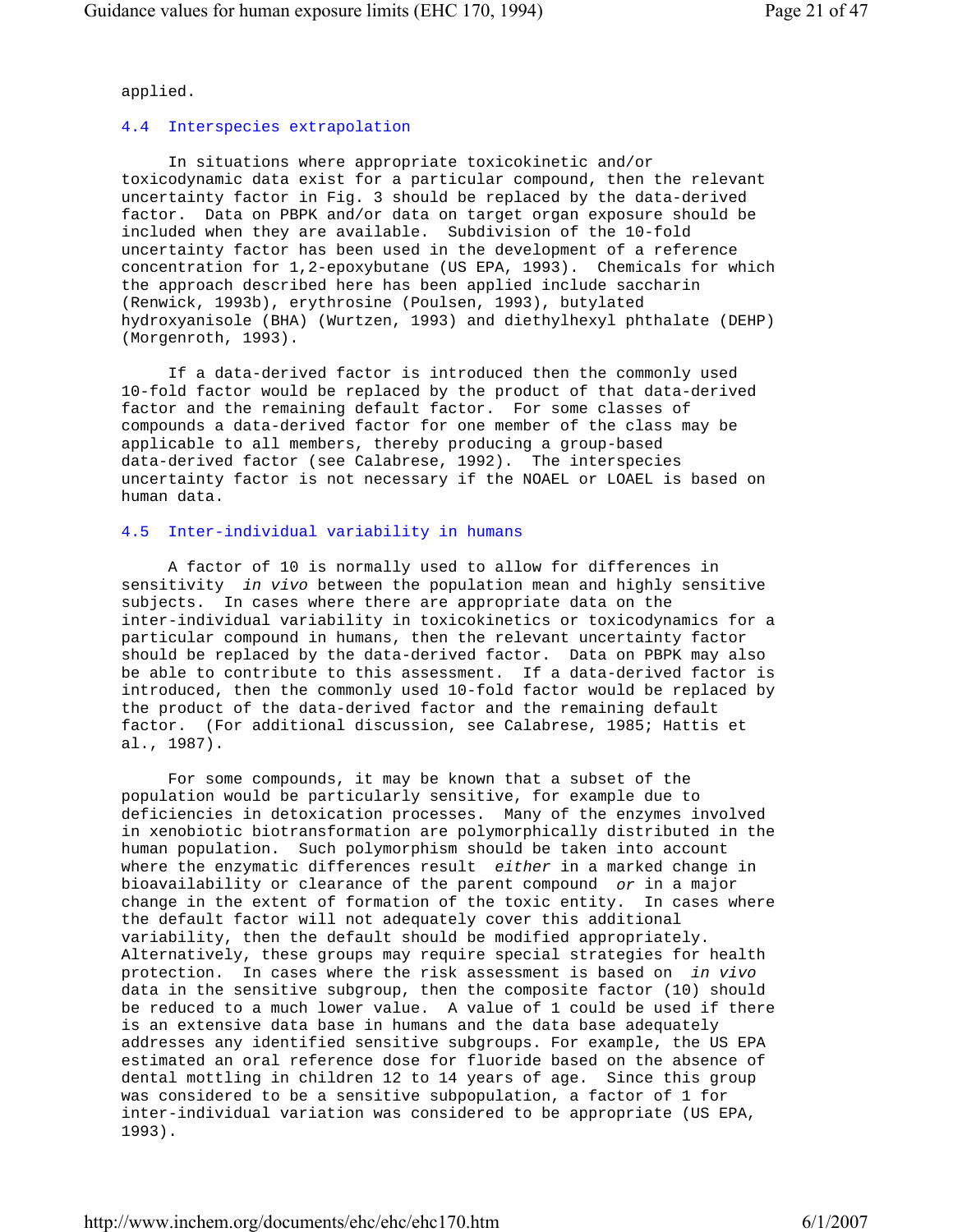# 4.6 Other considerations

# 4.6.1 Adequacy of the overall data base

 Major deficiencies in a toxicity data base (other than those related to the pivotal study) which increase the uncertainty of the extrapolation process should be recognized by the use of an additional uncertainty factor. Since the quality and/or completeness of different data bases vary, the additional uncertainty factor will also vary. For example, a value of 1 would be applied to a data base that was considered complete for the evaluation of the compound under consideration, but a factor of 1-100 might be necessary for limited data bases. If minor deficiencies in the data exist with respect to quality, quantity or omission, then an extra factor of 3 or 5 would be appropriate. An extra factor of 10 would be appropriate where major

 deficiencies in the data exist with respect to quality, quantity or omission, such as a lack of chronic toxicity studies and reproductive toxicity studies (for additional discussion see Dourson et al., 1992).

 It should be appreciated that when very large uncertainty factors are incorporated, the derived TI should be considered as an very imprecise temporary estimate pending the generation of a better data base. It should be recognized that inadequacies of the pivotal study (section 4.3) could also be considered as a subset of inadequacies of the data base; the total factor for limitations of the pivotal study plus adequacy of the overall data base should not exceed 100 since such a data base is generally not acceptable for development of a TI.

# 4.6.2 Nature of toxicity

 The nature of toxicity, i.e. whether the effect is adverse or not, is considered in the determination of NOAEL and LOAEL. For example, a concentration or dose which induces a transient increase in organ weight without accompanying biochemical or histopathological effects might be considered to be a NOAEL. If there are accompanying adverse histopathological effects in the target organ, the lowest concentration or dose at which these effects occur would be considered a LOAEL. The sensitivity of analyses of effects should also be taken into account in establishing the NOAEL or LOAEL (see discussion in section 4.2).

 In addition, a number of bodies, including the WHO and FAO Joint Expert Committee on Food Additives (JECFA) and the Joint Meeting on Pesticide Residues (JMPR) have incorporated an additional "safety factor" of up to 10 (corresponding to an uncertainty factor in the current discussion) in cases where the NOAEL is derived for a critical effect which is a severe and irreversible phenomenon, such as teratogenicity or non-genotoxic carcinogenicity, especially if associated with a shallow dose-response relationship (Weil, 1972; WHO, 1987, 1990). Provision for the application of additional safety factors is included in the sequence shown in Fig. 3.

# 4.7 Final review of the total uncertainty factor

 It is important that there is a final review of the total uncertainty factor applied, particularly in cases where a low value has been used, based on toxicokinetic or toxicodynamic data, to replace one of the default values. Under such circumstances, a TI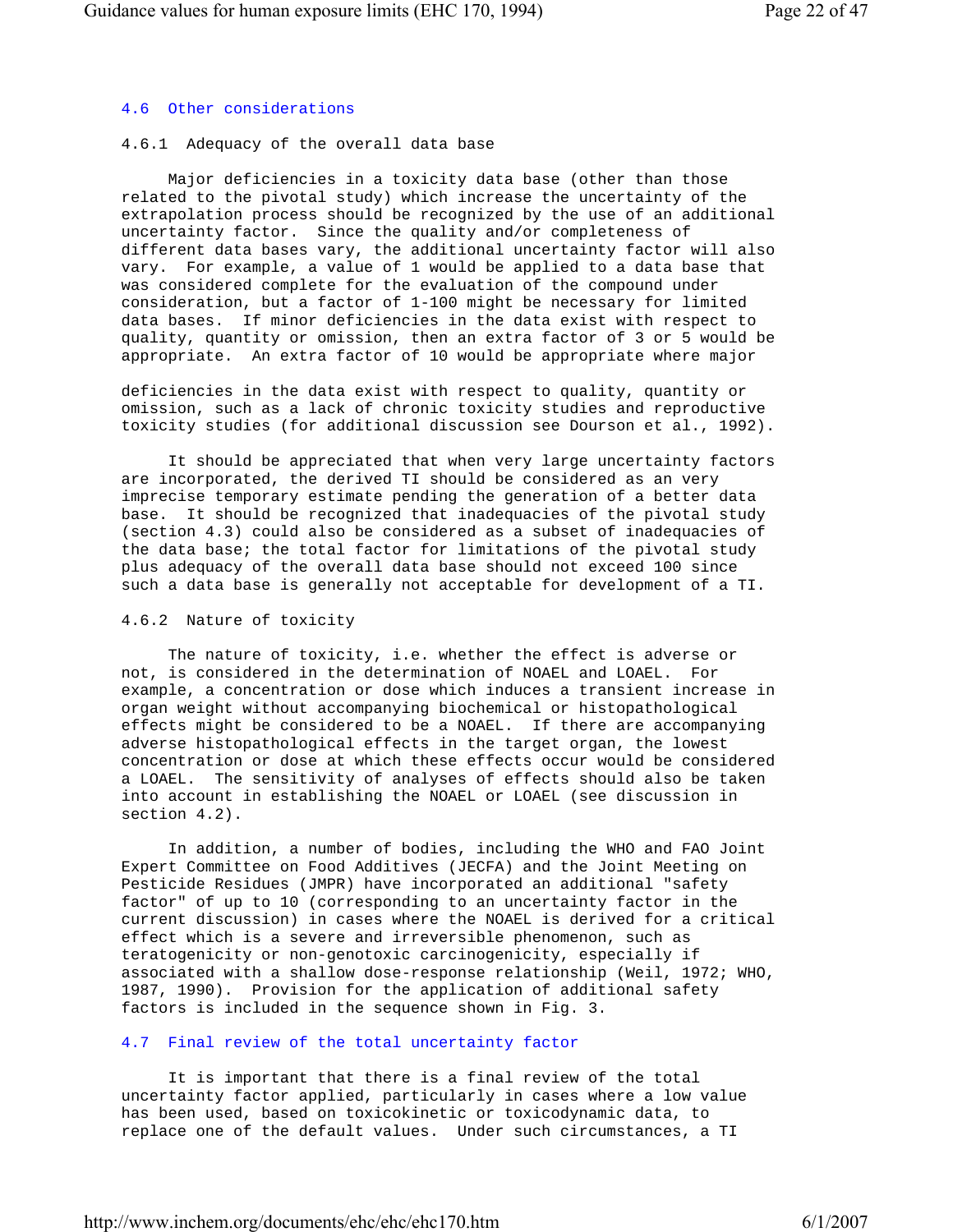derived on the basis of the appropriate overall uncertainty factor for that toxic effect might be greater than that which would be produced by an alternative, well-defined toxic end-point observed at slightly higher intakes or exposures. For this reason, there are arrows shown in Fig. 3 leading back to the data base.

## 4.8 Precision of the tolerable intake

 The TI is calculated by dividing the NOAEL for the critical effect by the derived total uncertainty factor. The precision of the estimate depends in large part on the magnitude of the overall uncertainty factor used in the calculation. The precision is probably to one significant figure at best, and more usually to one order of magnitude, and for uncertainty factors of 1000 or more the precision becomes even less. Because of the imprecision of the default factors and in order to maintain credibility of the risk assessment process, the total default uncertainty factor should not exceed 10 000. If the risk assessment leads to a higher factor then the resulting TI would be so imprecise as to lack meaning. Such a situation indicates an urgent need for additional data.

#### 4.9 Alternative approaches

 Approaches being developed to characterize quantitatively the dose-response relationship for non-threshold effects (including the benchmark dose and categorical regression) are described in Appendix 3.

## 5. ALLOCATION OF TOLERABLE INTAKES TO DERIVE GUIDANCE VALUES

#### 5.1 General considerations

 Allocations of the TIs to various media for the development of guidance values are based on relative proportion of total exposure from each of the media. This necessitates the presentation of consistent and detailed estimates of exposure for as many media as possible in draft EHCs prior to review and evaluation. Wherever possible, estimation of exposure should be based on concentrations in environmental media including (but not necessarily limited to) air, food, drinking-water, soil and consumer products. With respect to soil, wherever possible, estimated exposure should take into account both ingestion and dermal contact. Since the bioavailability of contaminants in soil from both ingestion and dermal contact may be limited, this should be taken into account in assessing the contribution that soil makes to total intake from all media.

 It is recommended that unless there are other age groups which are more sensitive or have widely differing exposure profiles, intake from each of the media (generally expressed as µg/kg body weight per day) should be estimated for adults, based on ICRP reference values for body weights and ingestion volumes (ICRP, 1974; Appendix 4). Wherever possible, estimation of exposure should be based on ranges of mean concentrations in environmen-tal media on a global basis. Where data are more limited, ranges of individual values could be used. Estimates of exposure as a basis for derivation of guidance values are presented in the examples in Appendix 1.

 Where the data on concentrations of a substance in environmental media are inconsistent or inadequate, exposure can be estimated based on models which incorporate as much data as possible on, for example,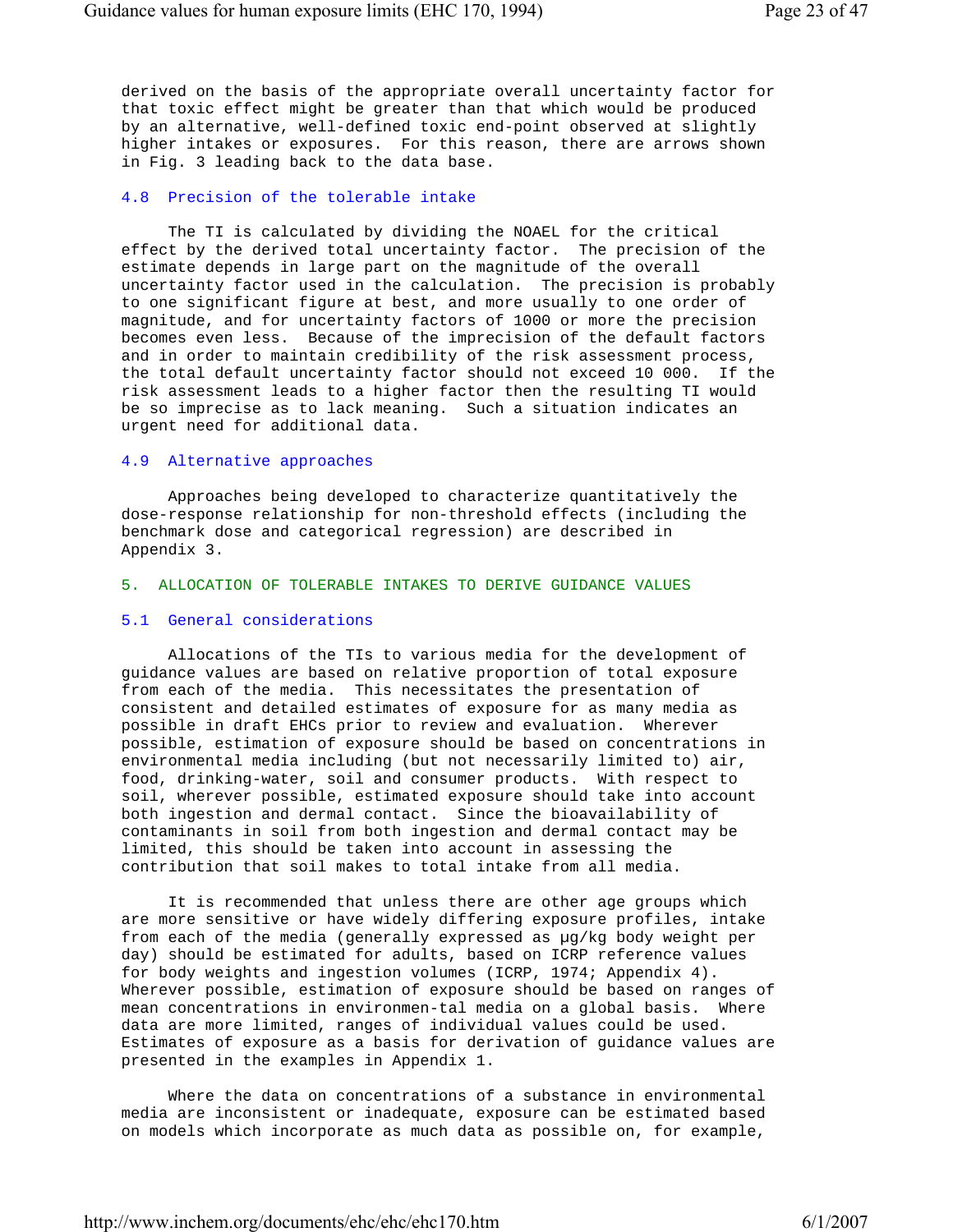production, use patterns and physical and chemical properties. Models to predict distribution in environmental media and estimation of proportion of total exposure by various routes from consumer products are available (Mackay, 1991; USES, 1994). For estimation of proportions of exposure from various environmental media for development of guidance values in EHCs, it is recommended that the latest version of the Mackay level III model be used (Mackay et al., 1992). It is important that all assumptions concerning releases and physico-chemical properties and limitations of the estimated proportions be clearly specified. In some cases, it may also be possible to estimate the contribution of each medium to total exposure on the basis simply of data on physical and chemical properties (e.g., for substances which are likely to be present primarily in one environmental medium).

 When available, toxicokinetic data should be used to the extent possible in extrapolating across routes in the approaches to allocation described below. Dermal exposure and absorption should also be taken into account in the derivation of guidance values,

 although relevant data are often not available. It is also recognized that a source in one medium (e.g., potable water) may lead to additional intake from other routes (e.g., dermal and inhalation) and that, where possible, such intake should be considered in the derivation of guidance values.

 In addition, total allocations of less than 100% of the TI are encouraged to account for, for example, those media for which exposure has not been characterized and cross-route exposure. The magnitude of the proportion of total intake which is not allocated should vary as a function of the adequacy of characterization of total exposure from all media.

 In cases where the proportion of total exposure from a specific medium is small (less than a few percent), allocation for derivation of guidance values is not recommended since this would result in direction of risk management strategies to media which are inconsequential in contributing to total exposure.

#### 5.2 General approach

 The steps subsequent to development of a TI in deriving guidance values for a general population are as follows:

 1. If necessary, conversion of TIs for systemic effects for different routes of exposure to a common unit for comparison based on consideration of volumes and rates of inhalation and ingestion and relevant toxicokinetic data, such as bioavailability, if available.

 2. Allocation of TI to various routes and media based on estimated exposure developed on the basis of available data on measured concentrations or predicted proportions (i.e., model-derived values) to which humans are exposed. Default values can be used in the absence of data on measured concentrations or predicted proportions of total exposure in various media.

 3. Development of guidance values from intake assigned to each medium, taking into account, for instance, body weight, volume of intake and (relative) absorption efficiency ( *relative* where guidance value is derived on the basis of a TI by another route of exposure).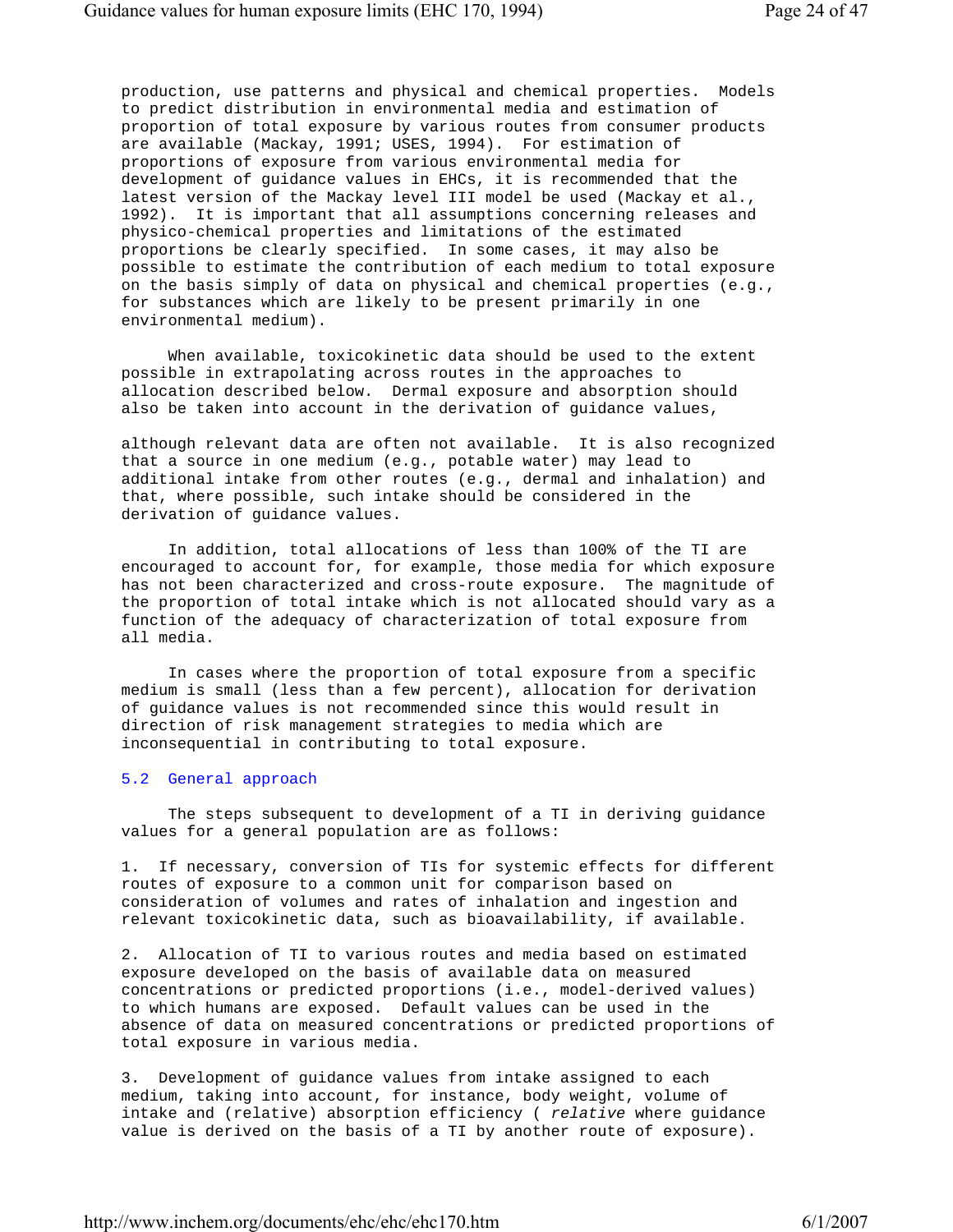Guidance values for drinking-water are generally expressed in µg/litre or mg/litre, those in food as  $\mu$ g/g or mg/kg, those in air as  $\mu$ g/m<sup>3</sup> or mg/m<sup>3</sup>, and those for dermal exposure as  $\mu$ g/m<sup>2</sup> surface area.

## 5.3 Detailed approach

 In the following section, an approach to the allocation of tolerable intakes for development of guidance values (general population) is provided by way of example for most of the scenarios which may arise based on evaluations presented in EHCs.

The five most likely scenarios are considered to be:

## 5.3.1 Biomarkers of exposure

 There is a common biomarker related to the critical effect which integrates exposure from all sources. For example, Choudhury et al. (1992) describe a model which predicts blood lead concentrations as a function of concentrations in various media.

The contributions from the various media are determined based on a quantitative biomarker. Following allocation to various media based on an exposure scenario, guidance values are developed through incorporation of adjustment of body weight and volume of intake for each medium.

5.3.2 Critical effects which are not route specific

 TIs have been derived for each route, e.g., TI for oral exposure  $(TI_0)$  and TI for inhalation  $(TI_i)$ , and are based either on the same or on different critical effects which are not at the portal of entry. The TIs for the two routes are similar within one order of magnitude since such variation is consistent with that inherent in deriving TIs, as discussed in section 4, e.g., developmental toxicity of 2-methoxyethanol (Doe et al., 1983; Wickramaratne, 1986). This reflects the assumption that, in the absence of data to the contrary, exposure via each route is considered to contribute to a combined dose at the target  $site(s)$ , i.e., additivity of dose at the target  $site(s)$ .

- Allocate one TI to various media based on an exposure scenario to determine the intake in each medium on which guidance values should be based. Selection of the  $TI_0$  or the  $TI_i$  for this purpose should be based on either:
	- a) if there is one major route of exposure then the TI for that route should be used (if there is confidence in the data base on which the exposure estimates are based); or
	- b) the more conservative TI (if there is uncertainty about the relative contribution of various routes or media to total exposure).

5.3.3 Difference in magnitude of effect by route of exposure

TI<sub>o</sub> and TI<sub>i</sub> for *similar* effects vary by 1 to 2 orders of magnitude (exact magnitude of the difference for which this approach is appropriate will be dependent upon availability of additional data; e.g., manganese is more potent by inhalation than by ingestion).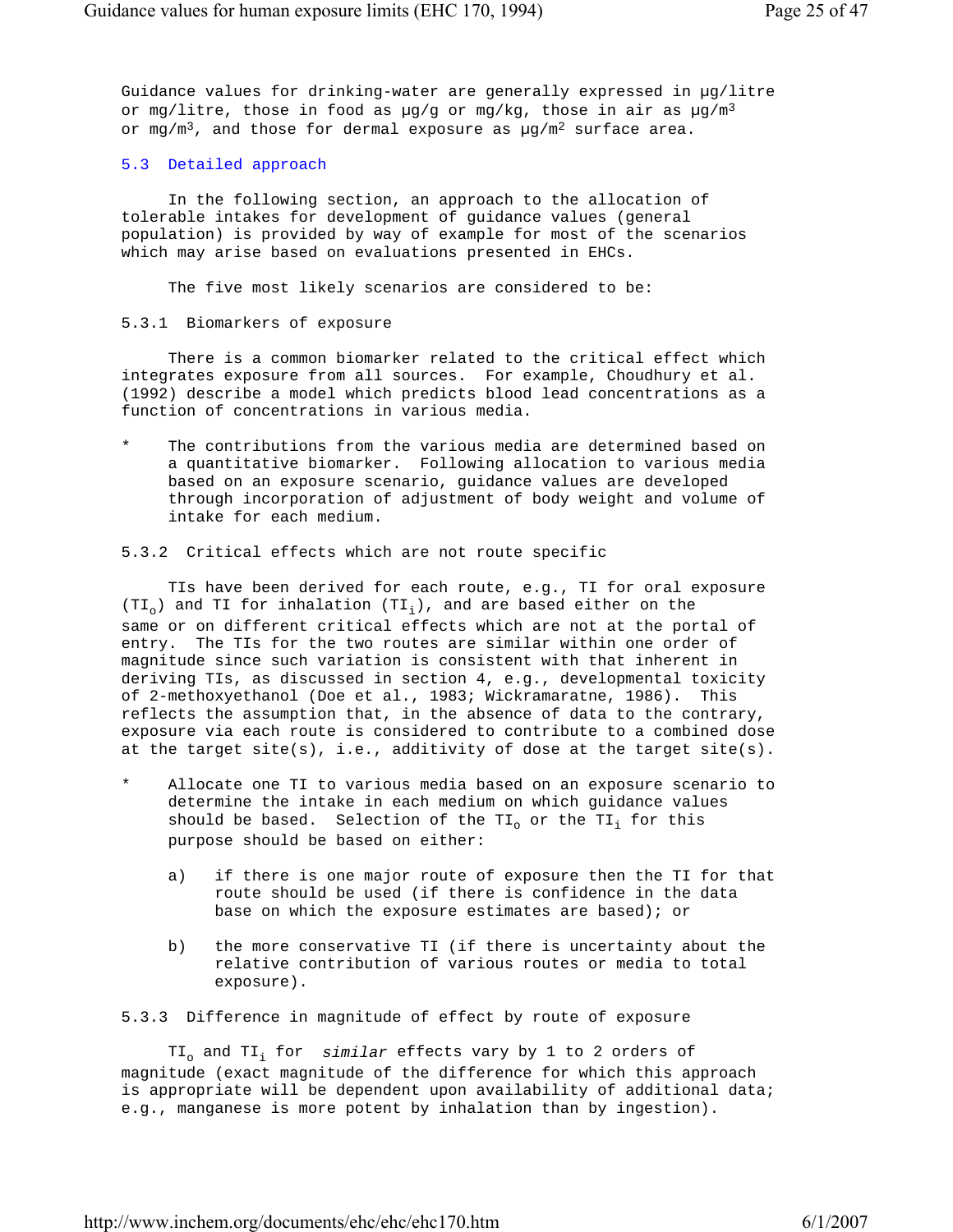- Derive the guidance values independently for each route (for example, the oral and inhalation routes, based on the  $TI_0$  and  $TI_i$ , respectively), but allocate the proportion of the TI for each route to the appropriate medium or media based on an exposure scenario.
- 5.3.4 Route-specific effect variation at portals of entry (due to local bioactivation or local effects)

TI<sub>o</sub> and TI<sub>i</sub> for *route-specific* effects at the site of entry vary by 1 to 2 orders of magnitude (exact magnitude of the difference for which this approach is appropriate will be dependent upon knowledge of additional data; e.g., nasal toxicity following inhalation of acrylic acid).

Derive the guidance values independently for each route (for example, the oral and inhalation routes, based on the  $TI_0$  and  $TI_i$ , respectively), using the full TI for each route to the appropriate medium or media based on an exposure scenario.

## 5.3.5 Limited data base

 In this scenario, the data base is limited such that only either a TI<sub>o</sub> or a TI<sub>i</sub> can be developed.

Allocate the available TI to various media based on an exposure scenario to determine the intake in each medium on which guidance values should be based, if the effects are qualitatively similar, if toxicokinetic data are consistent with this approach and if there are no effects at the site of entry. If any one of these criteria is not met, do not derive guidance values for the alternate route. If a TI is available for a route of exposure which does not make an important contribution to total intake, do not derive guidance values for that route.

## 6. EXAMPLES OF THE DERIVATION OF GUIDANCE VALUES

#### *Example 1*

 The principal route of exposure is oral. Based on estimated exposure for a scenario in the general environment, 50% of total intake comes from food, 20% from water and 30% from air.

Data are adequate to establish both a TI<sub>o</sub> and a TI<sub>i</sub>. The  $TI_{o}$  and the  $TI_{i}$  are based on similar effects and are similar (within one order of magnitude).

Allocate 50% of  $TI_0$  to food to derive a guidance value for food

\* multiply TI<sub>o</sub> by 0.5

Allocate 20% of  $TI_0$  to water to derive a guidance value for drinking-water

\* multiply  $TI_0$  by 0.2

Allocate 30% of TI<sub>o</sub> to air to derive a guidance value for air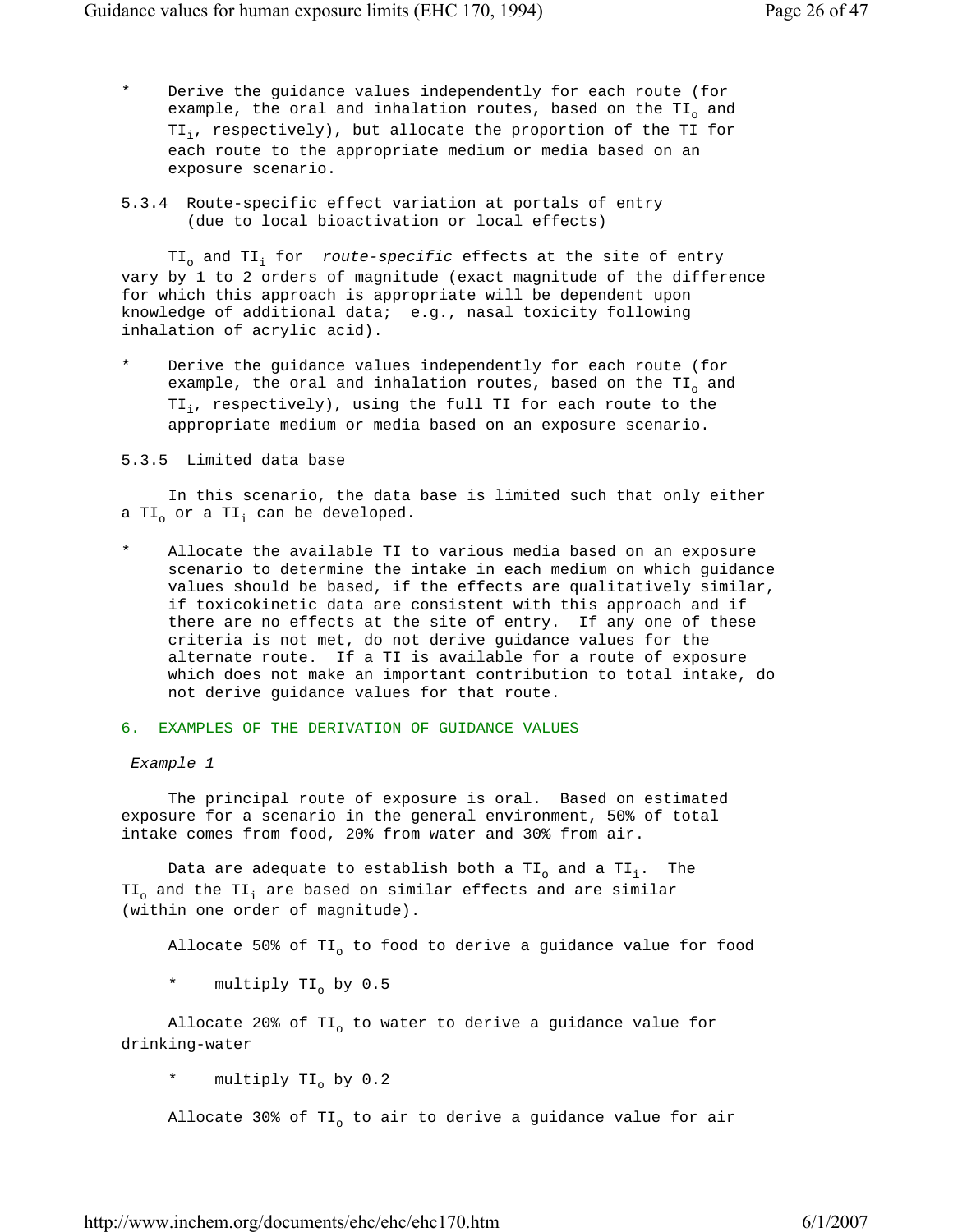\* multiply  $TI_0$  by 0.3

*Example 2*

 Based on an exposure scenario, 70% of total intake comes from air, 20% from water and 10% from food. The compound is also present in some consumer products but quantification of exposure is not possible. There are no data on concentrations in soil but due to its physicochemical properties, concentrations in this medium are likely to be low.

Data are sufficient to establish a TI<sub>i</sub> and a TI<sub>o</sub>. The TI<sub>o</sub> and the TI<sub>i</sub> are based on similar effects and are similar to within an order of magnitude.

Convert TI<sub>i</sub> so that the values for the TIs for different routes are expressed in the same units for comparison (generally mg/kg body weight per day). This requires incorporation of information on inhalation volumes, body weight and toxicokinetic data, if available.

Use TI for principal route of exposure to derive guidance values:

Allocate 63% of TI<sub>i</sub> to air to derive a guidance value for air.

multiply TI, by 0.63

Allocate 18% of TI; to water to derive a guidance value for drinking-water.

\* multiply TI<sub>i</sub> by 0.18

Allocate 9% of TI, to food to derive a guidance value for food.

\* multiply TI; by 0.09

 Reserve 10% for exposure from consumer products and soil. (Wherever possible, there should be an attempt to quantitatively estimate the proportion of total intake from these sources).

 Develop a guidance value for each medium by (if necessary) adjustment for body weight, volume of intake and relative absorption.

*Example 3*

 The principal route of exposure is oral. Based on estimated exposure, 50% of total intake comes from food, 20% from water, 20% from air and 10% from soil (after taking bioavailability into account from the oral and dermal routes). The compound is believed not to be present in consumer products.

Data are adequate to establish both a  $TI_0$  and a  $TI_i$ . The  $TI_{o}$  and the  $TI_{i}$  are based on the same effects but the compound is much more toxic by the oral route (e.g.,  $TI_{o}$  is less than the  $TI_{i}$ by more than two orders of magnitude).

Allocate 50% of  $TI_0$  to food to derive a guidance value for food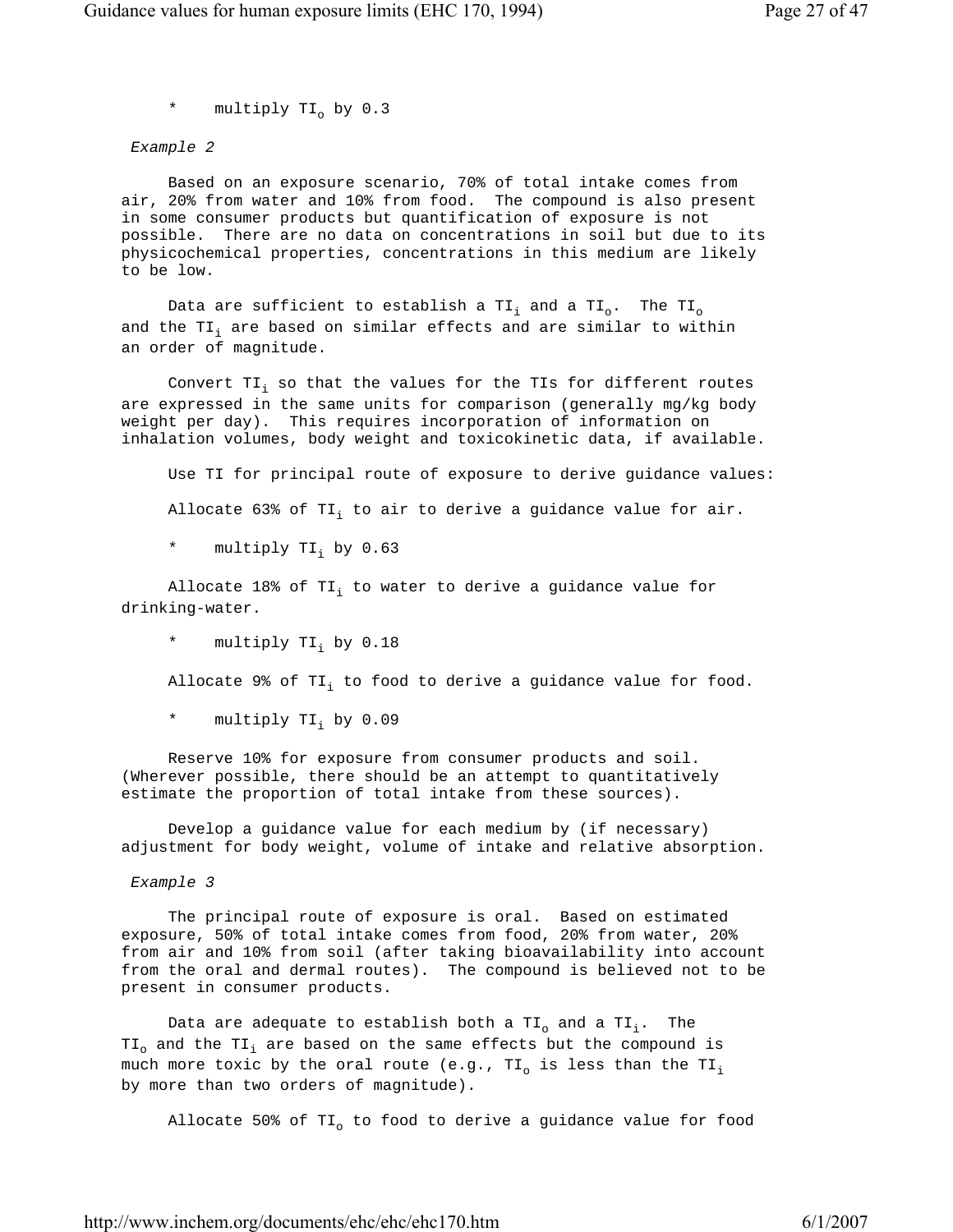\* multiply  $TI_0$  by 0.5

Allocate 20% of TI<sub>o</sub> to water to derive a guidance value for drinking-water

\* multiply TI<sub>o</sub> by 0.2

Allocate 10% of  $TI_0$  to soil to derive a guidance value for soil

\* multiply  $TI_0$  by 0.1

Allocate 20% of TI<sub>i</sub> to air to derive a guidance value for air

\* multiply TI<sub>i</sub> by 0.2

## *Example 4*

 The principal route of exposure is oral. Based on estimated exposure, 50% of total intake comes from food, 20% from water and 30% from air. There are no data indicating exposure from soil and consumer products.

Data are adequate to establish both a TI<sub>o</sub> and a TI<sub>i</sub> for route-specific effects. The  $TI_0$  and the  $TI_i$  are based on route-specific effects and the compound is much more toxic by the oral route (e.g.,  $TI_{o}$  is less than the  $TI_{i}$  by more than two orders of magnitude).

 Because the effects are route specific and the TIs are different by two orders of magnitude, each TI can be allocated in full to appropriate media.

Allocate 50/70 (71%) of TI<sub>o</sub> to food to derive a guidance value for food

\* multiply  $TI_0$  by 0.71

Allocate 20/70 (29)% of TI<sub>o</sub> to water to derive a guidance value for drinking-water

```
* multiply TI_0 by 0.29
```
Allocate 100% of TI<sub>i</sub> to air to derive a guidance value for air

\* multiply TI, by 1

# *Example 5*

The principal route of exposure is inhalation.

Data are inadequate to establish a  $TI_i$ .

Data are sufficient to establish a  $TI_0$ .

 Available toxicokinetic data are inadequate for or inconsistent with extrapolation across routes.

http://www.inchem.org/documents/ehc/ehc/ehc170.htm 6/1/2007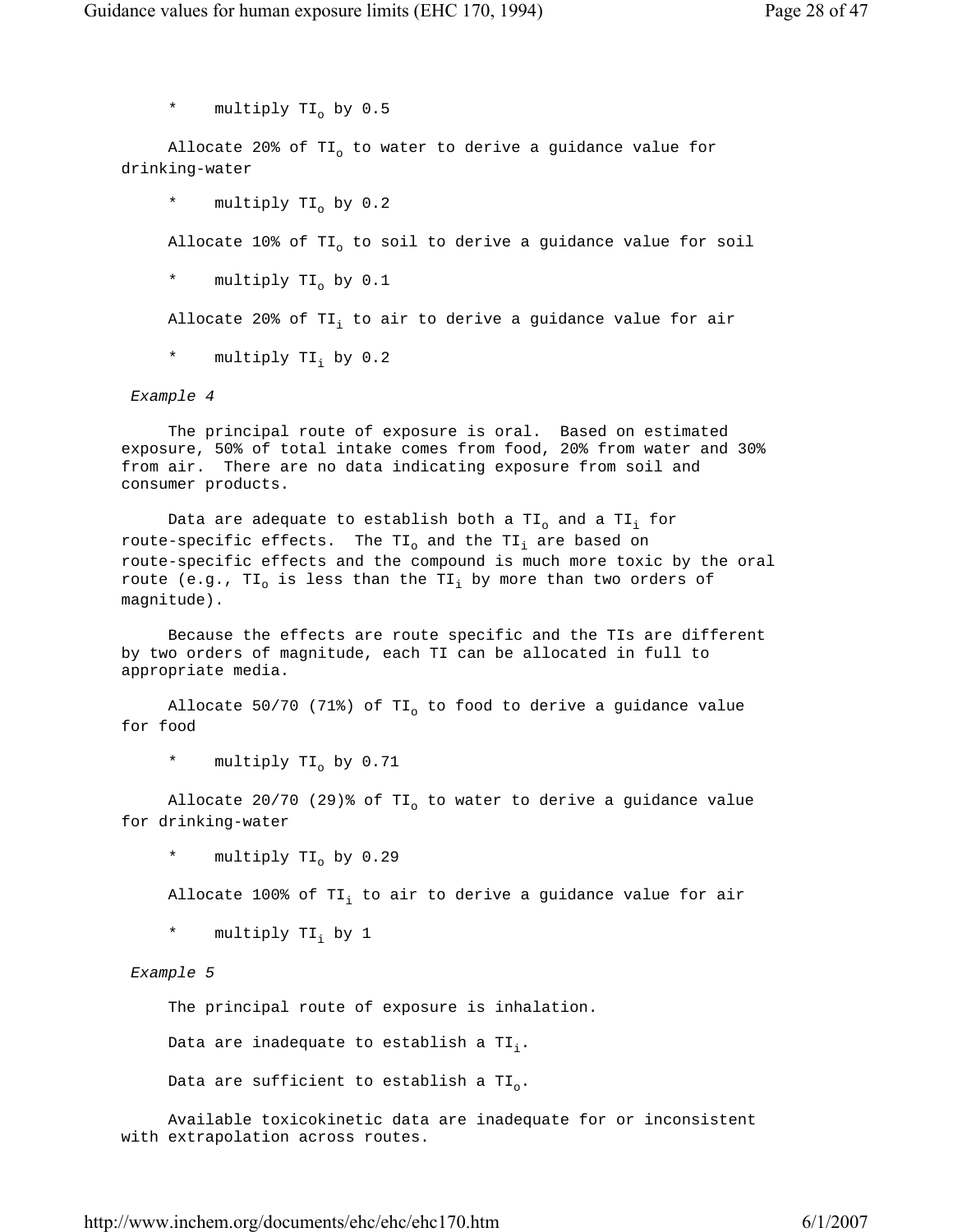Do not establish guidance values.

# REFERENCES

 Allen BC, Van Landingham C, Howe RB, Kavlock RJ, Kimmel CA, & Faustman EM (1992) Dose-response modeling for developmental toxicity. Toxicologist, 12(1): 300.

 Allen B, Kavlock RJ, Kimmel CA, & Faustman EM (1993) Comparison of quantitative dose response modeling approaches for evaluating fetal weight changes in segment II developmental toxicity studies. Teratology, 47(5): 41.

 ATSDR (1989) Toxicological profile for aldrin/dieldrin. Atlanta, Georgia, Agency for Toxic Substances and Disease Registry (Publication ATSDR/TP-88/01).

 Barnes DG & Dourson M (1988) Reference dose (RfD): Description and use in health risk assessment. Regul Toxicol Pharmacol, 8: 471-486.

 Calabrese EJ (1985) Uncertainty factors and interindividual variation. Regul Toxicol Pharmacol, 5: 190-196.

 Calabrese EJ (1992) Does the animal to human uncertainty factor incorporate interspecies differences in surface area? Regul Toxicol Pharmacol, 15(2): 172-179.

 Canada (1988) Government of Canada: Canadian Environmental Protection Act, Ottawa. Canada Gaz, II(4): 415-512.

 Choudhury H, Peirano WB, Marcus A, Elias R, Griffin S, & Derosa CT (1992) Utilization of uptake biokinetic (UBK) lead model to assess risk in contaminated sites. In: Superfund risk assessment in soil contamination studies. Philadelphia, Pennsylvania, American Society of Testing and Materials, pp 193-204.

 Crump KS (1984) A new method for determining allowable daily intakes. Fundam Appl Toxicol, 4: 854-871.

 Doe JE, Samuels DM, Tinston DJ, & Wickramaratne GA de S (1983) Comparative aspects of the reproductive toxicology by inhalation in rats of ethylene glycol monomethyl ether and propylene glycol monomethyl ether. Toxicol Appl Pharmacol, 69: 43-47.

 Dourson ML & Stara J (1983) Regulatory history and experimental support of uncertainty (safety) factors. Regul Toxicol Pharmacol, 3: 224-238.

 Dourson ML, Hertzberg R, Hartung R, & Blackburn K (1985) Novel methods for the estimation of acceptable daily intake. Toxicol Ind Health,  $1(4): 23-33.$ 

 Dourson ML, Knauf L, & Swartout J (1992) On reference dose (RfD) and its underlying toxicity data base. Toxicol Ind Health, 8(3): 171-189.

 Farland W & Dourson ML (1992) Noncancer health endpoints: approaches to quantitative risk assessment. In: Cothern R ed. Comparative environmental risk assessment. Boca Raton, Florida, Lewis Publishers, pp 87-106.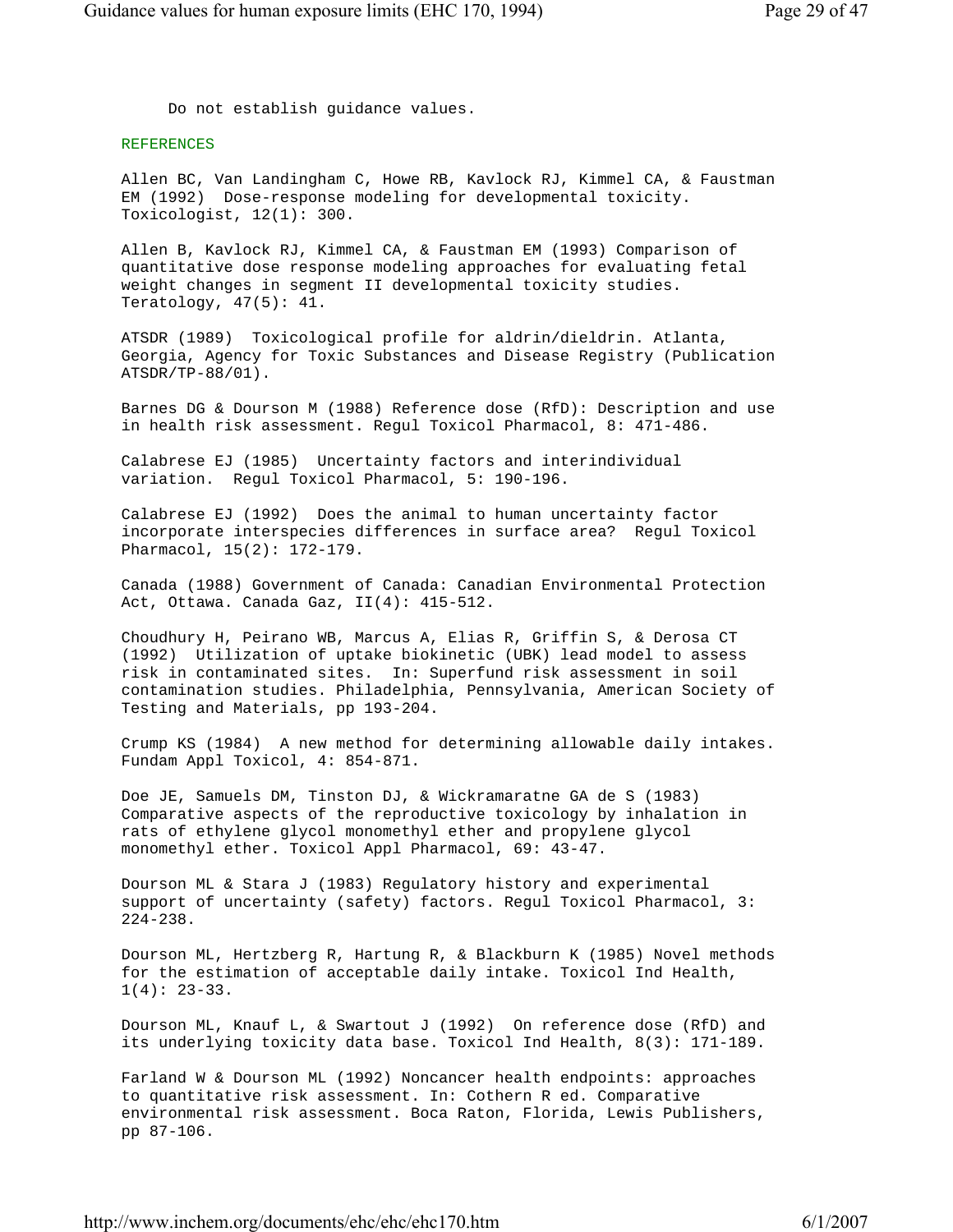Gaylor DW (1989) Quantitative risk analysis for quantal reproductive and developmental effects. Environ Health Perspect, 79: 243-246.

 Gaylor DW (1992) Incidence of developmental defects at the No Observed Effect Level (NOEL). Regul Toxicol Pharmacol, 15: 151-160.

 Guth DJ, Jarabek AM, Wymer L, & Hertzberg RC (1991) Evaluation of risk assessment methods for short-term inhalation exposure. Presentation at the 84th Annual Meeting of the Air and Waste Management Association, Vancouver, British Columbia, 16-21 June 1991.

 Hallenbeck WH & Cunningham KM (1986) Quantitative risk assessment for environmental and occupational health. Chelsea, Michigan, Lewis Publishers, Inc., p 199.

 Hattis D, Erdreich L, & Ballew M (1987) Human variability in susceptibility to toxic chemicals -A preliminary analysis of pharmacokinetic data from normal volunteers. Risk Anal, 7(4): 415-426.

 Hartung R (1986) Ranking the severity of toxic effects. In: Trace substances in environmental health. Columbia, Missouri, University of Missouri, pp 204-211.

 Hartung R & Durkin PR (1986) Ranking the severity of toxic effects: Potential applications to risk assessment. Comments Toxicol, 1: 49-63.

 Health and Welfare Canada (1992) Determination of "toxic" under paragraph 11c) of the Canadian Environmental Protection Act, 1st ed. Ottawa, Ontario, Bureau of Chemical Hazards, Environmental Health Directorate.

 Hertzberg RC (1989) Fitting a model to categorical response data with application to special extrapolation to toxicity. Health Phys, 57(Suppl 1): 404-409.

 Hertzberg RC & Miller M (1985) A statistical model for species extrapolation using categorical response data. Toxicol Ind Health, 1: 43-57.

 ICRP (1974) International Commission on Radiological Protection: Report of the Task Group on Reference Man. Oxford, Pergamon Press (ICRP Publication No. 23).

 Jarabek AM, Menache MG, Overton JH Jr, Dourson ML, & Miller FJ (1990) The US Environmental Protection Agency's inhalation RfD methodology: Risk assessment for air toxics. Toxicol Ind Health, 6(5): 279-301.

 Kavlock RJ, Greene JA, Kimmel GL, Morrissey RE, Owens E, Rogers JM, Sadler TW, Stack F, Waters MD, & Welsch F (1991) Activity profiles of developmental toxicity: design considerations and pilot implementation. Teratology, 43: 159-185.

 Kimmel CA & Gaylor DW (1988) Issues in qualitative and quantitative risk analysis for developmental toxicology. Risk Anal, 8: 15-20.

 Lehman AJ & Fitzhugh OG (1954) 100-fold margin of safety. Assoc Food Drug Off US Q Bull, 18: 33-35.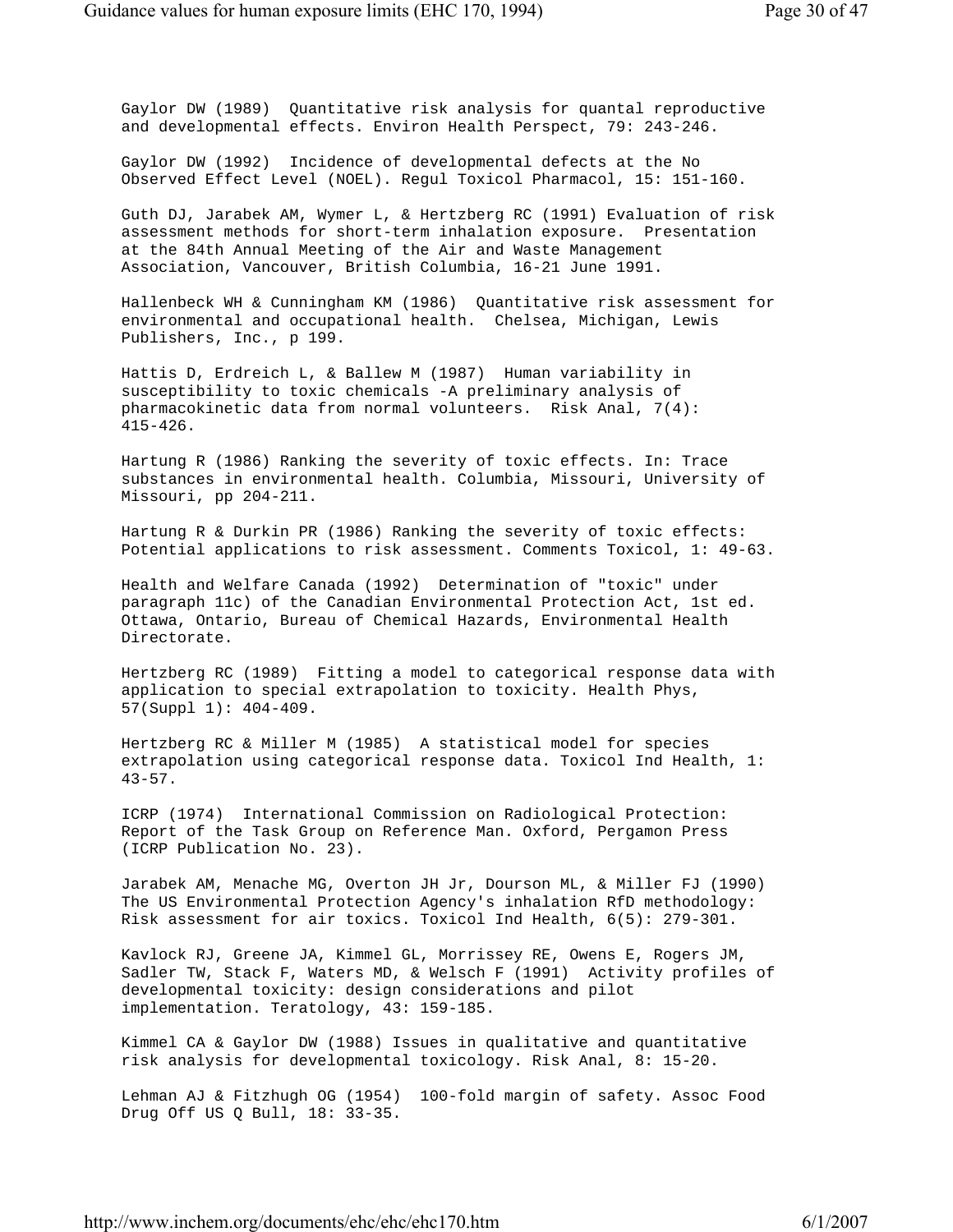Lewis SC, Lynch JR, & Nikiforov AI (1990) A new approach to deriving community exposure guidelines from no-observed-adverse-effect levels. Regul Toxicol Pharmacol, 11: 314-330.

 Lu F (1988) Acceptable daily intake: inception, evolution and application. Regul Toxicol Pharmacol, 8(1): 45-60.

 Mackay D (1991) Multimedia environmental models. The fugacity approach. Chelsea, Michigan, Lewis Publishers, Inc., 260 pp.

 Mackay D, Paterson S, & Shiu WY (1992) Generic models for evaluating the regional fate of chemicals. Chemosphere, 24: 695-717.

 Moolgavkar SH, Dewanji A, & Venzon DJ (1988) A stochastic two-stage model for cancer risk assessment. I: The hazard function and the probability of tumor. Risk Anal, 8: 383-392.

 Morgenroth V (1993) Scientific evaluation of the data-derived safety factors for the acceptable daily intake. Case study: diethylhexylphthalate. Food Addit Contam, 10(3): 363-373.

 NAS (1977) Drinking water and health. Washington, DC, National Research Council, US National Academy of Sciences, 939 pp.

 Nau H (1986) Species differences in pharmacokinetics and drug teratogenesis. Environ Health Perspect, 70: 113-129.

 Poulsen E (1993) Case study: erythrosine. Food Addit Contam, 10: 315-323.

 Renwick AG (1993a) Data-derived safety factors for the evaluation of food additives and environmental contaminants. Food Addit Contam, 10: 275-305.

 Renwick AG (1993b) A data-derived safety (uncertainty) factor for the intense sweetener, saccharin. Food Addit Contam, 10: 337-350.

 Rubery ED, Barlow SM, & Steadman JH (1990) Criteria for setting quantitative estimates of acceptable intakes of chemicals in food in the U.K. Food Addit Contam, 7: 287-302.

 Shoaf CR (1994) US EPA inhalation testing guidelines. In: Jenkins PG, Kayser D, Muhle H, Rosner G, & Smith EM ed. Respiratory toxicology and risk assessment. Proceedings of an International Symposium. Stuttgart, Wissenschaftliche Verlagsgesellschaft mbH, pp 11-25 (IPCS Joint Series No. 18).

 US EPA (1985a) National primary drinking water regulations; volatile synthetic organic chemicals; final rule and proposed rule. Fed Reg, 50: 46830-46901.

 US EPA (1985b) National primary drinking water regulations, synthetic organic chemicals, inorganic chemicals and microorganisms; proposed rule. Fed Reg, 50: 46936-47025.

 US EPA (1993) The Integrated Risk Information System (IRIS). Cincinnati, Ohio. Office of Health and Environmental Assessment, Environmental Criteria and Assessment Office.

USES (1994) Uniform system for the evaluation of substances (USES),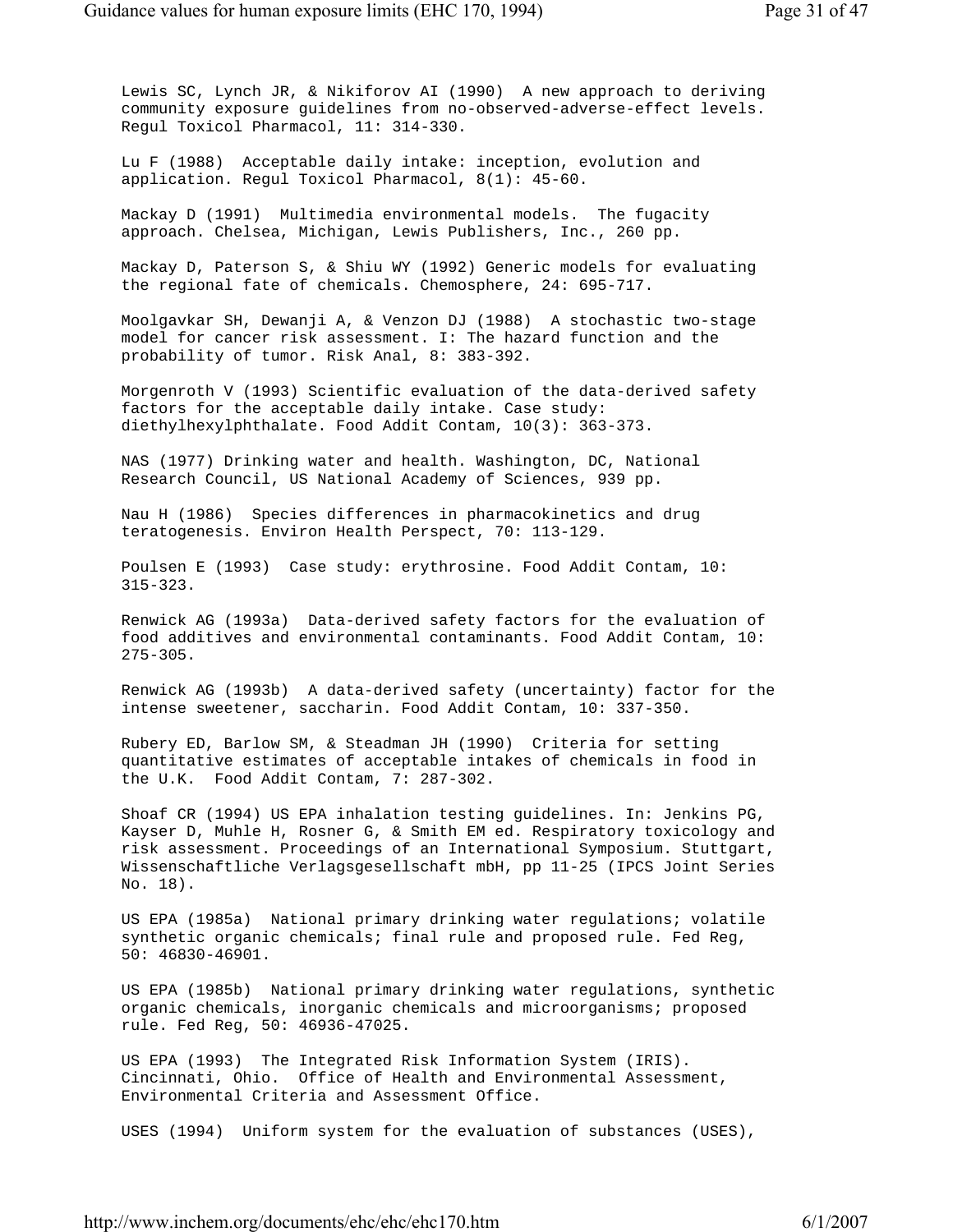version 1.0. Bilthoven, The Netherlands, National Institute for Public Health and Environmental Protection, 332 pp.

 Waters MD, Stack HF, Brady AL, Lohman PHM, Haroun L, & Vainio H (1988) Use of computerized data listings and activity profiles of genetic and related effects in the review of 195 compounds. Mutat Res, 205: 295-312.

 Weil CS (1972) Statistics versus safety factors and scientific judgement in the evaluation for man. Toxicol Appl Pharmacol, 21: 454-463.

 WHO (1987) IPCS Environmental Health Criteria 70: Principles for the safety assessment of food additives and contaminants in food. Geneva, World Health Organization, 174 pp.

 WHO (1990) IPCS Environmental Health Criteria 104: Principles for the toxicological assessment of pesticide residues in food. Geneva, World Health Organization. 117 pp.

 WHO (1993) Guidelines for drinking-water quality, Second edition. Volume 1: Recommendations. Geneva, World Health Organization, 198 pp.

 Wickramaratne GA de S (1986) The teratogenic potential and dose-response of dermally administered ethylene glycol monomethyl ether (EGME) estimated in rats with the Chernoff-Kavlock assay. J Appl Toxicol, 6(3): 165-166.

 Wurtzen G (1993) Scientific evaluation of the safety factor for the acceptable daily intake (ADI). Case study: butylated hydroxy anisole (BHA). Food Addit Contam, 10: 307-314.

 Zielhuis RL & van der Kreek FW (1979a) The use of a safety factor in setting health based permissible levels for occupational exposure. Int Arch Occup Environ Health, 42: 191-201.

 Zielhuis RL & van der Kreek FW (1979b) Calculation of a safety factor in setting health based permissible levels for occupational exposure. Int Arch Occup Environ Health, 42: 203-215.

## APPENDIX 1

# EXAMPLES - DEVELOPMENT OF GUIDANCE VALUES

 The following practical examples are provided to illustrate the manner in which tolerable intakes (TIs) may be developed and allocated for the derivation of guidance values for a general population (on the basis of calculated proportions of exposure from various media). In the calculation of guidance values, TIs may be rounded up to 1 or 2 significant figures depending on the quality of the data base and the extent of uncertainties involved in deriving the TI. The level of detail shown is that which is considered necessary for EHCs and should be sufficient for adaptation at national and local levels.

## **Compound A**

Chlorinated hydrocarbon

*Estimates of exposure*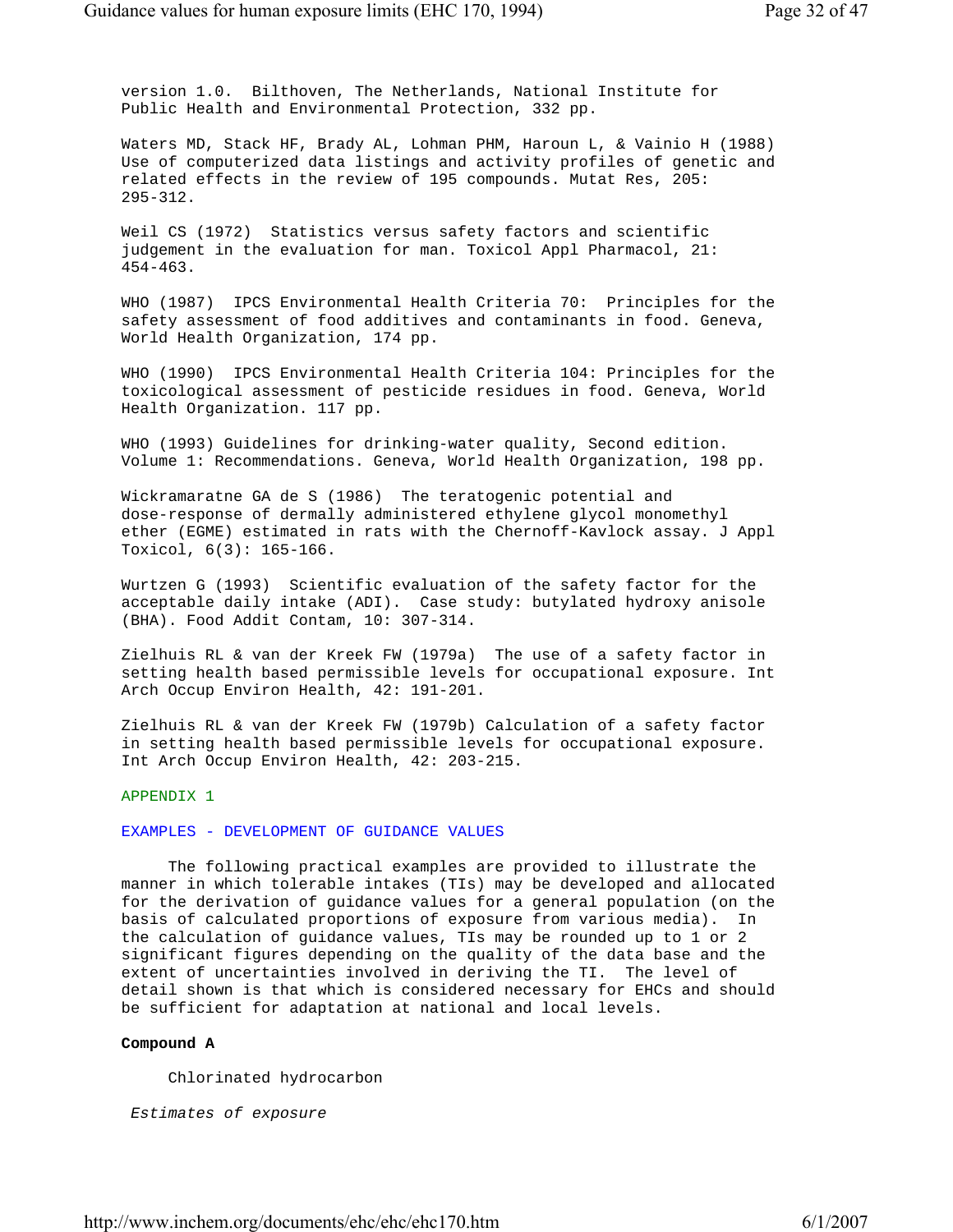Estimated daily intakes of Compound A for adults (µg/kg body weight per day)<sup>1</sup> in the general population are as follows:

| Ambient air <sup>2</sup> | < 0.03             |
|--------------------------|--------------------|
| $Drinkinq-water3$        | $0.00007 - 0.0004$ |
| Food <sup>4</sup>        | 0.004              |
| Soil                     | no data            |
| Consumer products        | no data            |
| Total Intake             | 0.03               |

- <sup>1</sup> Assumed to weigh 64 kg, breathe 22  $m<sup>3</sup>$  of air per day and drink 1.4 litres of water Per day (ICRP, 1974) and to consume 125 g per day of a meat composite (the compound was not detected in other dietary composites).
- 2 Based on a mean concentration of Compound A reported in a survey of ambient Air from 22 sites  $( $0.10 \mu q/m^3$ )$ ; concentrations in indoor air were similar to those in ambient air.
- 3 Based on a range of mean concentrations of Compound A in drinking-water of 0.003 µg/litre to < 0.02 µg/litre.
- 4 Based on a concentration of 0.0018 µg/g of Compound A detected in a representative daily diet.

 On the basis of these estimates, it is considered that the percentage of total exposure from various media for the general population (midpoints of estimated intakes) is as follows:

| outdoor/indoor air | and the state of the | $< 0.03/0.03 = 85.9$ (86 )<br>$\langle 0.03 \rangle$ considered to be 0.03 minus<br>intake from other media) |
|--------------------|----------------------|--------------------------------------------------------------------------------------------------------------|
| drinking-water     | $=$                  | $0.000245/0.03 = 0.82$ (0.8 %)                                                                               |
| food               | $=$                  | $0.004/0.03 = 13.3$ (13.)                                                                                    |
| soil               | $=$                  | no data                                                                                                      |
| consumer products  | $=$                  | no data                                                                                                      |

#### *Development of TI*

 The only data identified on long-term toxicity following inhalation are the results of a single subchronic study for which no effects were observed at any concentration. Available data are considered inadequate, therefore, to establish a TI on the basis of the results of studies in which Compound A has been administered by inhalation. Moreover although the general population appears to be exposed to Compound A principally in air, based on limited available data on concentrations in food, the estimated intake in food is within the range of that estimated for air for some age groups. In addition, the principal route of intake of the most exposed age group (i.e. suckling infants) is ingestion (of mothers' milk). Owing to the lack of adequate long-term toxicity studies by the inhalation route and the possible relatively important contribution that food makes to total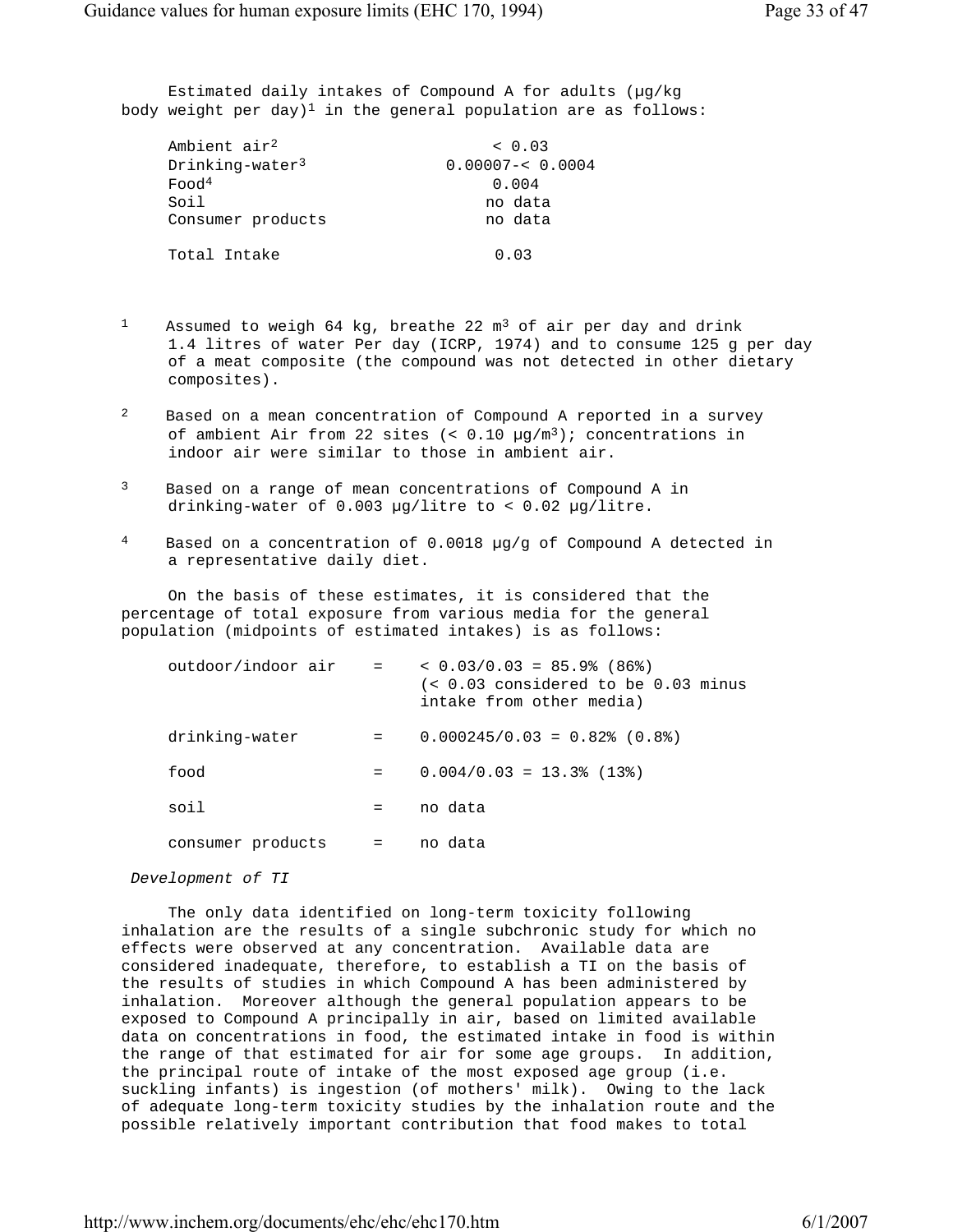exposure to Compound A, a TI is derived on the basis of a long-term ingestion bioassay, as follows: 60 mg/kg body weight per day × 5  $TI =$   $\frac{1}{2}$  approx. 0.43 mg/kg (430 µg/kg) body weight per day  $100 \times 7$ 

where:

- \* 60 mg/kg body weight per day is the NOAEL, determined in a well-conducted and documented long-term (chronic and carcinogenesis) bioassay, with renal tubular degeneration observed at higher doses
- \* 5/7 is the conversion of five days per week of dosing to seven days per week
- \* 100 is the uncertainty factor (×10 for inter-individual variation; ×10 for interspecies variation; available data on toxicokinetics and toxicodynamics were inadequate to modify the 10 × 10-fold uncertainty factor)

## **Derivation of Guidance Values**

*Outdoor/indoor air*

 The proportion of TI allocated to outdoor air based on exposure estimates =  $86%$ 

 86% × TI (430 µg/kg body weight per day) = 370 µg/kg body weight per day daily inhalation volume for adults  $= 22 \text{ m}^3$ mean body weight of adults  $= 64$  kg Guidance value for 370 µg/kg × 64 kg outdoor/indoor air =

 $22 \text{ m}^3$ 

 $= 1100 \text{ µq/m}^3$ 

*Drinking-water*

 The proportion of TI allocated to drinking-water based on exposure estimates = 0.8% (too small to permit development of meaningful guidance values since it contributes negligibly to total intake)

*Food*

 The proportion of TI allocated to food based on exposure estimates = 13%

 13% × TI (430 µg/kg body weight per day) = 57 µg/kg body weight per day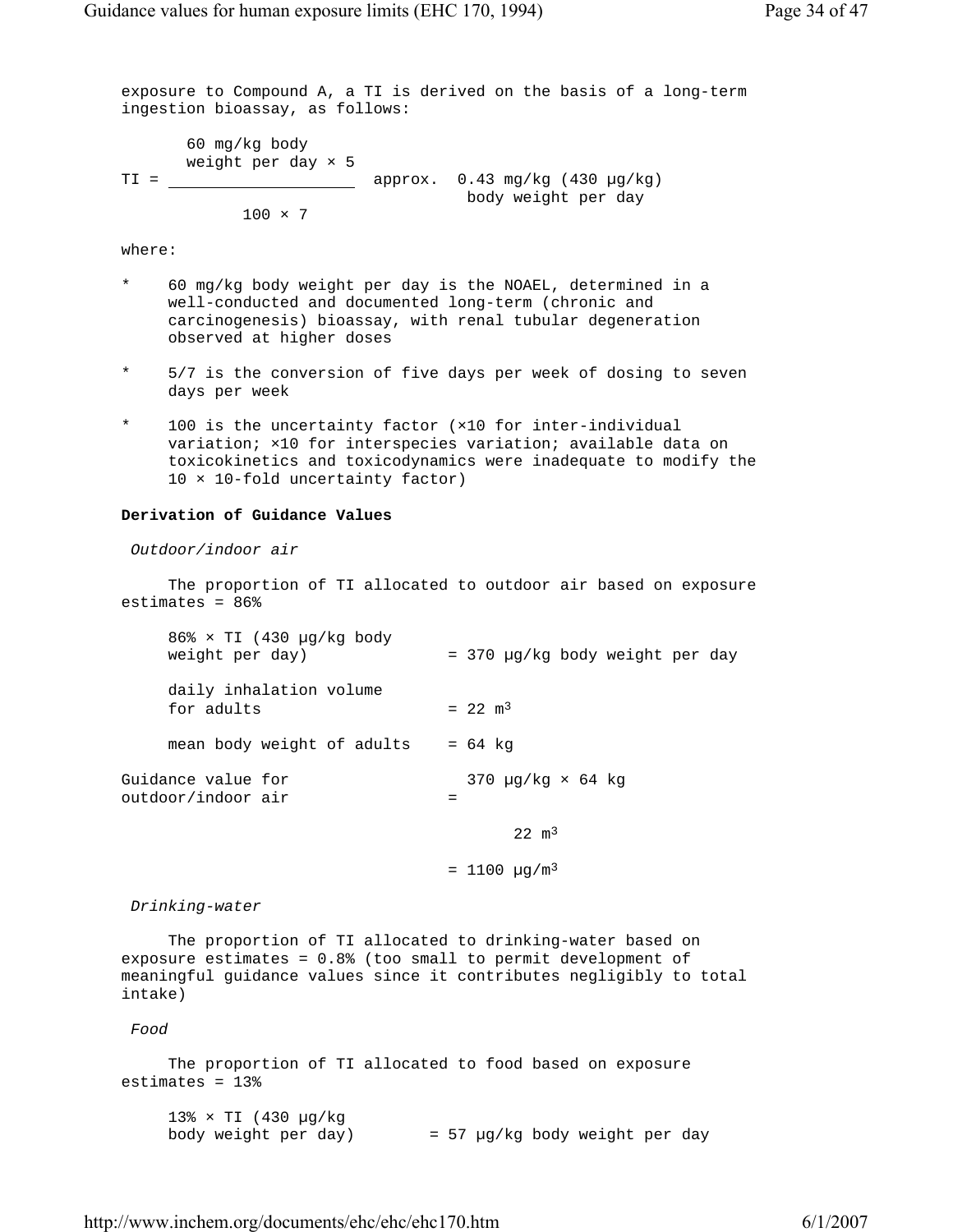(tolerances in various foodstuffs can be developed on the basis of the amounts ingested.)

## *Soil*

 Owing to lack of relevant data, it is not possible to allocate a proportion of the TI to this source.

#### **Compound B**

Chlorinated hydrocarbon solvent

*Estimates of Exposure*

 Estimated daily intakes of Compound B for adults (µg/kg body weight per day)<sup>1</sup> in the general population are as follows:

| Ambient air <sup>2</sup> | $0.01 - 0.27$  |
|--------------------------|----------------|
| Indoor air <sup>3</sup>  | 1.4            |
| $Drinking-water4$        | $0.002 - 0.02$ |
| Food <sup>5</sup>        | 0.12           |
| Soil                     | no data        |
| Consumer products        | no data        |
|                          |                |
| Total Intake             | $1.5 - 1.8$    |

 On the basis of these estimates, it is considered that the percentage of total exposure from various media for the general population (based on midpoints of estimated intakes) is as follows:

| outdoor air       | $= 0.14/1.67 = 8.3%$       |
|-------------------|----------------------------|
| indoor air        | $= 1.4/1.67 = 83.8%$ (84%) |
| drinking-water    | $= 0.011/1.67 = 0.65$      |
| food              | $= 0.12/1.67 = 7.1$        |
| soil              | = no data                  |
| consumer products | = no data                  |
|                   |                            |

- <sup>1</sup> Assumed to weigh 64 kg, breathe 22  $m<sup>3</sup>$  air and drink 1.4 litres of water per day (ICRP, 1974).
- 2 Assumed to spend 4 h/day outdoors and based on a range of mean concentrations of Compound B (0.2 to 5.0  $\mu$ g/m<sup>3</sup>) from a survey.
- 3 Assumed to spend 20 h/day indoors and based on the mean concentration of Compound B of approximately 5.1  $\mu$ g/m<sup>3</sup> in the indoor air of 757 randomly selected homes examined in a survey.
- 4 Based on a range of mean concentrations of Compound B (0.1 to 0.9 µg/litre) in drinking-water from a number of surveys.
- 5 Based on the average levels of Compound B in the various composite food groups in a study on the daily intake of these food groups.

#### **Development of TIs**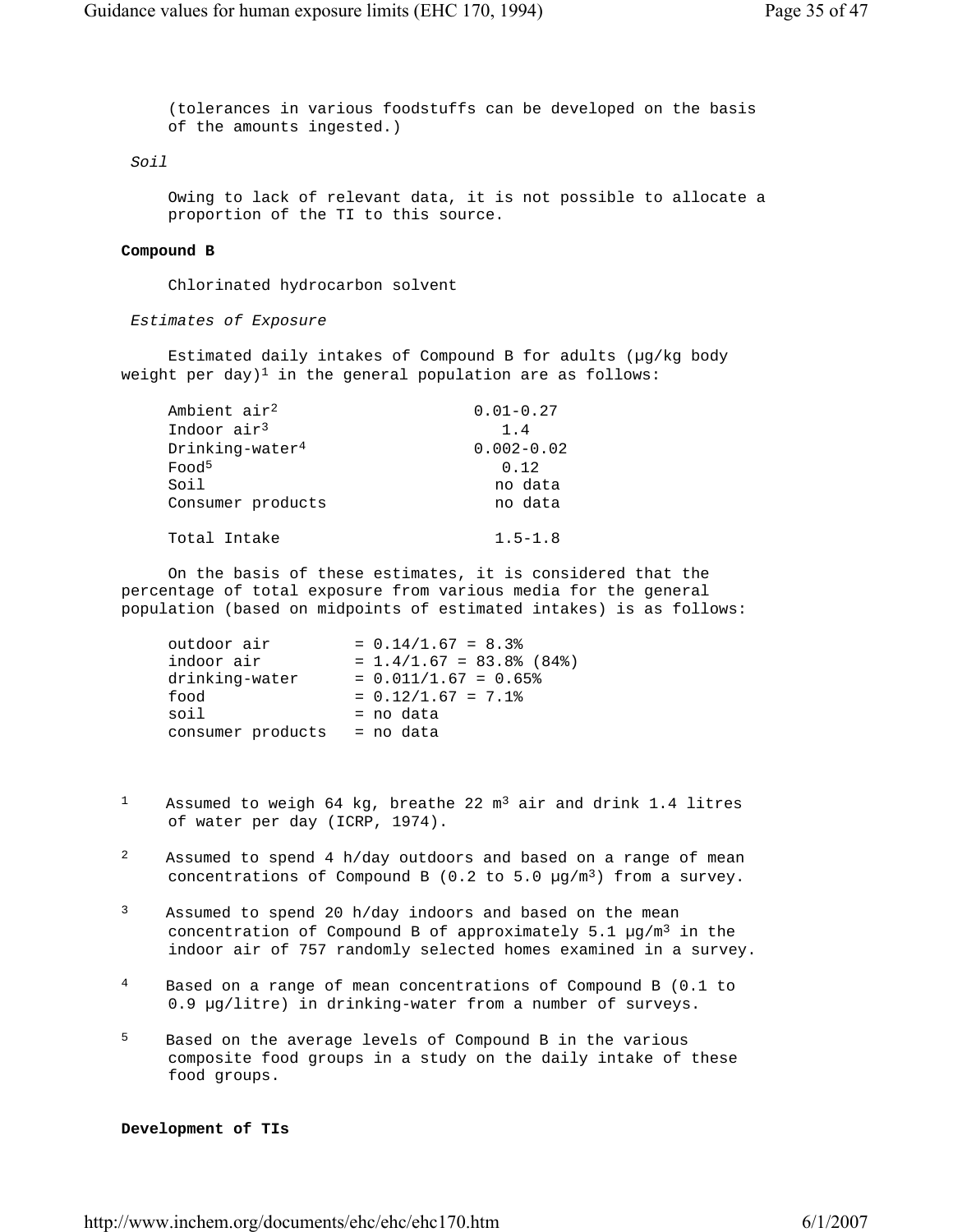A Tolerable Intake for Compound B can be derived as follows:  $[(678 \text{ mg/m}^3) \times (0.043 \text{ m}^3/\text{day}) \times (6/24) \times (5/7)]$  TI =  $(0.0305 \text{ kg}) \times 1000$ = 170 µg/kg body weight per day

where:

- 678 mg/m<sup>3</sup> is the lowest-observed-adverse-effect level (LOAEL) overall in mice determined in an adequate long-term inhalation study and based on reduced survival and hepato-toxicity in males, and lung congestion and nephrotoxicity in males and females.
- \* 0.043 m3/day is the assumed volume of air inhaled by mice
- $6/24$  and  $5/7$  is the conversion of 6 h/day, 5 days/week to continuous exposure.
- 0.0305 kg is the average body weight of the mice in the critical study.
- \* 1000 is the uncertainty factor (×10 for inter-individual variation, ×10 for interspecies variation since available data on toxicokinetics and toxicodynamics were inadequate for modification of these factors, ×10 for use of a LOAEL rather than a NOAEL).

 In order to ensure that the TI derived on the basis of an inhalation study is sufficiently protective, another TI can be derived on the basis of studies in which Compound B was administered by ingestion. With the exception of one investigation in which reversible erythropoietic damage was reported at low concentrations (50 µg/kg body weight per day) but not confirmed in other studies, the lowest NOAEL in the longest-term (90-day) available study in which Compound B was administered orally in drinking-water to rats is 14 mg/kg body weight per day, based on effects on body weight gain, the ratio of liver or kidney weight to body weight, and serum 5'-nucleotidase activity at the next highest dose. A LOEL of 20 mg/kg body weight per day based on a slight increase in liver weight was reported in a 6-week study on mice. Values for the TI derived on the basis of the results of these two studies are within the same order of magnitude as the TI calculated from the inhalation study.

#### **Derivation of Guidance Values**

 Since the TIs derived on the basis of studies by inhalation and ingestion are within the same range and inhalation is the most important route of exposure of the general population, the TI developed for the inhalation route will be used as the basis for derivation of guidance values.

*Outdoor air*

 The proportion of TI allocated to outdoor air based on exposure estimates =  $8.3%$ 

8.3% × TI (170 µg/kg body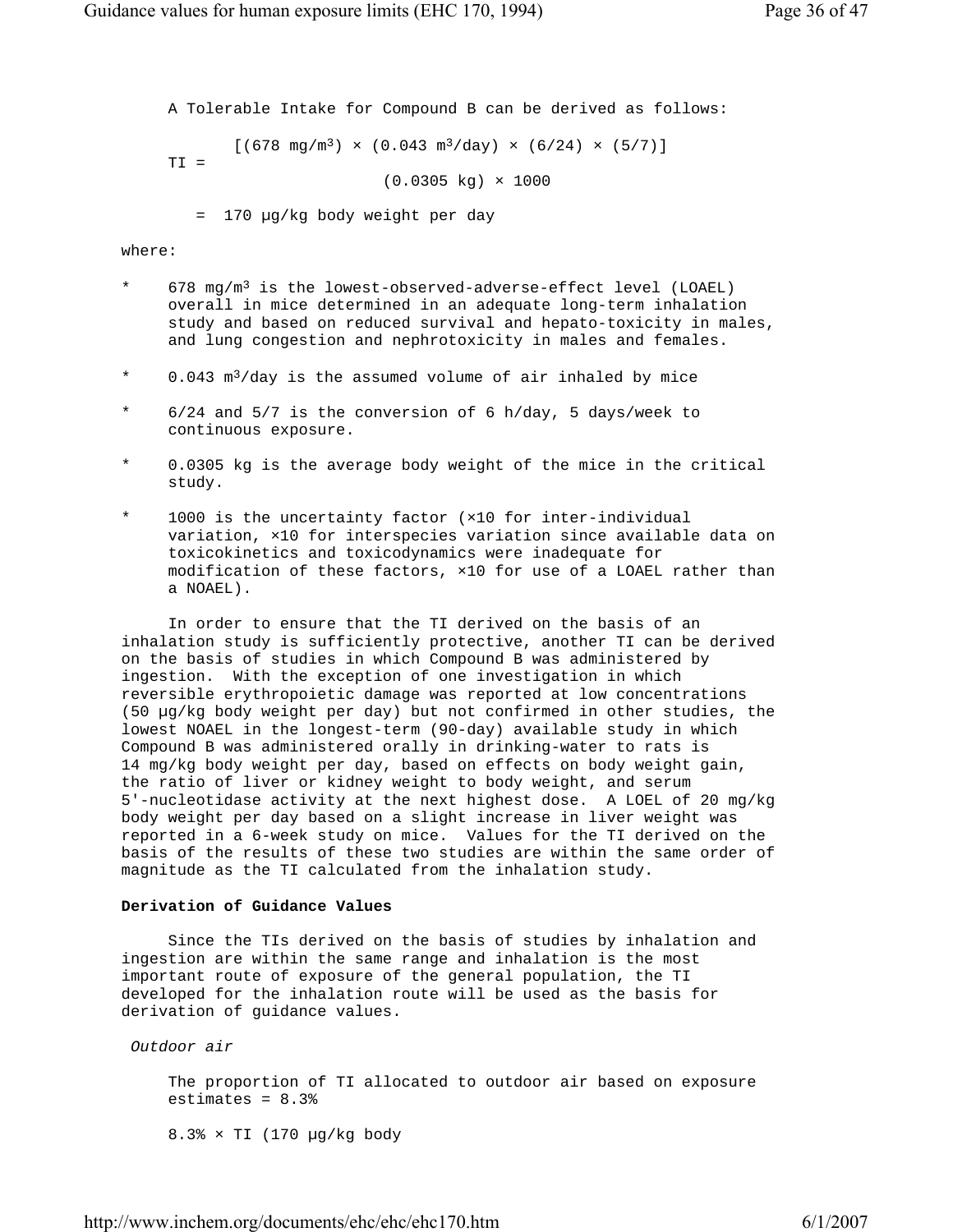weight per day)  $= 14 \mu g/kg$  body weight per day daily inhalation volume for adults  $= 22 \text{ m}^3$  proportion of the day  $spent outdoors$  =  $4/24$  volume of outdoor air inhaled daily  $= 22 \text{ m}^3 \times 4/24 = 3.7 \text{ m}^3$ mean body weight of adults =  $64$  kg Guidance value for  $14 \mu g/kg \times 64 \ kg$  outdoor air = 3.7 m3  $= 242 \mu g/m^3$  *Indoor air* The proportion of TI allocated to indoor air based on exposure estimates = 84%  $84\% \times TI$  (170 µg/kg body weight per day) = 140 µg/kg body weight per day daily inhalation volume for adults  $= 22 \text{ m}^3$  proportion of the day spent indoors  $= 20/24$  volume of indoor air inhaled daily  $= 22 \text{ m}^3 \times 20/24 = 18 \text{ m}^3$ mean body weight of adults =  $64$  kg *Guidance value for* 140 µg/kg × 64 kg *indoor air* =  $18 \text{ m}^3$  $= 498 \mu q/m^3$  *Drinking-water* The proportion of TI allocated to drinking-water based on exposure estimates = 0.65% (too small to permit development of meaningful guidance values since it contributes negligibly to total intake) *Food* The proportion of TI allocated to food based on exposure estimates = 7.1% 7.1% × TI (170 µg/kg body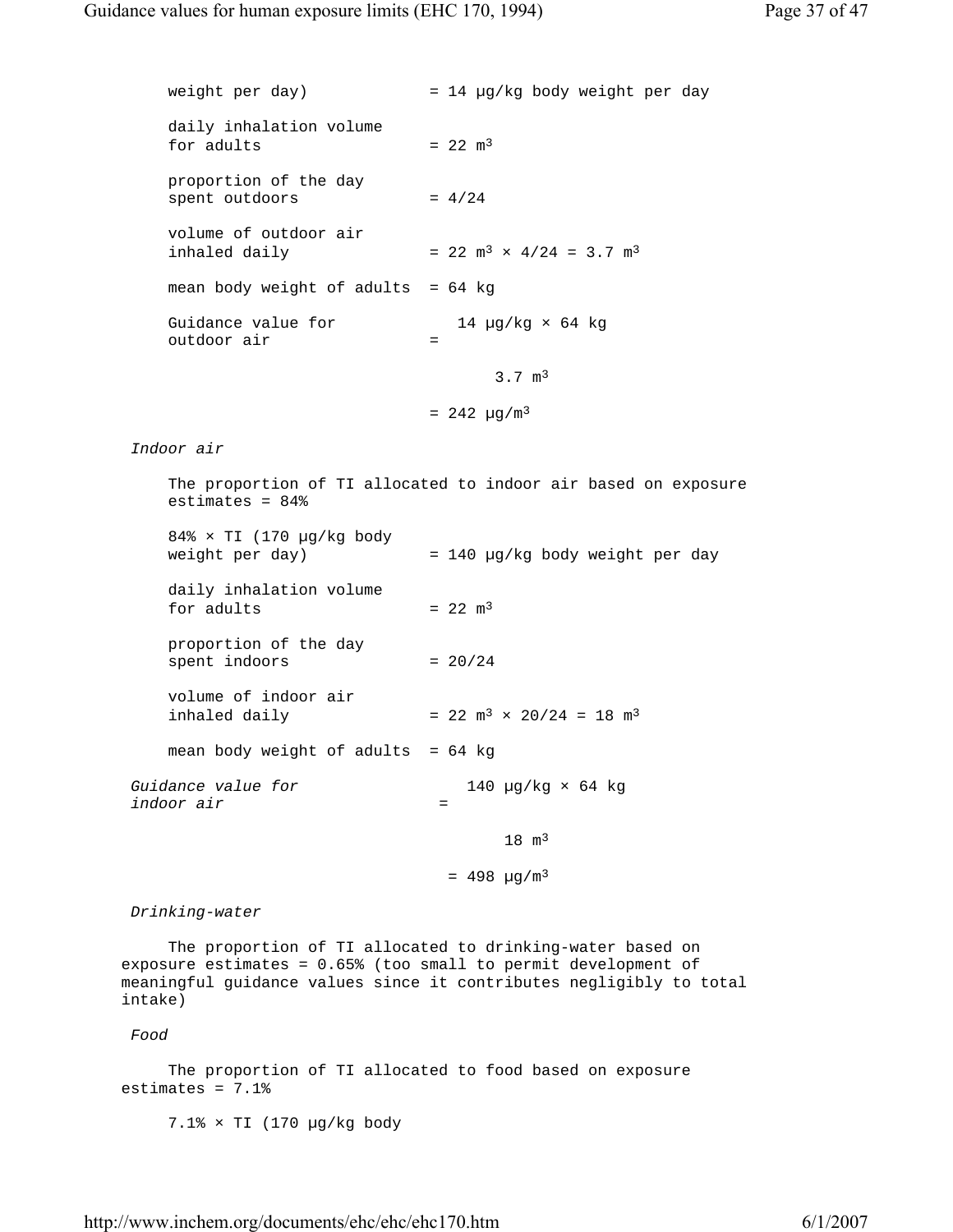weight per day)  $= 12 \mu g/kg$  body weight per day or 10 µg/kg body weight per day to one significant figure (tolerances in various foodstuffs could then be developed on the basis of amounts ingested.)

*Soil*

 Owing to lack of relevant data, it is not possible to allocate a proportion of the TI to this source.

#### **Compound C**

Naturally occurring inorganic chemical

*Estimates of Exposure*

 The percentage of total exposure from various media for adults in the general population in country 1 is as follows:

| outdoor/indoor air | $= 0.02$   |
|--------------------|------------|
| drinking-water     | $= 6.9%$   |
| food               | $= 80\%$   |
| soil               | $= 0.11$ % |
| consumer products  | $= 12.8%$  |

 In contrast, the percentage of total exposure from various media for adults in the general population in one area in country 2 is as follows:

| outdoor/indoor air | $= 35%$              |
|--------------------|----------------------|
| drinking-water     | $= 11$ $\frac{1}{2}$ |
| food               | $= 55%$              |

*Development of TIs*

 It is concluded, on the basis of data from several studies in human populations, that the TI is 200 µg/kg body weight per day.

### **Derivation of Guidance Values - Country 1**

*Outdoor/indoor air*

 The proportion of TI allocated to air based on exposure estimates = 0.02% (too small to permit development of meaningful guidance values)

*Drinking-water*

 The proportion of TI allocated to drinking-water based on exposure estimates = 6.9%

 $6.9% \times TI$  (200 µg/kg body weight per day)  $= 13.8$  µg/kg body weight per day daily volume of ingestion of drinking-water for adults  $in$  Country 1  $= 1.5$  litres

http://www.inchem.org/documents/ehc/ehc/ehc170.htm 6/1/2007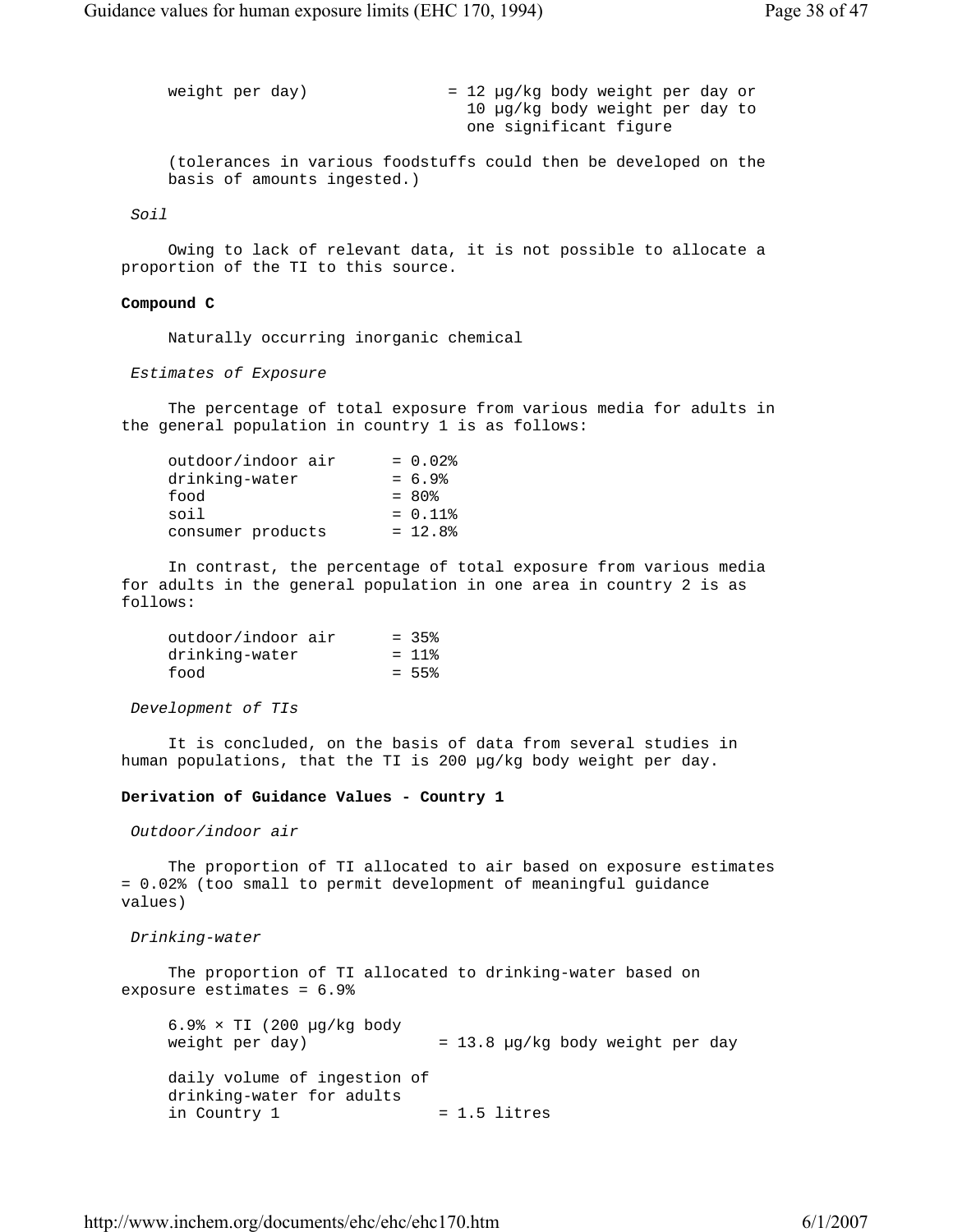mean body weight of adults  $in$  Country 1 = 70 kg Guidance value for 13.8 µg/kg × 70 kg drinking-water  $=$  1.5  $= 644$  µg/litre *Food* The proportion of TI allocated to food based on exposure estimates = 80% 80% × TI (200 µg/kg body 160 µg/kg body weight per day weight per day) = or 200 µg/kg body weight per day to one significant figure (tolerances in various foodstuffs can then be developed on the basis of amounts ingested.) *Soil* The proportion of TI allocated to air based on exposure estimates  $= 0.11%$  (too small to permit development of meaningful guidance values) *Consumer products* The proportion of TI allocated to consumer products based on exposure estimates = 12.8% 12.8% × TI (200 µg/kg body weight per day)  $= 26 \text{ µg/kg}$  body weight per day (limits in consumer products can be developed on the basis of patterns of use.) **Derivation of Guidance Values - Country 2** *Outdoor/indoor air* The proportion of TI allocated to air based on exposure estimates = 35%  $35\% \times TI$  (200 µg/kg body weight per day)  $= 70 \text{ µg/kg}$  body weight per day daily inhalation volume for adults in Country 2  $= 20 \text{ m}^3$  mean body weight of adults in Country 2  $= 60$  kg Guidance value for  $70 \mu g/kg \times 60 kg$ outdoor/indoor air =  $20 \text{ m}^3$  $= 210 \mu g/m^3$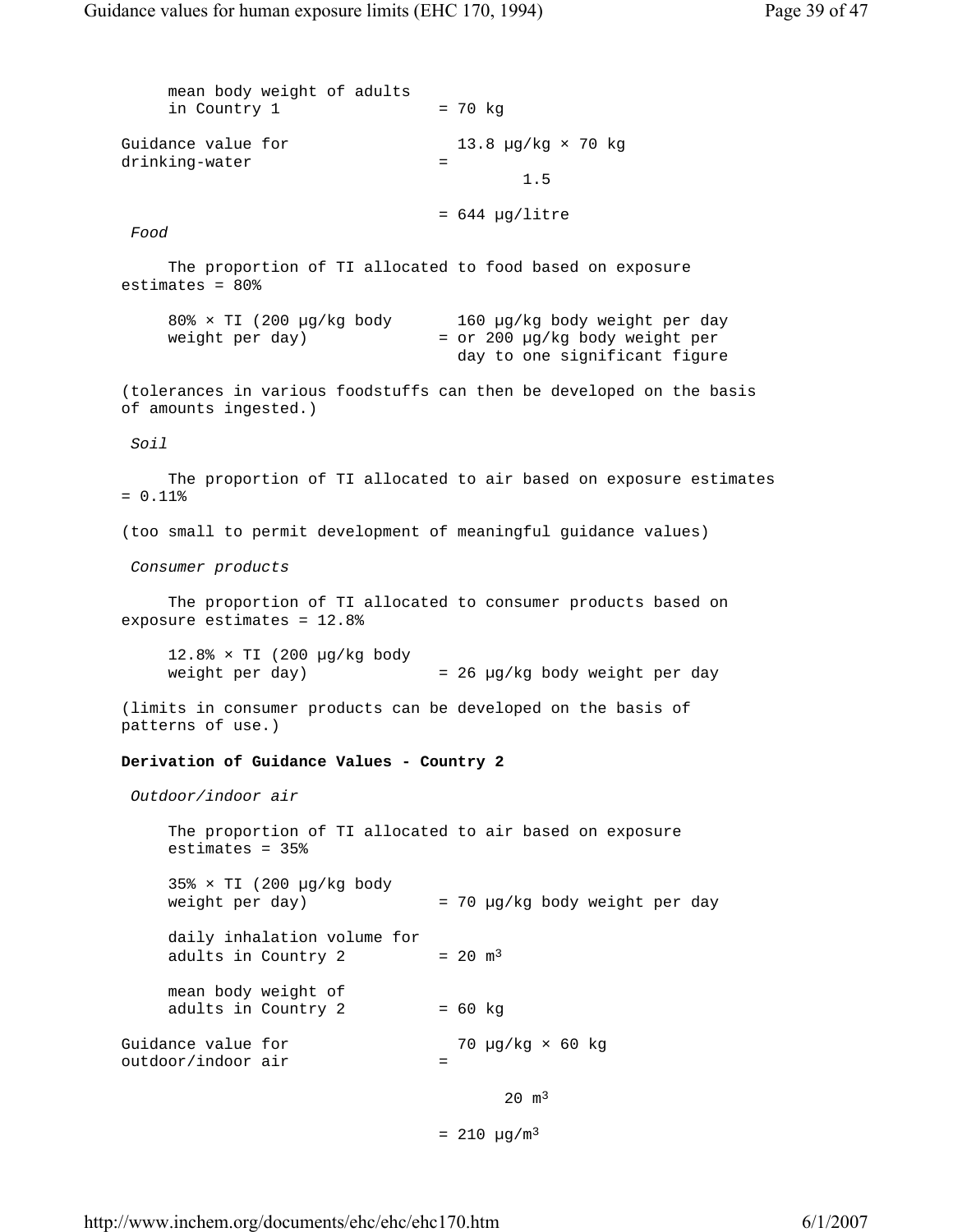*Drinking-water* The proportion of TI allocated to drinking-water based on exposure estimates = 11% 11%  $\times$  TI (200 µg/kg body weight per day)  $= 22 \mu g/kg$  body weight per day daily volume of ingestion of drinking-water for adults in Country 2  $= 1.5$  litres mean body weight of adults in Country 2= 60 kg Guidance value for  $22 \text{ µg/kg} \times 60 \text{ kg}$  drinking-water = 1.5 = 880 µg/litre *Food* The proportion of TI allocated to food based on exposure estimates = 55% 55% × TI (200 µg/kg body weight per day) = 110 µg/kg body weight per day (tolerances in various foodstuffs can be developed on the basis of amounts ingested.) *Soil* No data are available. *Consumer products* No data are available. APPENDIX 2

#### GRAHICAL APPROACHES

 The use of graphs of dose-effect and dose-response toxicity data to complement the text discussion in the development of TIs and guidance values is considered valuable. Such graphs can display an overview of the full range of dose-response information. Graphs can range from simple "thermometer" presentations as employed by the US Agency for Toxic Substances and Disease Registry (ATSDR, 1989), to dose-effect and dose-response graphs for specific toxic effects such as genotoxicity (Waters et al., 1988) or developmental toxicity (Kavlock et al., 1991), or to dose-duration graphs described by Hartung (1986), Hartung & Durkin (1986), and Dourson et al. (1985).

 Fig. 4 is an example of a dose-duration graph and presents data for methoxychlor adapted from Dourson et al. (1985). This figure summarizes the available frank-effect levels (FEL), adverse-effect levels (AEL), no-observed-adverse-effect levels (NOAEL), and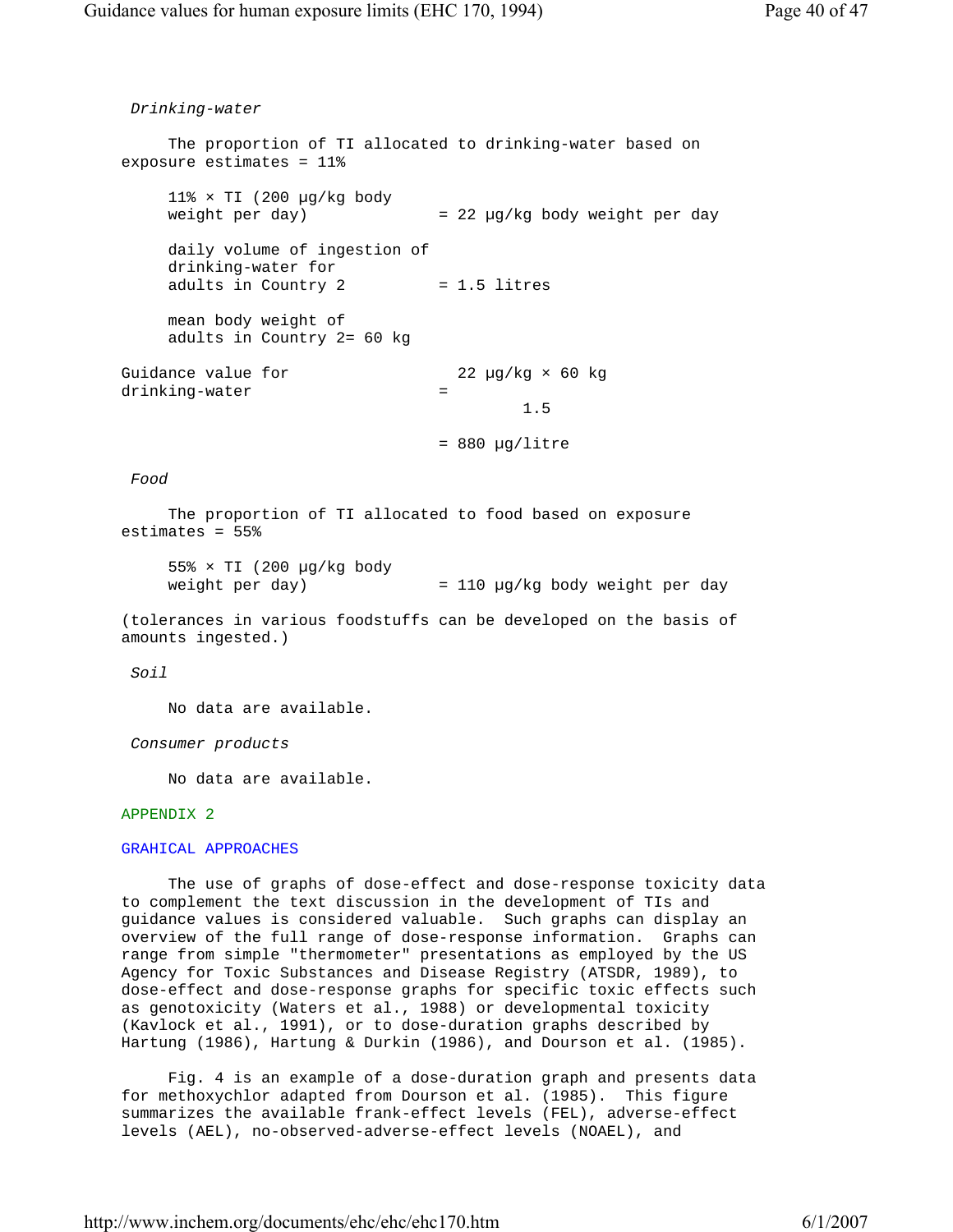no-observed-effect levels (NOEL). Adverse-effect levels are presented as a function of both dose in mg/day and exposure as a fraction of lifespan.

 Each point in the graph represents one dose group from one study. The size of the point is a rough indication of its usefulness for determining tolerable intakes, where larger points indicate more useful information. Other information includes target organs. These data can also be used to estimate a best fitting line for NOAEL across duration.



Fig. 4. Effect-dose-duration plot of all relevant human and animal oral toxicity data for methoxychlor. Effect levels are shown for different targets (LV = liver, RP = reproductive organ, GR = growth reduction, SP = spleen). Animal doses have been converted by a body surface area factor to approximate the equivalent human dose. Dose durations are divided by the appropriate species lifespan to yield a fraction which, when multiplied by 70 years (the assumed average human lifespan), gives the corresponding position on the x axis, ie. a lifetime exposure study in any species would be shown as 70 years. Study usefulness is denoted by symbol size. Effect levels, listed in order of decreasing severity, are:

- Frank-effect level (FEL) Δ.
- Adverse-effect level (AEL) ٠
- o No-observed-adverse-effect level (NOAEL)
- $\diamond$  No-observed-effect level (NOEL)

(based on Dourson et al., 1985)

## APPENDIX 3

#### ALTERNATIVE APPROACHES

 Alternative approaches being considered in the derivation of TIs for threshold effects include the benchmark dose and categorical regression.

#### **Benchmark dose**

 The benchmark dose (BD) is the lower confidence limit (LCL) of the dose that produces a small increase in the level of adverse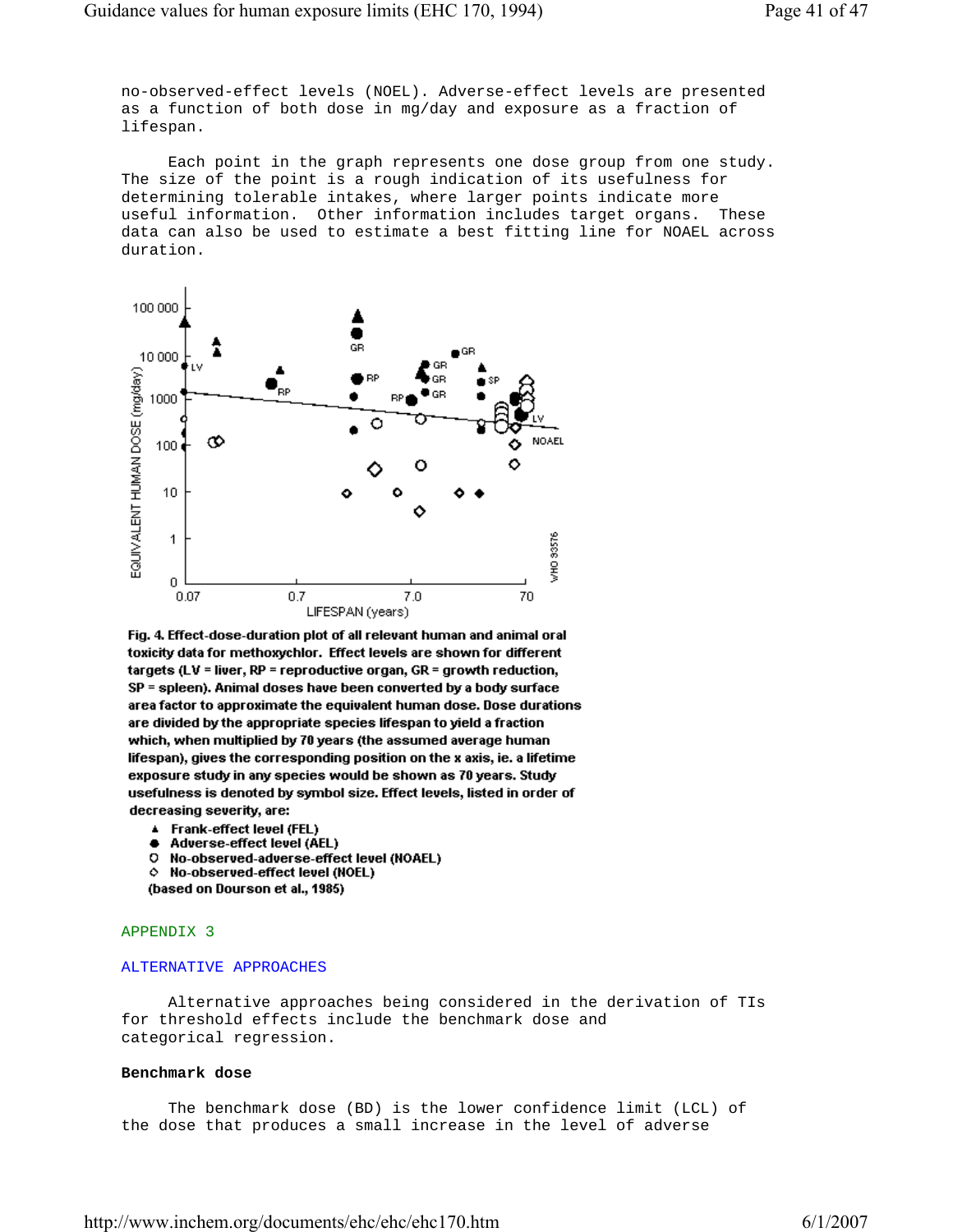effects (e.g., 5 or 10%; Crump, 1984) to which uncertainty factors (UF) can be applied to develop a tolerable intake (see Fig. 5, adapted from Kimmel & Gaylor, 1988).



Fig. 5. Graphical illustration of benchmark dose (BD). In this example LED $_{10}$ = BD. BD could also be calculated as LED $_{05}$ , LED $_{01}$  or other values. ED stands for effective dose. (Adapted from Kimmel & Gaylor, 1988)

 The BD has a number of advantages over the NOAEL. Firstly, it is derived on the basis of data from the entire dose-response curve for the critical effect rather than that from the single dose group at the NOAEL (i.e. one of the few (usually three) preselected dose levels). Use of the BD also facilitates comparison of studies on the same agent or the potencies of different agents. The BD can also be calculated from data sets in which a NOAEL was not determined, eliminating the need for an additional uncertainty factor to be applied to the LOAEL. Lastly, definition of the BD as a lower confidence limit accounts for the statistical power and quality of the data. That is, the confidence intervals around the dose-response curve for studies with small numbers of animals and, therefore, lower statistical power would be wide; similarly, confidence intervals in studies of poor quality with highly variable responses would also be wide. In either case, the wider confidence interval would lead to a lower BD, reflecting the greater uncertainty of the data base. On the other hand, narrow confidence limits (reflecting better studies) would result in higher BDs.

 One of the chief disadvantages of this approach is that it is not possible to determine a BD for many types of data on toxicity (e.g., histopathological data).

 Several methods have been published for determining both the dose-response curve from which the BD is derived and appropriate uncertainty factors to estimate the TI (e.g., Crump, 1984; Dourson et al., 1985; Kimmel & Gaylor, 1988; Gaylor, 1989; Allen et al., 1992). However, there is as yet, no consensus on the incidence of effect to be used as a basis for the BD, although it should be comparable to the level of effect typically associated with the NOAEL. For data bases on developmental toxicity, it has been estimated that this level of effect is in the range of 1-10% (Crump, 1984; Gaylor, 1989, 1992); this range is similar for other toxic end-points (Farland & Dourson, 1992; Shoaf, 1994). Allen et al. (1992, 1993) have estimated that a BD calculated from the LCL at 5% is, on average, comparable to the NOAEL, whereas choosing a BD from the LCL at 10% is more representative of a LOAEL (Farland & Dourson, 1992). Choosing a BD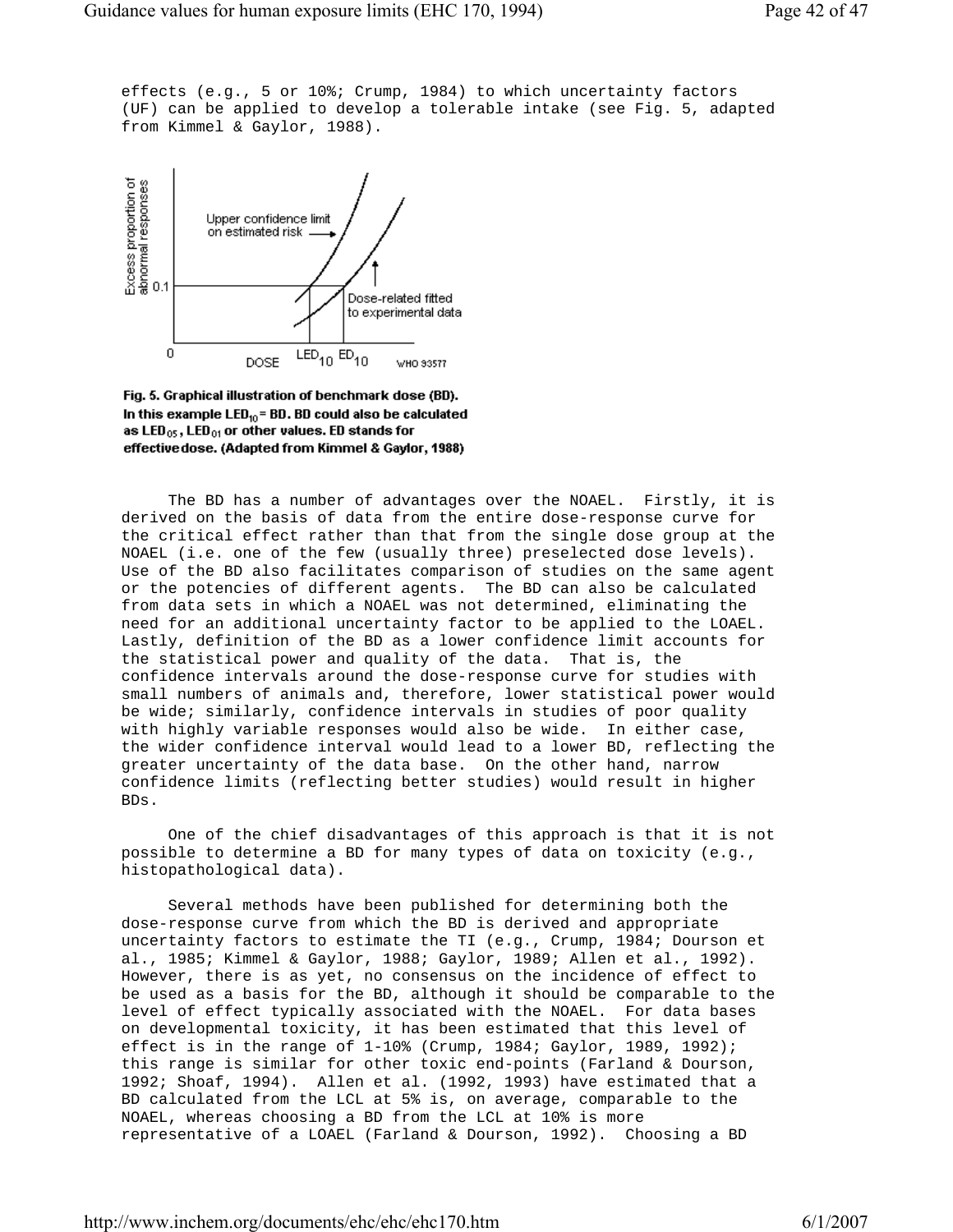that is comparable to the NOAEL has two advantages: (i) it is within the experimental dose-range, eliminating the need to interpolate the dose-response curve to low levels; and (ii) justification of the application of similar UFs as are currently applied to the NOAEL for interspecies and inter-individual variation.

## **Categorical Regression**

 The theory and application of categorical regression has been addressed by Hertzberg & Miller (1985), Hertzberg, (1989), Guth et al. (1991) (inhalation exposure to methylisocyanate), and Farland & Dourson (1992) (oral exposure to arsenic). Data on toxicity are classified into one of several categories, such as NOEL, NOAEL, AEL or FEL, or others, as appropriate. These categories are then regressed

 on the basis of dose and, if required, duration of exposure. The result is a graph of probability of a given category of effect with dose or concentration, which is useful in the analysis of potential risks above the TI, especially for comparisons amongst chemicals.

 Depending on the extent of the available data on toxicity, additional estimations regarding the percentage of individuals with specific adverse effects are possible. Such estimations require, however, an understanding of the mechanisms of toxicity of the critical effect, knowledge of the extrapolation between the experimental animal and man, and/or incidences of specific effects in humans.

 Similar to the BD, categorical regression utilizes information from the entire dose-response curve, resulting in more precise estimates of risk when compared to the current approach (NOAEL-based TIs). However, categorical regression requires more information than the current TI method, and the interpretation of the probability scale can be problematic.

# APPENDIX 4

BODY WEIGHT AND VOLUMES OF INTAKE FOR REFERENCE MAN

*(based on ICRP, 1974, unless otherwise indicated)*

**Body weight, kg**

```
Adult male = 70
 Adult female = 58 
Average = 64^a
```
# **Daily fluid intake (milk, tap water, other beverages), ml/day**

*Normal conditions:*

```
Adults = 1000-2400, representative
                          figure = 1900<sup>b</sup> (excluding
                           milk: 1400c) 
   Adult male = 1950Adult female = 1400
    Child (10 years) = 1400 
 High average temperature (32°C):
```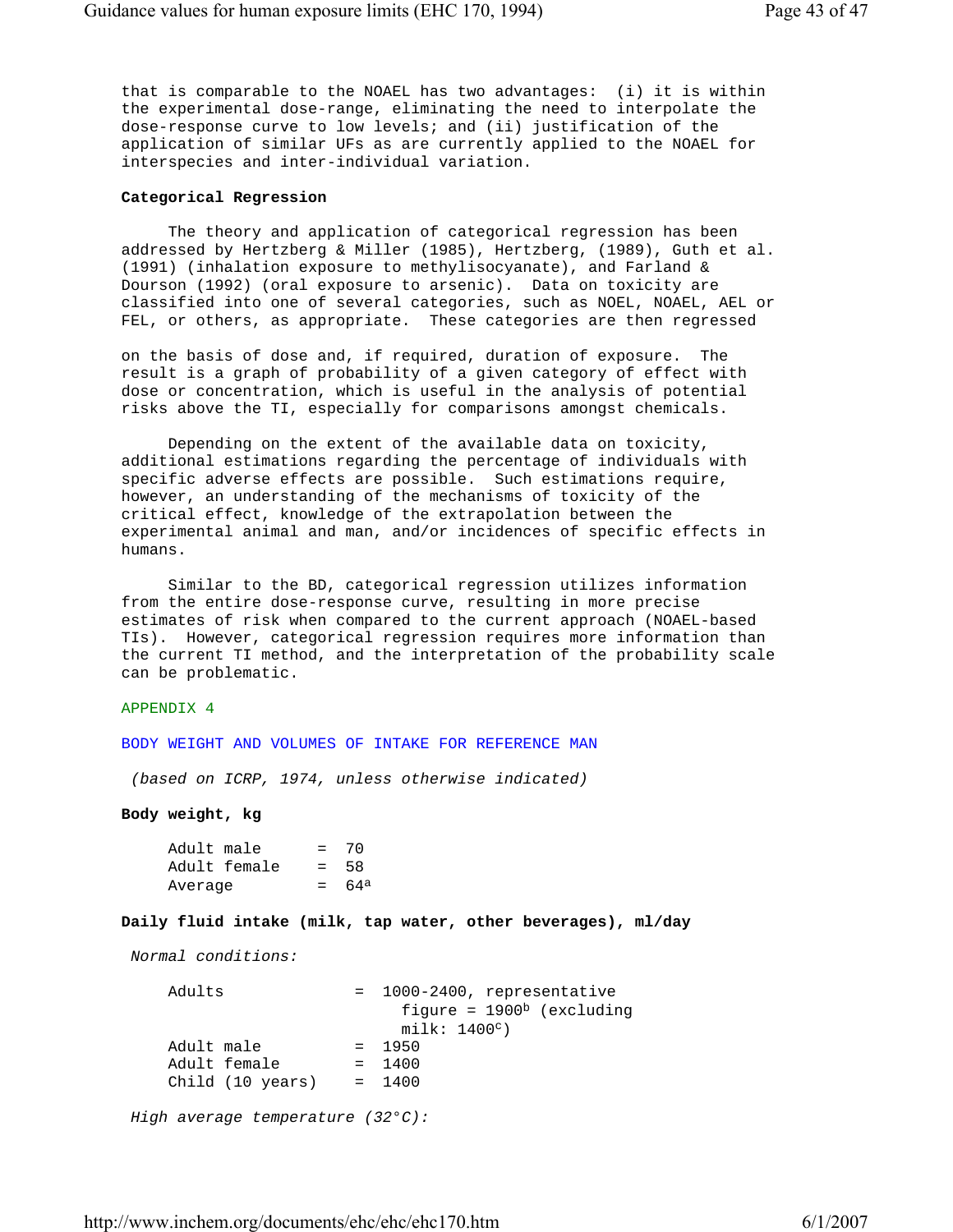```
Adults = 2840-3410
     Moderate activity:
       Adults = 3700
    Respiratory volumes
     8-h respiratory volume, litres
resting: Adult man = 3600
\Delta \text{dult} woman = 2900
                             Child (10 years) = 2300 
        light/non-occupational 
       activity: Adult man = 9600
                            Adult woman = 9100
                            Child (10 \text{ years}) = 6240 Daily inhalation volume, m3
    (8-h resting, 16-h light/non-occupational activity) 
       Adult male = 23Adult female = 21<br>Child (10 years) = 15Child (10 \text{ years}) = 15<br>Average adult = 22
       Average adult
    Proportion of time 
   spent indoors<sup>c</sup> = 20 h/day
   Amount of soil ingested<sup>c</sup> = 20 mg/day
    Dietary intaked
       Cereals = 323 \frac{g}{day} (flour and milled rice)
       Starchy roots = 225 g/day (sweet potatoes, cassava
                                and other) 
       Sugar = 72 g/day (includes raw sugar,
                              excludes syrups and honey) 
       Pulses and nuts = 33 g/day (includes cocoa beans)
        Vegetables and fruits = 325 g/day (fresh equivalent) 
       Meat = 125 g/day (includes offal, poultry
                                and game in terms of carcass weight, 
                                excluding slaughter fats) 
       Eggs = 19 g/day (fresh equivalent)
       Fish = 23 g/day (landed weight)
       Milk = 360 \text{ g/day} (excludes butter; includes
                               milk products as fresh milk 
                                equivalent) 
       Fats and oils = 31 g/day (pure fat content)
   a WHO uses 60 kg for calculation of acceptable daily intakes and
      water quality guidelines (WHO, 1987, 1993). 
    b WHO uses a daily per capita drinking-water consumption of 2 litres 
      in calculating water quality guidelines (WHO, 1993)
```
- c From Health and Welfare Canada (1992)
- d Based on average of estimates for 7 geographical regions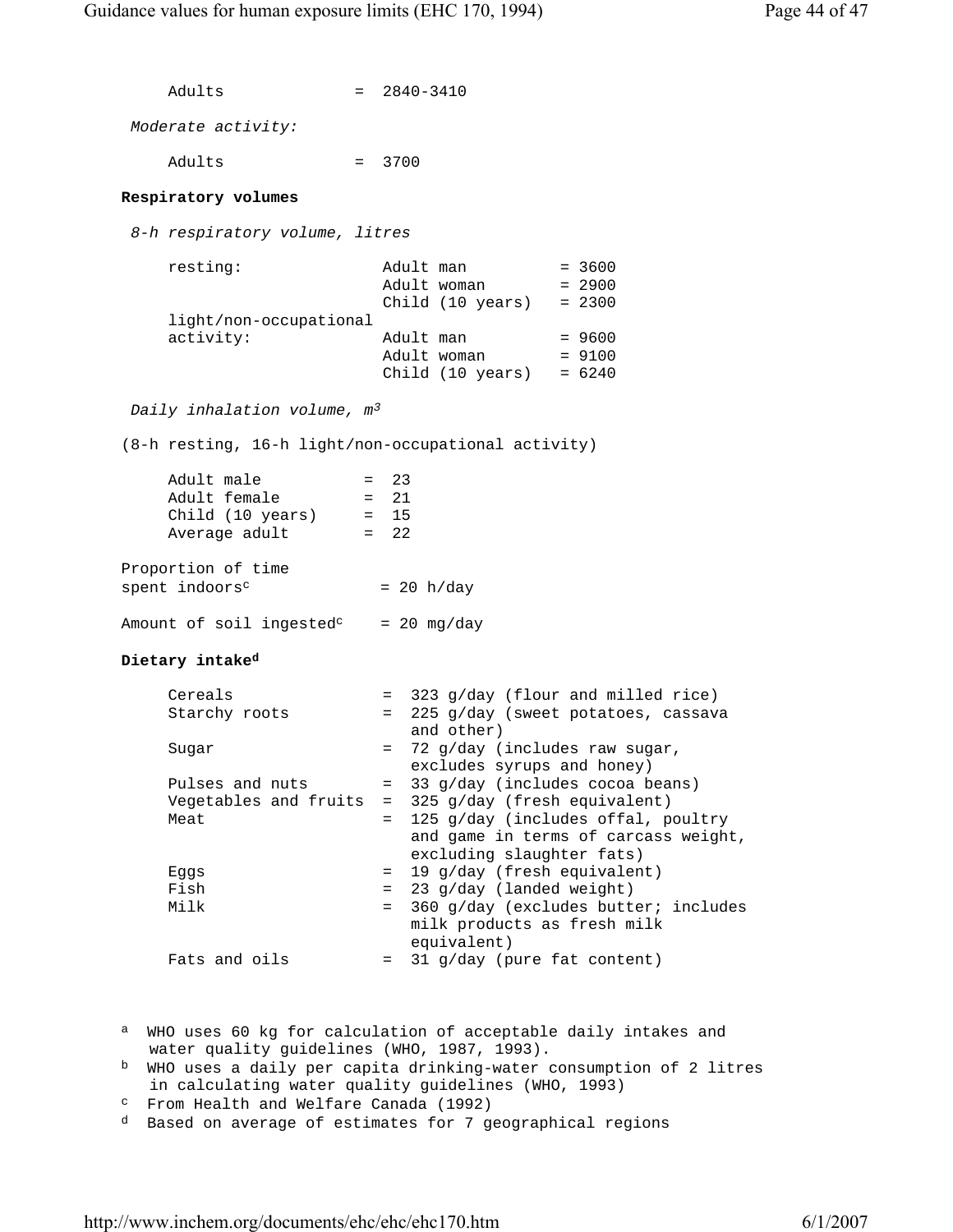(ICRP, 1974)

## RESUME

 Des valeurs guides devraient être établies dans les Critères d'hygiène de l'environnement (CHE) de l'IPCS pour l'exposition aux produits chimiques présents dans l'environnement. Ces valeurs guides pourront être modifiées par les autorités nationales et locales lorsque celles-ci fixeront leurs normes et limites pour les différents milieux. L'élaboration des valeurs guides pour les produits chimiques comporte les étapes suivantes:

 1. Evaluer et résumer les données relatives à la toxicité pour l'homme et l'animal et à l'exposition humaine qui offrent un intérêt particulier pour le calcul des valeurs guides. Ces données devraient de préférence être présentées sous la forme d'un texte explicatif résumant les points cruciaux, complété par des graphiques.

 2. Ces données pourront servir à calculer une dose tolérable (DT) pour les différentes voies d'exposition dans le cas des effets pour lesquels on considère qu'il existe un seuil. Le calcul consiste généralement à appliquer des facteurs d'incertitude aux doses sans effet indésirable observé (DSEIO) établies par l'étude la plus pertinente pour les effets critiques. En ce qui concerne les effets pour lesquels il n'existe pas de seuil, la relation dose-réponse devra être caractérisée aussi complètement que possible.

 3. Estimer la proportion de la dose totale provenant des différents milieux (atmosphère à l'intérieur des locaux, air ambiant, nourriture, eau, etc.) dans une situation donnée, en prenant comme base de calcul un ensemble cohérent de données sur les volumes théoriques absorbés par l'"homme de référence" de la Commission internationale de protection contre les radiations (CIPR) et des concentrations représentatives de l'environnement général. En l'absence de données adéquates sur les concentrations dans les différents milieux, on pourra utiliser des modèles mathématiques pour estimer la répartition entre ces milieux.

 4. Attribuer une proportion de la DT aux différents milieux (d'après les résultats de l'estimation décrite à l'étape 3 ci-dessus) de façon à déterminer la dose ou l'exposition attribuable à chaque milieu.

 5. Etablir des valeurs guides pour les doses attribuées à chaque milieu en tenant compte éventuellement du poids corporel, du volume absorbé et de l'efficacité de l'absorption (efficacité d'absorption *relative* lorsque la valeur guide est calculée à partir de la DT établie pour une autre voie d'exposition). Dans les monographies de la série CHE, les valeurs guides devraient être établies pour un scénario d'exposition clairement défini, fondé sur les données applicables à l'homme de référence de la CIPR, données qui ne sont pas nécessairement représentatives des conditions nationales ou locales d'exposition. Normalement, les valeurs guides seront calculées pour une population générale représentative, soumise à des conditions d'exposition également représentatives. Elles devront être adaptées au niveau national et local en fonction des circonstances.

 6. La base de calcul des DT et des valeurs guides devrait être clairement expliquée dans les monographies de la série CHE (pour le niveau de détail exigé, voir les exemples de l'appendice 1).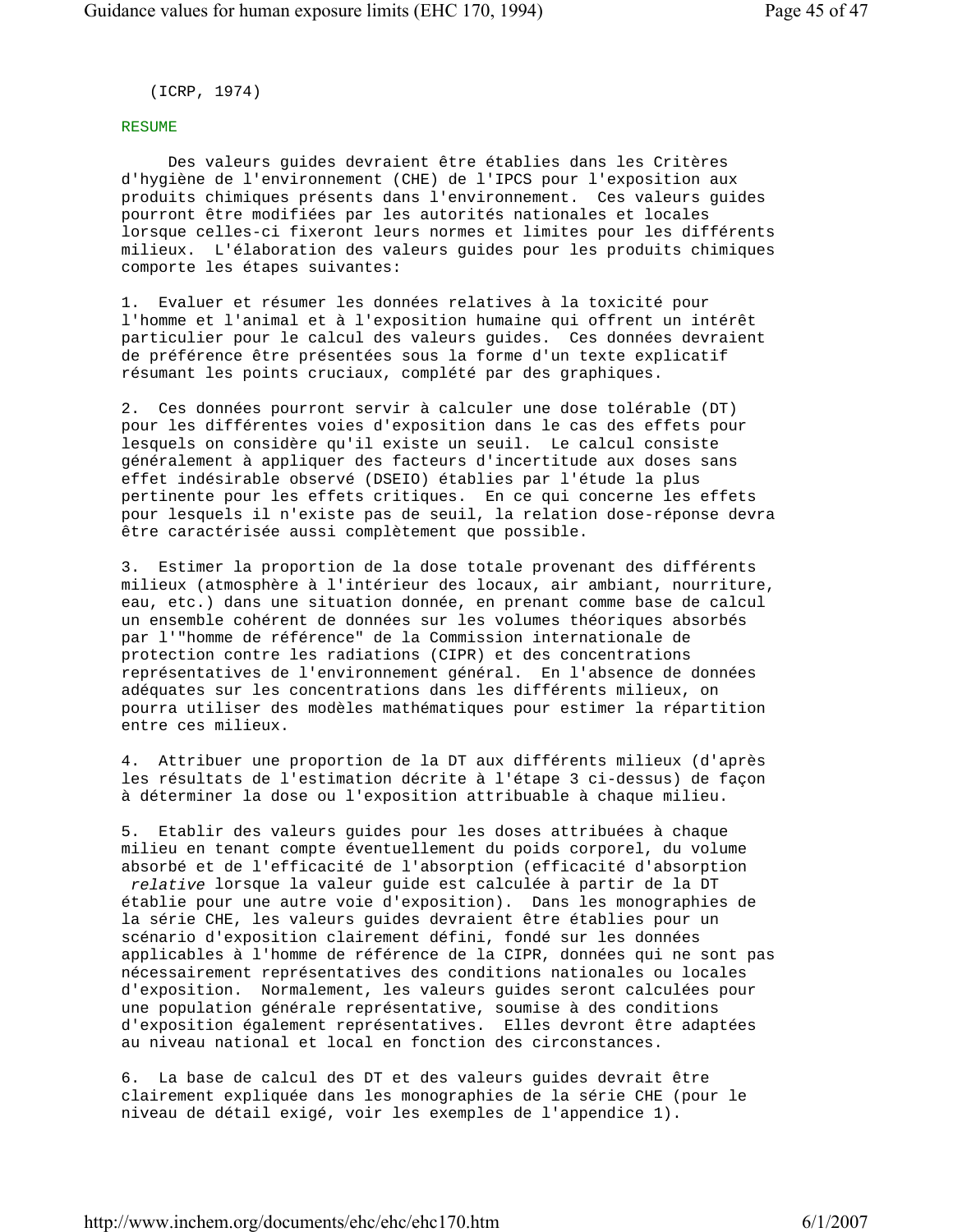# RESUMEN

 En los monografías de la serie Criterios de Salud Ambiental (EHC) del IPCS deben formularse valores orientativos para la exposición a sustancias químicas presentes en el medio ambiente, valores que las autoridades nacionales y locales pueden modificar al determinar sus límites y normas aplicables al medio. Los pasos previstos para cualquier sustancia química son los siguientes:

 1. Evaluar y resumir la información referente a la toxicidad en los animales y el hombre y la exposición en el hombre, seleccionando la más pertinente para el cálculo de los valores orientativos. El esquema más apropiado para presentar los datos pertinentes con miras al cálculo de los valores orientativos es un texto que describa sucintamente los datos críticos, complementado con los gráficos oportunos.

 2. Calcular a partir de esos datos una Ingesta Tolerable (IT) para las diversas vías de exposición y para los distintos efectos que se considere que tienen un umbral. Ello entraña el uso de factores de incertidumbre, aplicados por lo general al nivel sin efectos adversos observados (NOAEL) para los efectos críticos referidos en el estudio más pertinente. En el caso de los efectos sin umbral, se caracterizará en la medida de lo posible la relación dosis-respuesta.

 3. Estimar la proporción de ingesta total que tiene su origen en los diversos medios (p. ej., aire de espacios interiores y ambiental, alimentos y agua), sobre la base de las exposiciones calculadas para un conjunto coherente de volúmenes supuestos de ingesta (utilizando el hombre de referencia de la Comisión Internacional de Protección contra las Radiaciones (CIPR)) y de concentraciones representativas en el medio ambiente general para una determinada situación. Si no se dispone de datos suficientes sobre las concentraciones en diversos medios, pueden emplearse modelos matemáticos para estimar la distribución por esos medios.

 4. Asignar una proporción de la IT a diversos medios de exposición (basándose en la exposición estimada conforme a lo explicado en el paso 3 precedente) para determinar la ingesta o exposición en cada medio.

 5. Formular valores orientativos a partir de las ingestas asignadas a cada medio, teniendo en cuenta (si es necesario) el peso corporal, el volumen de ingesta y la eficiencia de absorción (la eficiencia de absorción *relativa* cuando para calcular el valor orientativo se utilice la IT correspondiente a otra vía de exposición). En los monografías de la serie EHC se formularían valores orientativos para unas condiciones de exposición claramente definidas, basadas en los datos del hombre de referencia de la CIPR y no necesariamente representativas de las condiciones de exposición nacionales o locales. Se calcularán comúnmente valores orientativos para una población

 general representativa y unas condiciones de exposición representativas. Los valores orientativos se deberán adaptar a nivel nacional y local según proceda en función de las circunstancias locales.

 6. En los monografías de la serie EHC se deberán detallar claramente los fundamentos del cálculo tanto de la IT como de los valores orientativos (respecto al grado de detalle, véanse los ejemplos